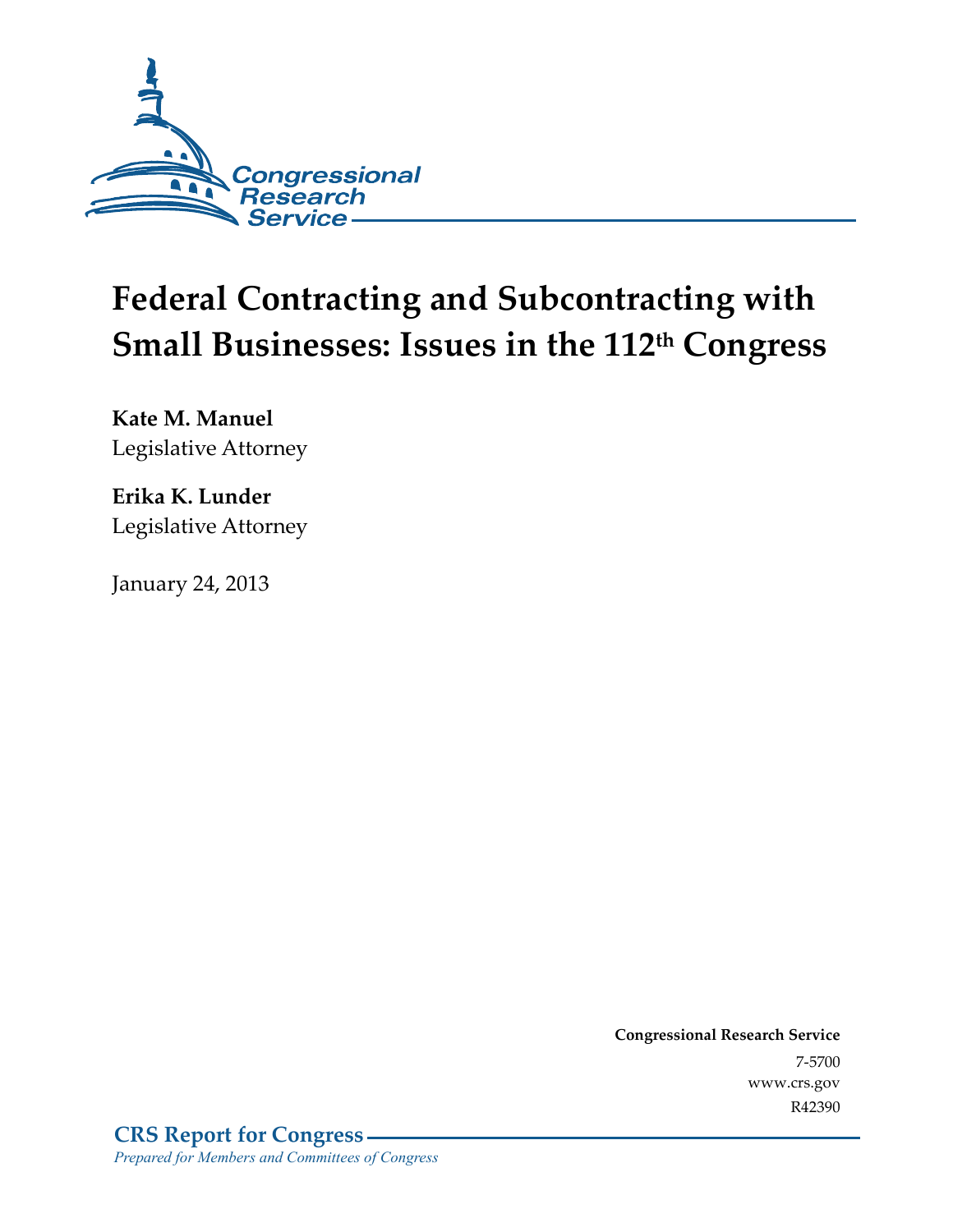### **Summary**

Congress has generally broad authority to impose requirements upon the federal procurement process, or the process whereby agencies obtain goods and services from the private sector. One of the many ways in which Congress has exercised this authority is by enacting measures intended to promote contracting and subcontracting with "small businesses" by federal agencies. Among other things, these measures (1) declare a congressional policy of ensuring that a "fair proportion" of federal contract and subcontract dollars are awarded to small businesses; (2) establish government-wide and agency-specific goals for the percentage of contract and/or subcontract dollars awarded to small businesses; (3) require or authorize agencies to conduct competitions in which only small businesses may compete (i.e., set-asides), or make noncompetitive awards to them in circumstances when such awards could not be made to other businesses; and (4) task the Small Business Administration (SBA) and officers of the procuring agencies with reviewing and helping to restructure proposed procurements so as to maximize opportunities for small business participation. A companion report, CRS Report R42391, *Legal Authorities Governing Federal Contracting and Subcontracting with Small Businesses*, by Kate M. Manuel and Erika K. Lunder, provides an overview of these statutes, the regulations implementing them, and the various judicial and other tribunals that construe them.

This report describes and analyzes measures that Members of the  $112<sup>th</sup>$  Congress enacted or proposed in response to particular issues pertaining to small business contracting and subcontracting. The majority of such measures addressed (1) the standards under which firms' size is measured, including the establishment of size standards for "early stage" small businesses and "mid-sized" firms; (2) government-wide or agency-specific goals for contracting and subcontracting with small businesses; and (3) eligibility for the set-aside programs for particular types of small businesses (e.g., HUBZone small businesses). Other measures addressed federal contractors' obligations vis-à-vis small business subcontractors; limitations on the amount of work that may be subcontracted by small businesses to other firms; expedited payment of small business contractors; increases to the maximum surety bond amount that SBA may guarantee; bundling and consolidation of requirements into contracts unsuitable for award to small businesses; and agency "insourcing" of functions performed by small businesses. Yet other measures addressed the responsibilities of SBA Procurement Center Representatives and agency Offices of Small and Disadvantaged Business Utilization; the circumstances in which agencies may set aside contracts for small businesses or make non-competitive awards to them; the use of small businesses when making "small purchases;" mentor-protégé programs wherein large businesses provide financial and other assistance to small businesses; the deterrence and punishment of fraud in small business contracting programs; and contracting or subcontracting with small businesses by particular agencies.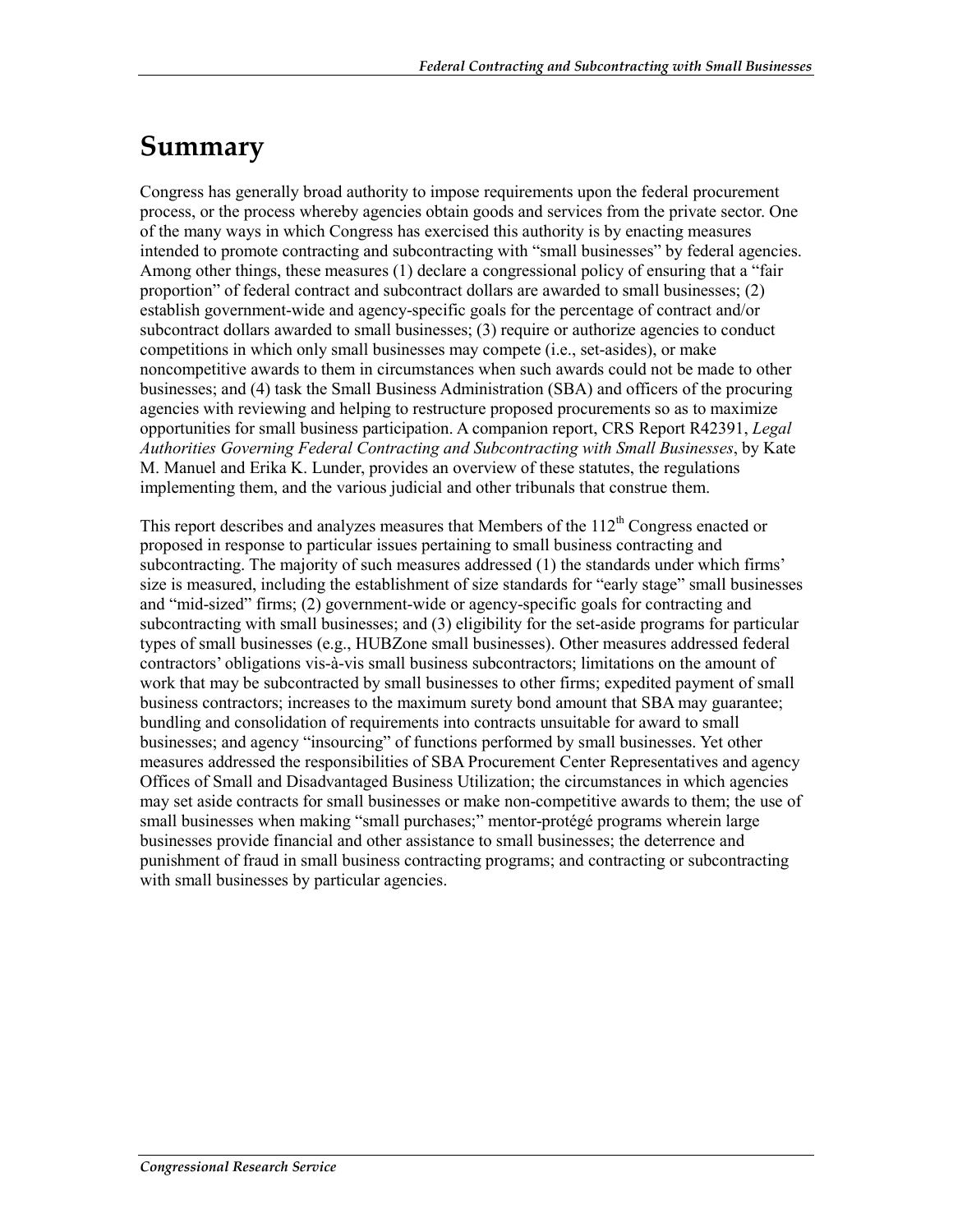# Contents

| Procurement Center Representatives; Offices of Small and Disadvantaged Business<br>Utilization. | 28 |
|-------------------------------------------------------------------------------------------------|----|
|                                                                                                 |    |
|                                                                                                 |    |
|                                                                                                 |    |
|                                                                                                 |    |
|                                                                                                 |    |

#### Contacts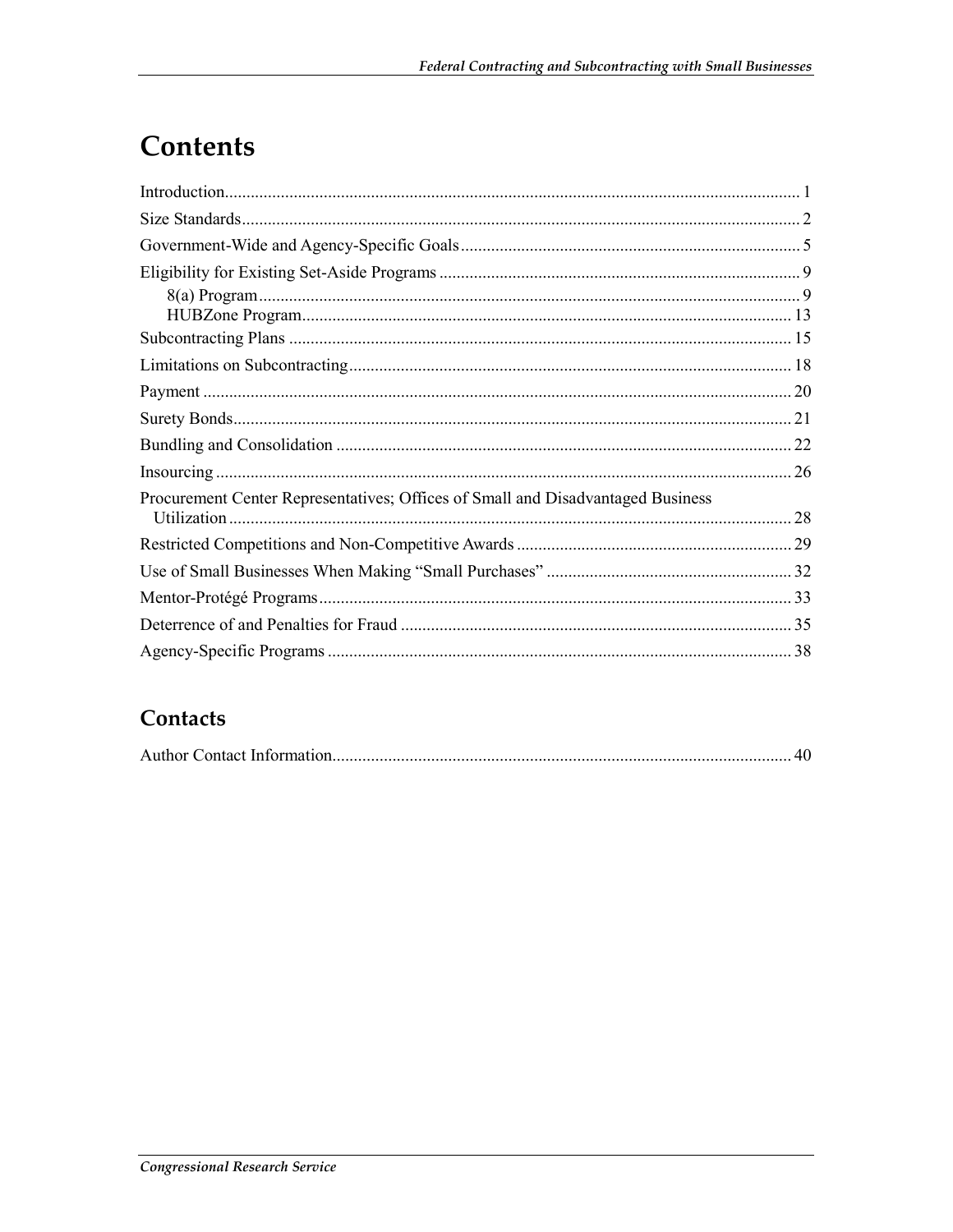## **Introduction**

1

Congress has generally broad authority to impose requirements upon the federal procurement process, or the process whereby agencies obtain goods and services from the private sector.<sup>1</sup> One of the many ways in which Congress has exercised this authority is by enacting measures intended to promote contracting and subcontracting with "small businesses" by federal agencies. Among other things, these measures (1) declare a congressional policy of ensuring that a "fair proportion" of federal contract and subcontract dollars are awarded to small businesses;  $2$  (2) establish government-wide and agency-specific goals for the percentage of contract and/or subcontract dollars awarded to small businesses;  $3(3)$  require or authorize agencies to conduct competitions in which only small businesses may compete (i.e., set-asides), or make noncompetitive awards to them in circumstances when such awards could not be made to other businesses;<sup>4</sup> and (4) task the Small Business Administration (SBA) and officers of the procuring agencies with reviewing and helping to restructure proposed procurements so as to maximize opportunities for small business participation.5 A companion report, CRS Report R42391, *Legal Authorities Governing Federal Contracting and Subcontracting with Small Businesses*, by Kate M. Manuel and Erika K. Lunder, provides an overview of these statutes, the regulations implementing them, and the various judicial and other tribunals that construe them.

This report describes measures that Members of the  $112<sup>th</sup>$  Congress enacted or proposed in response to particular issues pertaining to small business contracting and subcontracting (e.g.,

<sup>1</sup> *See, e.g.*, Perkins v. Lukens Steel Co., 310 U.S. 113, 127 (1940) ("Like private individuals and businesses, the Government enjoys the unrestricted power to produce its own supplies, to determine those with whom it will deal, and to fix the terms and conditions upon which it will make needed purchases."). The U.S. Constitution does, however, impose a few limits upon Congress's power in this regard, most notably by guaranteeing all persons equal protection of the law. U.S. Const. amend. V (guaranteeing due process of law); Bolling v. Sharpe, 347 U.S. 497 (1954) (finding that due process under the Fifth Amendment includes equal protection, or the constitutional assurance that the government will apply the law equally to all people and not improperly prefer one class of people over another). Equal protection issues arise most frequently with contracting preferences based on race or gender. Race and gender are "suspect classifications," which means that the government must demonstrate that any programs that classify individuals on this basis are narrowly tailored to further a compelling government interest, in the case of race-conscious programs, or are substantially related to important government objectives, in the case of gender-conscious programs. *See, e.g.*, Adarand Constructors, Inc. v. Peña, 515 U.S. 200 (1995) ("strict scrutiny" applied to program that classified individuals on the basis of race); Craig v. Boren, 429 U.S. 190, 197 (1976) ("intermediate scrutiny" applied to program that classified individuals on the basis of sex).

<sup>&</sup>lt;sup>2</sup> See 15 U.S.C. §631(a) ("It is the the declared policy of the Congress that the Government should aid, counsel, assist, and protect, insofar as is possible, the interests of small-business concerns in order to preserve free competitive enterprise, to insure that a fair proportion of the total purchases and contracts for property and services for the Government (including but not limited to contracts for maintenance, repair, and construction) be placed with smallbusiness enterprises, to insure that a fair proportion of the total sales of Government property be made to such enterprises, and to maintain and strengthen the overall economy of the Nation.").

 $3$  *See, e.g.*, 15 U.S.C. §644(g)(2) (requiring agencies, in consultation with the Small Business Administration (SBA) to set goals for the percentage of federal contract and/or subcontract dollars awarded to small businesses that "realistically reflect" the ability of small businesses to participate in such contracts or subcontracts).

<sup>4</sup> *See, e.g.*, 15 U.S.C. §637(a) (authorizing set-asides and sole-source awards to small businesses owned and controlled by socially and economically disadvantaged individuals participating in SBA's Minority Small Business and Capital Ownership Development Program (commonly known as the 8(a) Program)).

 $5$  *See, e.g.*, 15 U.S.C. §634(b)(11) (requiring SBA to appoint Procurement Center Representatives (PCRs) to work with the procuring agencies); 13 C.F.R. §125.2(b) (requiring PCRs to review all acquisitions not set aside for small businesses to determine whether a set-aside is appropriate and to identify alternate strategies to maximize small business participation as contractors or subcontractors, among other things).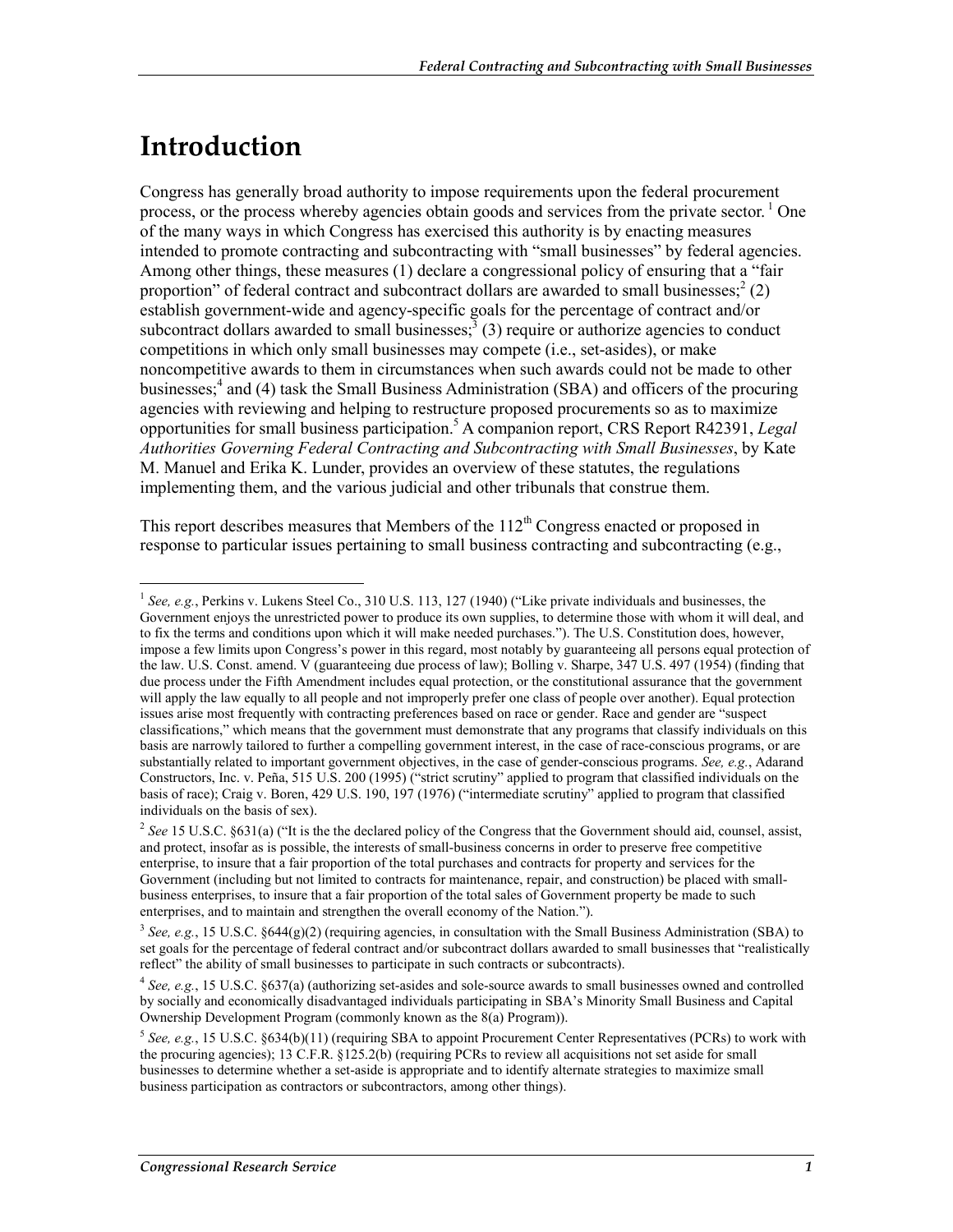increasing SBA's size standards, increasing government-wide or agency-specific goals for contracting and/or subcontracting with small businesses). In particular, it analyzes changes to existing law that were made, or that would have been made had certain measures been enacted, and discusses legal issues potentially raised by certain types of measures. Although a number of bills are included in this discussion, the report does not attempt to address all bills, nor does it address all provisions of any bills that are included. Rather, these bills are presented as examples of particular approaches to issues of interest to the Congress. In addition, this report's discussion of the legal questions potentially raised by various approaches to current issues (e.g., creation of additional set-aside programs) should not be construed to mean that any specific bill cited in the report would necessarily raise these questions. Much would depend upon the drafting and details of particular bills, the analysis of which is outside the scope of this report.

The report will not be updated. A separate report will address issues pertaining to small business contracting and subcontracting in the 113<sup>th</sup> Congress.

### **Size Standards**

The Small Business Act currently gives the Administrator of Small Business considerable discretion as to what firms qualify as small for purposes of the act, or for certain other purposes of federal law. The act requires only that small businesses be "independently owned and operated," be "not dominant in their field of operations," and meet any size standards established by the Administrator.<sup>6</sup> The Administrator first promulgated regulations specifying standards for size in various industries in 1956 under the authority of the Small Business Act of 1953, which established SBA on a temporary basis.<sup>7</sup>

Between the early 1980s and 2007, SBA conducted no comprehensive reviews of the size standards, instead making only intermittent changes to the standards for particular industries.<sup>8</sup> Its failure to do so prompted some Members of Congress and commentators to question whether the standards adequately reflected recent trends in industry or government procurement.<sup>9</sup> Partly in response to such concerns, the  $111<sup>th</sup>$  Congress enacted legislation that requires SBA to conduct a "detailed review" of at least one-third of the size standards every 18 months, and make "appropriate adjustments" to them to reflect market conditions.<sup>10</sup> The legislation also includes certain provisions regarding "small business size and status integrity" intended to combat fraud in

<u>.</u>

<sup>6</sup> 15 U.S.C. §632(a)(1)-(2). *But see* Small Business Size Standard Flexibility Act of 2011, H.R. 585 (requiring the SBA's Chief Counsel for Advocacy, as opposed to the Administrator of Small Business, to specify definitions or standards of size for purposes of any acts other than the Small Business Act or the Small Business Investment Act, and to approve all size standards except those prescribed by the Administrator).

<sup>7</sup> *See, e.g.*, Small Bus. Admin., Small Business Size Standards, 21 *Federal Register* 79 (January 5, 1956). For more on the history of the size standards, see generally CRS Report R40860, *Small Business Size Standards: A Historical Analysis of Contemporary Issues*, by Robert Jay Dilger.

<sup>8</sup> *See, e.g*., SBA Proposes to Increase Small Business Size Standards for Three NAICS Sectors, *Fed. Cont. Daily*, October 22, 2009.

<sup>9</sup> *Id*.

<sup>&</sup>lt;sup>10</sup> Small Business Jobs Act, P.L. 111-240, tit. I, subtitle C, §1344, 124 Stat. 2545-46 (September 27, 2010). The act further specifies that each size standard shall be reviewed "not less frequently than once every five years." *Id*. It is important to note that the provisions of the Small Business Jobs Act authorizing SBA to promulgate "alternative" size standards pertain only to loan programs. *See* P.L. 111-240, §1116, 124 Stat. 2509.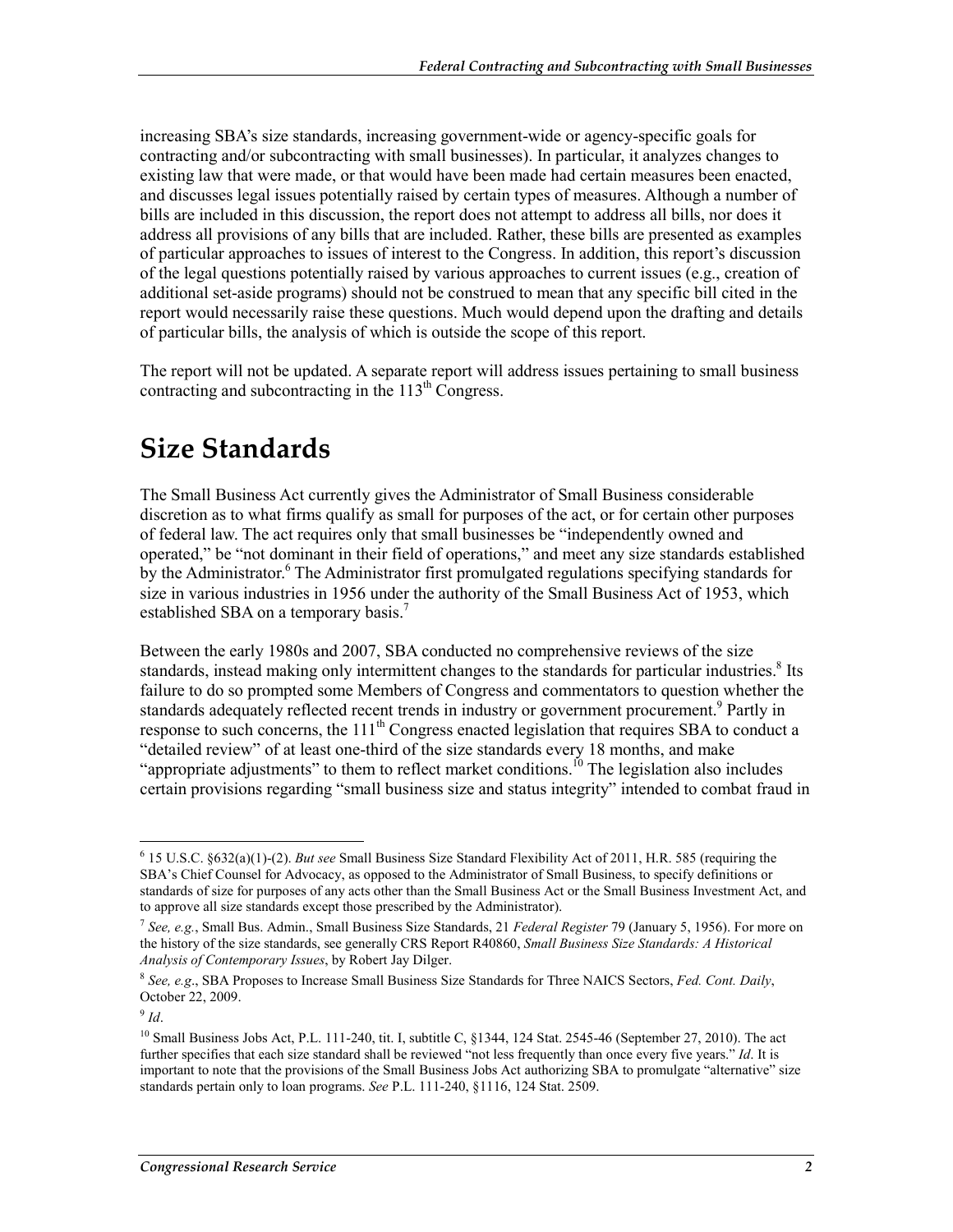the small business programs that are discussed below.<sup>11</sup> Following the enactment of this legislation, SBA completed its first "comprehensive" review of the size standards since the 1980s, and has promulgated or proposed regulations that could reportedly result in thousands of additional firms becoming eligible for small business programs.<sup>12</sup> Some increases to the size standards took effect in March 2012; other increases are pending.<sup>13</sup>

Concerns about the size standards and, in particular, SBA's discretion in crafting them persisted, however, notwithstanding the legislation enacted by the  $111<sup>th</sup>$  Congress and the changes made or proposed by SBA. Partly in response to these concerns, the  $112<sup>th</sup>$  Congress enacted legislation that requires SBA to consider and publicly address certain factors (e.g., the industry for which the new size standard is proposed, and its competitive environment) when conducting any rulemaking to "revise, modify or establish" size standards pursuant to Section 3 of the Small Business Act.<sup>14</sup> This legislation also prohibits SBA from limiting the number of size standards, and from establishing or approving a single size standard for a grouping of 4-digit North American Industry Classification System (NAICS) codes unless SBA justifies that such a standard is appropriate for each industry classification included within the grouping.<sup>15</sup>

Members of the  $112<sup>th</sup>$  Congress also introduced legislation that would have required SBA to

- establish a new classification system to replace the current system based on North American Industrial Classification System (NAICS) codes;<sup>16</sup>
- repeal the "nonmanufacturer rule," an SBA regulation that permits firms with fewer than 500 employees which supply the products of small businesses (or obtain a waiver from SBA) to qualify as small in certain procurements;<sup>17</sup> and

<sup>1</sup> <sup>11</sup> See infra notes 231-233 and accompanying text.

<sup>12</sup> *See, e.g.*, Andrew Lapin, SBA Redefinition of Small Business Draws Mixed Reactions, *Gov't Exec.*, February 15, 2012, *available at* http://www.govexec.com/contracting/2012/02/sba-redefinition-small-business-draws-mixedreactions/41215.

<sup>13</sup> *See, e.g.*, Small Bus. Admin., Size Standards: Transportation and Warehousing: Final Rule, 77 *Federal Register* 10934 (February 24, 2012) (increasing the size standards for 22 industries, effective March 26, 2012); Small Bus. Admin., Small Business Size Standards: Professional, Technical, and Scientific Services: Final Rule, 77 *Federal Register* 7490 (February 10, 2012) (increasing the size standards for 35 industries, effective March 12, 2012); Small Bus. Admin., Small Business Size Standards: Utilities, 77 *Federal Register* 42441 (July 19, 2012) (requesting comments on proposed size standards for 9 industries by September 17, 2012).

<sup>&</sup>lt;sup>14</sup> National Defense Authorization Act for FY2013, P.L. 112-239, §1661,—Stat.—(January 2, 2013).

<sup>&</sup>lt;sup>15</sup> *Id.*; Small Business Protection Act of 2012, H.R. 3987, §2. The limitations on SBA's authority to establish single size standards for multiple NAICS codes, in particular, are intended to address issues such as those raised in 2011 by the SBA's proposed grouping of architect and engineer services. Applying the same standards to architect and engineering firms would reportedly have resulted in 97.8% of all architecture firms qualifying as small under the SBA's proposed size standard. *See, e.g*., Committee Members Introduce Additional Legislation to Reform Small Business Contracting, February 8, 2012, *available at* http://smallbusiness.house.gov/News/DocumentSingle.aspx? DocumentID=278695; Objections to Proposed Size Standard Change Raised at House Small Business Hearing, 95 *Fed. Cont. Rep*. 484 (May 10, 2011).

<sup>&</sup>lt;sup>16</sup> Fairness for Small Businesses in Federal Contracting Act of 2011, S. 1590, §2. The new system would have (1) consisted of not more than 20 industries; (2) included, as industries, manufacturing, construction, professional services, wholesale, and retail; and (3) been "based on market conditions as identified by the most recent Economic Census of the United States." *Id*. SBA would also have been required to review the new classification system periodically, as provided in the Small Business Jobs Act. According to its sponsor, this legislation was "aimed at keeping large firms from winning contracts meant for small businesses" by "gaming" an "overly complex and flawed classification system." David Hansen, McCaskill Bill Would Replace NAICS System for Small Business Contracting, 96 *Fed. Cont. Rep.* 308 (September 27, 2011) (quoting Senator McCaskill).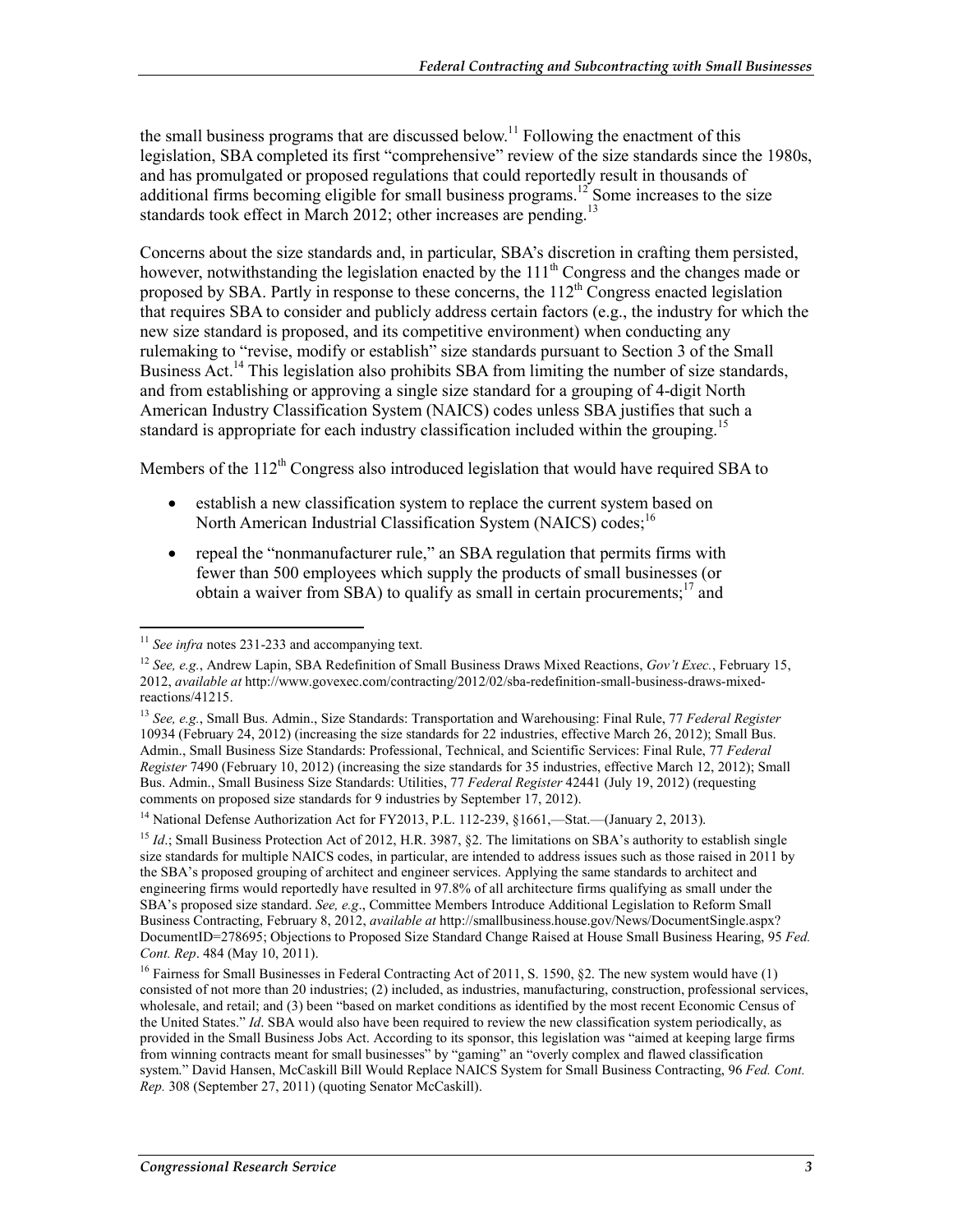• exclude firms that are publicly traded, or more than 50% directly or indirectly owned by "individuals" who are not U.S. citizens, from programs under the Small Business Act.<sup>18</sup>

Other Members of the  $112<sup>th</sup>$  Congress proposed the creation of set-aside programs for firms that are very small and/or new,<sup>19</sup> and for "mid-sized" firms.<sup>20</sup> In both cases, the proposals reflected concerns that particular firms may be included in, or excluded from, existing small business programs because of the size standards. Proposals to create set-aside programs for mid-size firms responded to concerns that such firms are too big to qualify as "small" under the size standards, but too small to compete effectively with "large" government contractors.<sup>21</sup> Conversely, proposals to create set-asides specifically for "early stage small businesses"—or particularly small and/or new businesses—addressed concerns that the current size standards can encompass firms of very different sizes, and that the smallest such firms may be unable to compete effectively against larger ones.

1

<sup>18</sup> Fairness and Transparency in Contracting Act of 2011, §4; Act for the 99%, H.R. 3638, §1304 (adding to the Small Business Act a definition of "independently owned and operated" that excludes such entities). Among the statutory criteria that firms have to meet to qualify as small is that they are independently owned and operated. 15 U.S.C. §632(a)(1). It is unclear what effect the citizenship provisions, in particular, would have had since the owners of disadvantaged, HUBZone, and women-owned small businesses must currently be citizens. 13 C.F.R. §124.1002 (small disadvantaged businesses); 13 C.F.R. §126.103 (HUBZone small businesses); 13 C.F.R. §127.102 (women-owned small businesses).

<sup>19</sup> See, e.g., Early Stage Small Business Contracting Act of 2012, H.R. 4121 (requiring agencies to award contracts whose value is between \$3,000 and "less than half the upper threshold of Section  $15(j)(1)$  of the Small Business Act" to "early stage small business concerns," or firms with fewer than 15 employees that have average annual receipts of not more than \$1 million (unless the concern is in an industry with an average annual revenue standard of less than \$1 million)); National Defense Authorization Act for FY2013, H.R. 4310, as passed by the House, at §1693a. Agencies would seemingly have had discretion as to whether such contracts are awarded via a set-aside or on a sole-source basis, although they would appear to have been required to award any contract identified as suitable for award to such entities to them. SBA would have helped to determine what contracts are suitable for award to early stage businesses.

<sup>21</sup> *See, e.g.*, Matthew Weigelt, Small-biz Definitions Put Hurt on Midsize Contractors, *Wash. Tech.*, June 28, 2010, *available at* http://washingtontechnology.com/articles/2010/07/05/policy-midsize-company-squeeze.aspx.

<sup>(...</sup>continued)

<sup>&</sup>lt;sup>17</sup> Fairness for Small Businesses in Federal Contracting Act of 2011, S. 1590, §2. In place of the nonmanufacturer rule, SBA would have been required to promulgate regulations directing contracting officers to "use the size standards established by the Administrator for retail and wholesale industries in procurements for products and services by the Federal Government that are not manufactured by the offeror," and to use only size standards established by the SBA for manufacturing industries if the contract involves the purchase of goods or services manufactured by the offeror. *Id*. By addressing "nonmanufacturer" dealers within the context of the size standards, S. 1590 differed from the legislation enacted by the  $112<sup>th</sup>$  Congress, which addresses dealers within the context of the limitations on subcontracting and provides that regular dealers in supplies must supply the product of a small business manufacturer unless a waiver is granted on the grounds that no small business manufacturer could reasonably be expected to offer the product, or no small business manufacturer is available for the federal procurement market. *See infra* note 121.

<sup>20</sup> *See, e.g.*, Small Business Growth Act, H.R. 1812, §2 (granting the General Services Administration temporary authority to set aside contracts for firms that are not small businesses provided that the firms have fewer than 1,500 employees and participate, as mentors to small businesses, in GSA's mentor-protégé program); Expanding Opportunities for Main Street Act of 2011, H.R. 2424; S. 1334, §§201-209 (establishing a set-aside program for businesses "owned or controlled by historically disadvantaged individuals" to be administered by the Department of Commerce's Minority Business Development Agency (MBDA)); National Defense Authorization Act for FY2013, H.R. 4310, as passed by the House, at §1611 (granting defense agencies temporary authority to set aside certain contracts for firms that are independently owned and operated, not dominant in their fields of operations, and have fewer than twice the number of employees (or fewer than three times the average annual receipts) permitted under the SBA size standard for their industry).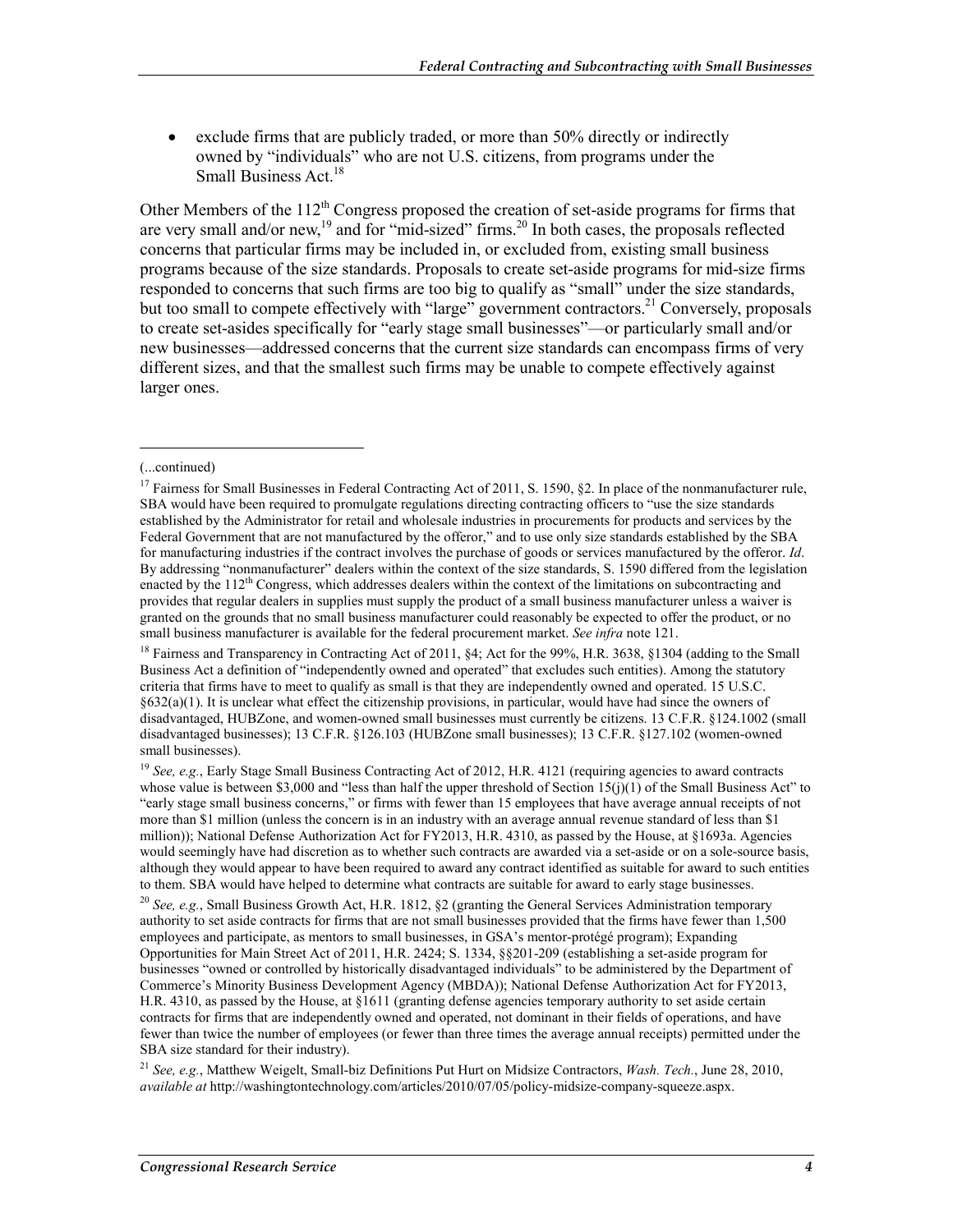Depending upon how eligibility for any new set-aside program is defined, certain programs could potentially have been vulnerable to challenge upon equal protection or other grounds.<sup> $22$ </sup> The current 8(a) Program, which incorporates a rebuttable presumption that members of certain racial and ethnic groups are disadvantaged, has been challenged on the grounds that it deprives individuals who are not members of these groups of equal protection of the law in violation of the U.S. Constitution.<sup>23</sup> Programs that include a similar presumption, or otherwise define eligibility in a manner that could be found to constitute a *de facto* racial classification, could face similar challenges.<sup>24</sup>

#### **Government-Wide and Agency-Specific Goals**

Congress amended the Small Business Act in 1978 to require that agency heads, in consultation with the SBA, set goals for the percentage of federal contract and subcontract dollars awarded to small businesses each year.<sup>25</sup> Congress further amended the act in 1988 to require the President to set government-wide goals for the percentage of federal contract and/or subcontract dollars awarded annually to various categories of small businesses.<sup>26</sup> These goals must be equal to or exceed certain percentages specified in statute (i.e., 23% of federal contract dollars awarded to small businesses; 5% of federal contract and subcontract dollars awarded to women-owned small businesses; 5% to small disadvantaged businesses; 3% to HUBZone small businesses; and 3% to service-disabled veteran-owned small businesses).<sup>27</sup> Agency performance in meeting the small business contracting and subcontracting goals is of perennial interest to Congress because it is arguably the clearest indicator of whether the stated congressional "policy" of encouraging contracting with small businesses is being implemented.<sup>28</sup> In particular, commentators frequently

<sup>1</sup>  $^{22}$  Hasidic Jews are among the groups currently recognized as disadvantaged by the MBDA, and set-asides for them could potentially raise First Amendment issues if this were viewed as a religious, rather than a cultural, classification. *Cf.* Bd. of Ed. of Kiryas Joel Village School Dist. v. Grumet, 512 U.S. 687, 741 (1994) (Scalia, J., dissenting) (suggesting that the New York law in question, which resulted in a village that was a religious enclave being carved out as a separate school district, could be seen as reflecting cultural, rather than religious, groupings).

<sup>23</sup> *See* DynaLantic Corp. v. U.S. Dep't of Defense, 2012 U.S. Dist. LEXIS 114807 (D.D.C. August 15, 2012) (finding that the 8(a) Program is not unconstitutional on its face, but that it is unconstitutional as applied in the military training and simulation industry); Rothe Dev., Inc. v. Dep't of Defense, No. 1:12-cv-00744-EGS (D.D.C., filed May 9, 2012) (challenging the constitutionality of the 8(a) Program). *See also supra* note 1.

<sup>24</sup> In *Rothe Development Corporation v. Department of Defense*, the government did not contest whether the presumption regarding race and disadvantage underlying the Department of Defense's (DOD's) small disadvantaged business program constituted a racial classification. *See* 545 F.3d 1023 (Fed. Cir. 2008). However, some courts had previously denied firms or individuals standing to challenge programs with racial presumptions like that underlying DOD's program on the grounds that the would-be plaintiffs were denied the contract because of inability to demonstrate social and economic disadvantage, not because of race. *See, e.g.*, Interstate Traffic Control v. Beverage, 101 F. Supp. 2d 445 (S.D. W.Va. 2000); Ellsworth Assocs. v. United States, 926 F. Supp. 207 (D.D.C. 1996). It is unclear whether a court would apply similar logic at this date, in light of subsequent developments in the case law. *See generally* CRS Report RL33284, *Minority Contracting and Affirmative Action for Disadvantaged Small Businesses: Legal Issues*, by Jody Feder.

<sup>&</sup>lt;sup>25</sup> An Act to Amend the Small Business Act and the Small Business Investment Act of 1958, P.L. 95-507, §221, 92 Stat. 1771 (October 24, 1978) (codified at 15 U.S.C. §644(g)(2)). These goals must "realistically reflect the potential" of small businesses to perform federal prime contracts and subcontracts.

 $^{26}$  Business Opportunity Development Reform Act (BODRA), P.L. 100-656, §502, 102 Stat. 3853, 3881 (November 15, 1988) (codified, as amended, at 15 U.S.C. §644(g)(1)).

 $27$  15 U.S.C.  $\S 644(g)(1)$ .

<sup>28</sup> *See* 15 U.S.C. §631(a) ("It is the declared policy of the Congress that the Government should aid, counsel, assist, and protect, insofar as is possible, the interests of small-business concerns in order to preserve free competitive enterprise (continued...)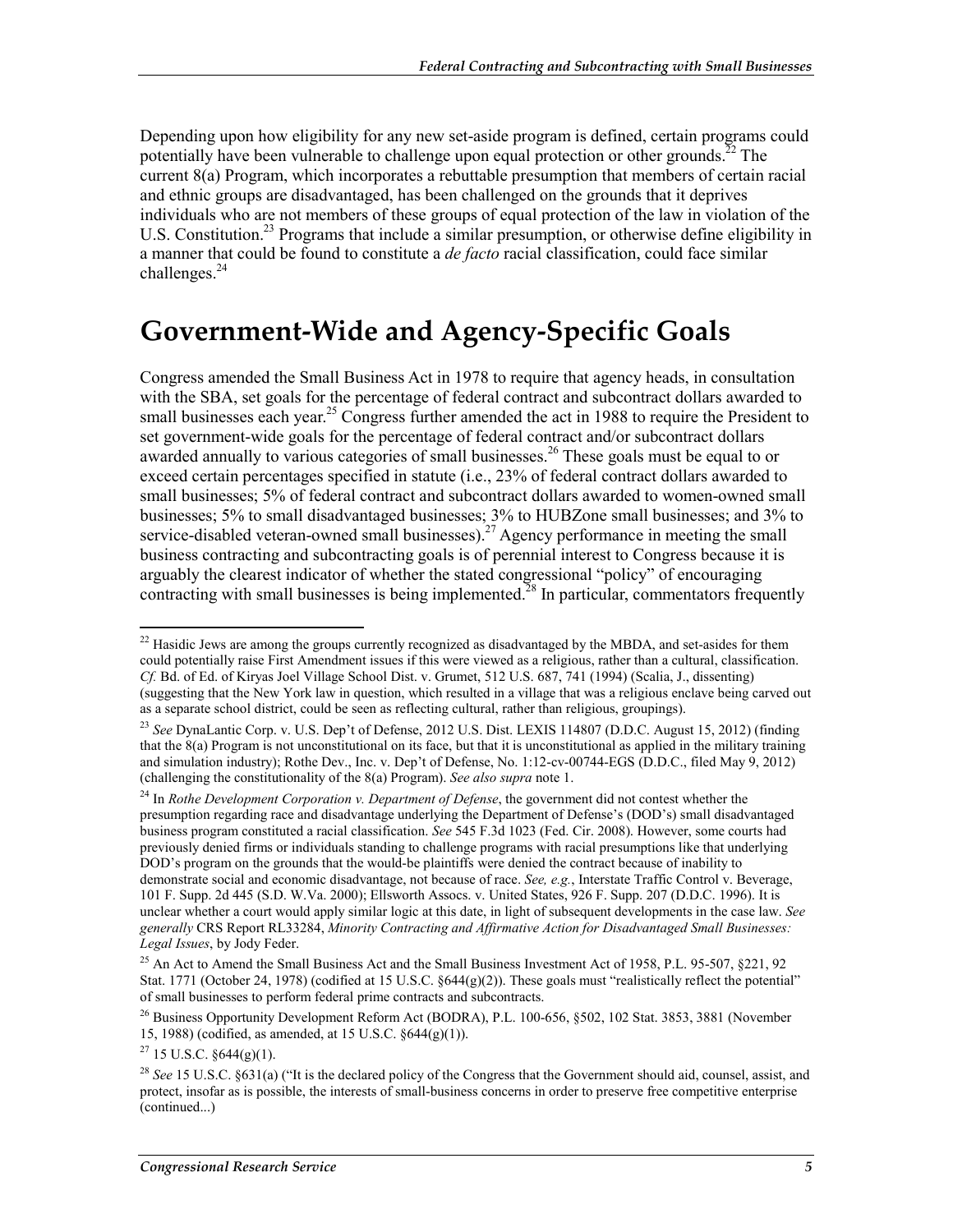note the government's failure to meet either government-wide or agency-specific goals,<sup>29</sup> and some have suggested that the current government-wide goals are too low and do not adequately reflect the availability of minority-, women-, and service-disabled veteran-owned small businesses in today's marketplace.<sup>30</sup>

Partly in response to such concerns, the  $111<sup>th</sup>$  Congress enacted legislation requiring that senior procurement executives, senior program managers, and agency directors of Small and Disadvantaged Business Utilization communicate to their subordinates "the importance of achieving small business goals.<sup>331</sup> The 112<sup>th</sup> Congress enacted legislation which reiterates this requirement,<sup>32</sup> as well as makes a number of other changes to Section 15(g) of the Small Business Act in the hopes of improving agencies' performance vis-à-vis their contracting and subcontracting goals. Among other things, this legislation directs SBA and the Administrator of Federal Procurement Policy to "insure" that agencies' annual prime contract goals "meet or exceed" the annual government-wide goal.<sup>33</sup> It also requires that agencies separately address prime and subcontract awards for each category of small businesses (e.g., women-owned) in their goals, and make a "consistent effort to annually expand participation" by small businesses in each category.<sup>34</sup> In addition, the legislation enacted by the  $112<sup>th</sup>$  Congress directs SBA to review its "Goaling Guidelines" to ensure that

- agency subcontracting goals are established on the basis of "realistically achievable improvements" in levels of subcontracting, rather than on the basis of previous years' performance;
- agency goals are established in a manner that does not exclude certain categories of contracts based on the type of goods or services acquired; or, in the case of certain contracts subject to competitive procedures, based on whether the contract is subject to the Federal Acquisition Regulation (FAR), or funding is made directly available by an appropriation;<sup>35</sup> and

1

<sup>31</sup> Small Business Jobs Act, P.L. 111-240, tit. I, subtitle C, §1333, 124 Stat. 2542 (codified at 15 U.S.C.  $§644(g)(2)(F)(i)-(ii)).$ 

<sup>(...</sup>continued)

<sup>[</sup>and] to insure that a fair proportion of the total purchases and contracts or subcontracts for property and services for the Government ...be placed with small-business enterprises.").

<sup>29</sup> *See, e.g.*, Jeff Kinney, SBA Notes Drop in Small Business Contract Awards for FY2011, 98 *Fed. Cont. Rep.* 27 (July 10, 2012).

<sup>30</sup> *See, e.g.*, *Doing Business with the Government: The Record and Goals for Small, Minority, and Disadvantaged Businesses: Hearing Before the Subcommittee on Economic Development, Public Buildings, and Emergency Management of the Committee on Transportation and Infrastructure, House of Representatives, 110th Cong., 2d Sess.*, at 1 (March 6, 2008). The most recently established statutory goal is that for contracting with service-disabled veteranowned small businesses, which was created in 1999. The goals for contracting with other types of small businesses were established at earlier dates.

<sup>32</sup> P.L. 112-239, §1631(b),—Stat.—.

 $33$  *Id.*, at  $\S$ (a).

<sup>34</sup> *Id*., at §(b).

<sup>&</sup>lt;sup>35</sup> This provision originated with the Government Efficiency through Small Business Contracting Act of 2012, H.R. 3850, and the Small Business Contracting Opportunities Expansion Act of 2012, H.R. 6078, §2. SBA historically used its discretion to exclude certain contracts from these calculations, such as contracts performed outside the United States and contracts awarded through the Javits-Wagner-O'Day (JWOD) Program. *See, e.g.*, Small Business Goaling Report: Fiscal Year 2010, *available at* https://www.fpds.gov/downloads/top\_requests/FPDSNG\_SB\_Goaling\_FY\_2010.pdf (listing exclusions); Small Bus. Admin., Office of Inspector General, Small Business Administration's Rationale for Excluding Certain Types of Contracts from the Annual Small Business Procurement Calculations Needs to be (continued...)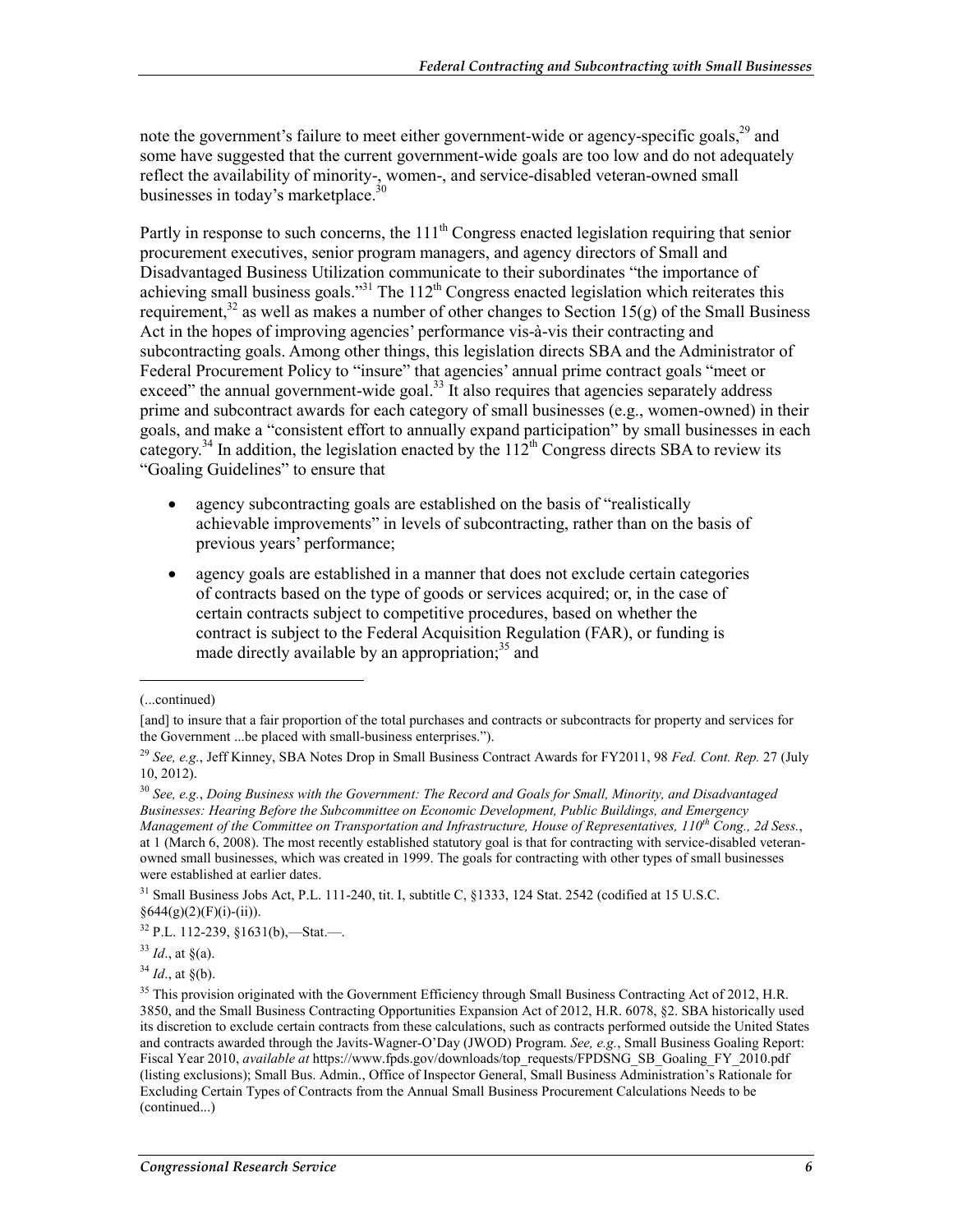agencies document the basis for any decision to establish a goal that is lower than the government-wide goal for small businesses in that category.<sup>36</sup>

The legislation also calls for an independent assessment of the small business procurement goals;  $37$  increases agency and SBA reporting regarding the small business goals;  $38$  and requires that programs established for the training of senior executives under 5 U.S.C. §3396(a) address contracting requirements under the Small Business Act.<sup>39</sup>

Some Members of the  $112<sup>th</sup>$  Congress also introduced legislation that would have increased the goals, or created greater incentives for agencies to meet their goals. The first category included bills that would have (1) increased the statutorily set government-wide goals;  $40$  (2) required a specific agency to meet a goal;<sup>41</sup> or (3) directed entities that may be exempt from the requirements of the Small Business Act to establish goals for contracting with small businesses.<sup>42</sup> Some bills also addressed the related issue of how to count contracts for purposes of determining whether the goals have been met by expressly permitting certain contracts to be counted for

1

38 P.L. 112-239, §1632,—Stat.—. *See also* Small Business Goaling Act of 2012, S. 3213, §3 (requiring certain reports by the procuring agencies and SBA).

39 P.L. 112-239, §1633,—Stat.—. *See also* Government Efficiency through Small Business Contracting Act of 2012, H.R. 3850, §§2, 4.

<sup>40</sup> Government Efficiency through Small Business Contracting Act of 2012, H.R. 3850, §2 (increasing the overall goal from 23% to 25% of all prime contracts and setting a goal of 40% of all subcontracts; establishing prime contracting goals of 3% and subcontracting goals of 3% for service-disabled veteran-owned and HUBZone small businesses; establishing prime contracting goals of 5% and subcontracting goals of 5% for small disadvantaged businesses and women-owned small businesses); National Defense Authorization Act for FY2013, H.R. 4310, as passed by the House, at §1631 (same); Small Business Goaling Act of 2012, S. 3213, §2 (same); Expanding Opportunities for Main Street Act of 2011, H.R. 2424; S. 1334, tit. I, §105 (increasing the overall goal from 23% to 25% and the 5% goals to 10%); Expanding Opportunities for Small Businesses Act of 2011, H.R. 2921, §3 (increasing the goal for small disadvantaged businesses from 5% to 8%); Small Business Opportunity Expansion Act of 2011, H.R. 2949, §2 (increasing the overall goal from 23% to 24%, the 3% goals to 4%, and the 5% goals to 6%); Small Business Contracting Opportunities Expansion Act of 2012, H.R. 6078, §§2, 4 (increasing the overall goal from 23% to 26% of prime contracts (27%, effective in FY2017) and 40% of subcontracts, as well as increasing the goals for contracting and subcontracting with various types of small businesses). The latter bill also called for a study of the feasibility of creating a government-wide goal for contracting with small businesses owned by veterans who do not have a service-incurred or -aggravated disability.

<sup>41</sup> An Act to Require the Department of Defense to Meet the Annual Goal for Participation in Procurement Contracts by Small Business Concerns Owned and Controlled by Veterans with Service-connected Disabilities, H.R. 3438, §1. The bill did not specify what the consequences might be if the Department failed to meet this goal.

 $42$  Prisoner Opportunity, Work, and Education Requirement (POWER) Act, S. 180, §5 (requiring Federal Prison Industries (FPI), in consultation with SBA, to establish and strive to meet or exceed "realistic goals" for entering into contracts with one or more small businesses). The Small Business Act has an arguably broader reach than the Federal Acquisition Regulation (FAR) in that it applies to all "agencies," as that term is defined in 5 U.S.C. §551(1), while the FAR applies to all executive-branch agencies that are not expressly excluded from its coverage. *See, e.g.*, 15 U.S.C. §632(b). However, there are certain entities, such as FPI, who may not be agencies for purposes of the Small Business Act.

<sup>(...</sup>continued)

Documented, Advisory Memorandum Report No. 12-04, December 6, 2011 (copy on file with the authors).  $36$  P.L. 112-239,  $$1631(c)$ , Stat.

<sup>&</sup>lt;sup>37</sup> *Id.*, at §(d). This assessment is to address certain topics, such as the industrial composition of companies receiving federal prime contracts and subcontracts; the industrial composition of domestic small business concerns; barriers to accurately capturing data on small business contracting and contracting; and recommendations for improving the quality and availability of data regarding small business contracting. It is separate from, but to be "coordinated with," the assessment of the contracting performance of the Department of Defense required under Section 1613 of P.L. 112- 239.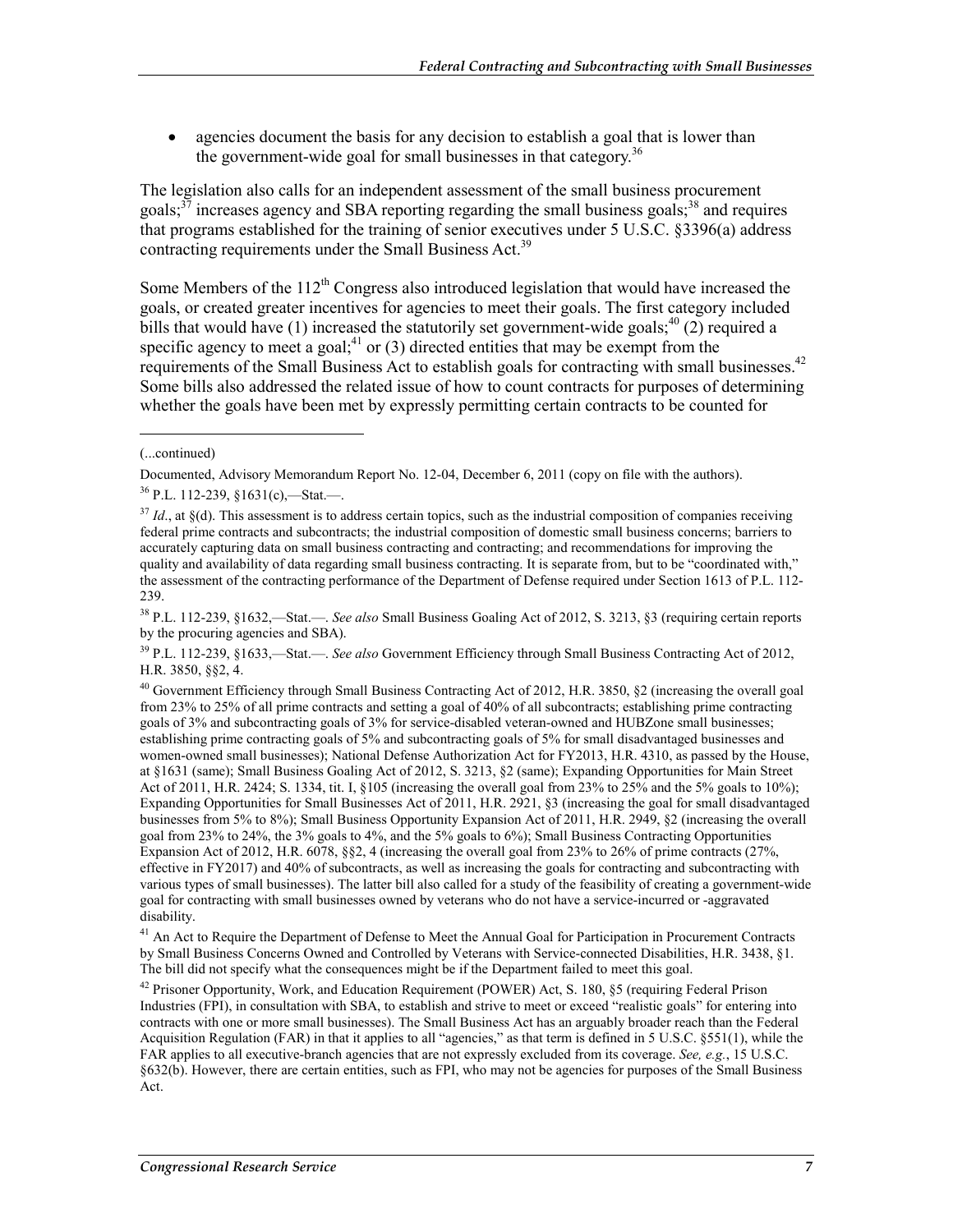goaling purposes;<sup>43</sup> limiting to two the number of categories in which one business could be counted  $(e.g., HUBZone and women-owned);$ <sup>44</sup> and specifying that certain types of businesses (e.g., foreign-owned) not be included in the count.<sup>45</sup>

The second category included bills that sought to improve the government's performance in meeting existing contracting and subcontracting goals. These types of measures tended to focus on increasing reporting by the agencies or SBA and publicizing the information,<sup>46</sup> or requiring the Government Accountability Office (GAO) to study the activities of federal agencies and provide recommendations on how to improve goaling performance.<sup>47</sup> Other provisions would have penalized agencies that failed to meet their goals.<sup>48</sup> However, the latter type of provisions could potentially have raised constitutional issues to the degree that any penalties for failure to meet goals for contracting and subcontracting with minority- or women-owned small businesses, in particular, were seen as transforming these goals into quotas. To date, the courts have generally upheld aspirational goals that reflect classifications among small businesses based on the race or gender of their owners, among other factors, on the grounds that such goals are not mandatory and, thus, do not constitute disparate treatment of small business owners by the federal government.49 However, if legislation were to impose mandatory goals, or change the nature of

<u>.</u>

<sup>43</sup> Small Business Fairness Act, S. 1110, §2; H.R. 5829, §2 (providing that, if an 8(a), HUBZone, woman-owned, or service-disabled veteran-owned small business performed the obligations of a prime contractor under a "contractor team arrangement," then the agency could count the contract for purposes of its goals). *See also* An Act to Amend Title 38, United States Code, to Clarify the Contracting Goals and Preferences of the Department of Veterans Affairs with Respect to Small Business Concerns Owned and Controlled by Veterans, H.R. 4048, §2 (directing the Secretary of Veterans Affairs to include goods and services acquired through the Federal Supply Schedules "[f]or purposes of meeting the goals" under the Veterans Benefits Act).

<sup>&</sup>lt;sup>44</sup> Expanding Opportunities for Main Street Act of 2011, H.R. 2424; S. 1334, tit. I, §105.

<sup>45</sup> Fairness and Transparency in Contracting Act of 2011, H.R. 3184, §4; Act for the 99%, H.R. 3638, §1304 (amending definitions in the Small Business Act so that no publicly-traded business or its subsidiary, or foreign-owned business or its subsidiary, may be considered a small business for purposes of federal contracting, including procurement goals).

 $^{46}$  Fairness and Transparency in Contracting Act of 2011, H.R. 3184, §6; Act for the 99%, H.R. 3638, §1306 (requiring that each federal agency list on its website all businesses that received contracts because they were identified as small businesses); Honoring Promises to Service-Disabled Veterans Act of 2011, S. 1154, §3 (requiring agencies to report quarterly to SBA on their contracting with service-disabled veteran-owned small businesses and requiring SBA to then rank the agencies and publish the results on a publicly accessible website, as well as requiring SBA to report annually to Congress on the progress of federal agencies in meeting their goals for contracting with service-disabled veteranowned small businesses and to include recommendations on whether any prime contractor should be recognized by Congress for "outstanding progress" in contracting with such businesses).

<sup>&</sup>lt;sup>47</sup> Expanding Opportunities for Small Businesses Act of 2011, H.R. 2921, §3 (requiring GAO to report on the 5 most and 5 least successful agencies with regards to meeting the goals and to provide recommendations on how to improve the performance of the least successful ones); Small Business Contracting Opportunities Expansion Act of 2012, H.R. 6078, §3 (requiring GAO to report on improving internal processes of agencies engaged in contracting, and on outreach to groups that are the subject of procurement goals).

<sup>&</sup>lt;sup>48</sup> Small Business Growth and Federal Accountability Act of 2012, H.R. 3779, §2 (prohibiting any federal agency that fails to meet a goal from expending for the procurement of goods or services an amount greater than 90% of the amount expended for the procurement of goods or services during the year for which it failed to meet the goal); Government Efficiency through Small Business Contracting Act of 2012, H.R. 3850, §4 (providing that if an agency failed to meet any goal, no senior executives within that agency could receive an incentive award or be granted a sabbatical during the following year); National Defense Authorization Act for FY2013, H.R. 4310, as passed by the House, at §1631 (prohibiting SBA from establishing or implementing any pilot program unless it issues certain required reports regarding government performance vis-à-vis the small business contracting goals); Small Business Contracting Opportunities Expansion Act of 2012, H.R. 6078, §2 (same).

<sup>49</sup> *See Adarand Constructors*, 228 F.3d at 1181 (upholding the constitutionality of aspirational goals on the grounds that such goals are not mandatory). However, the constitutionality of the federal government's aspirational goals under 15 U.S.C. §644(g) has been challenged. *See DynaLantic Corp.*, 503 F. Supp. 2d 262.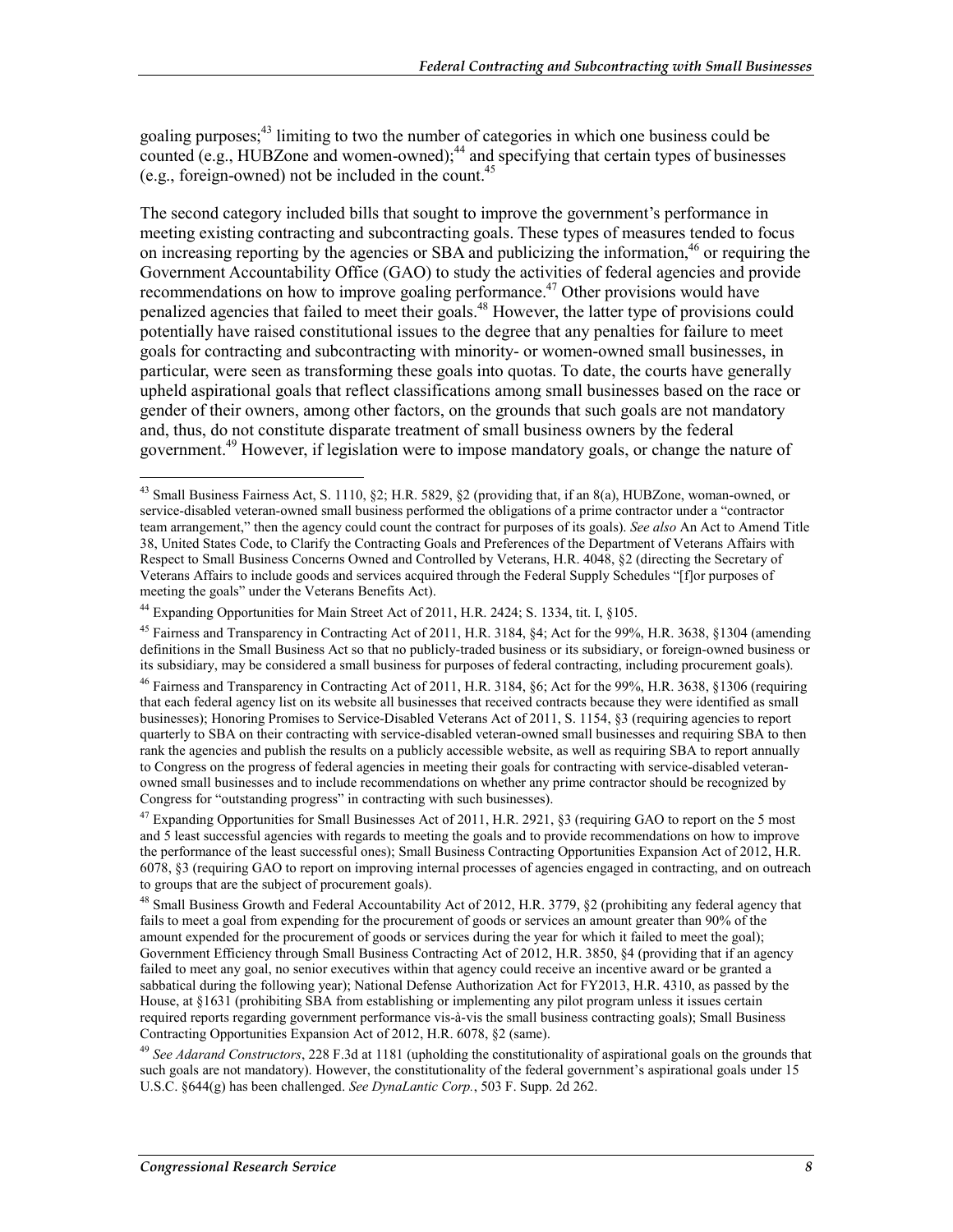the existing goals so that they were effectively mandatory, then questions could be raised as to whether the goal was essentially a quota that required minority- or women-owned small businesses to get fixed percentages of government contracts.<sup>50</sup>

### **Eligibility for Existing Set-Aside Programs**

Ever since Congress established the first set-aside program in  $1978$ , <sup>51</sup> the criteria governing eligibility for such programs have periodically been of interest to Members of Congress and the public.<sup>52</sup> During the 112<sup>th</sup> Congress, the primary concerns centered upon eligibility for the 8(a) and HUBZone programs, for various reasons discussed below.

Proposals to create new set-aside programs for "early stage" small businesses or mid-sized firms are discussed above, under the heading "Size Standards."<sup>53</sup> Legislation to grant agencies additional authority to conduct competitions in which only women-owned small businesses may compete, or to make sole-source awards to them, are discussed below, under the heading "Restricted Competitions and Non-Competitive Awards."54

#### **8(a) Program**

1

The Small Business Act requires SBA to establish a "small business and capital ownership development program" to provide non-financial assistance to certain small businesses owned and controlled by socially and economically disadvantaged individuals,<sup>55</sup> and to enter into contracts

 $50$  For example, in upholding the 8(a) Program against a facial challenge, the U.S. District Court for the District of Columbia recently emphasized that federal goals for contracting with small disadvantaged businesses (including 8(a) firms) are aspirational, not "rigid numerical quotas," and that there are no "penalties" for failure to meet the goals. *DynaLantic Corp.*, 2012 U.S. Dist. LEXIS 114807, at \*10. *But see* City of Richmond v. J.A. Croson Co., 488 U.S. 469 (1989) (holding that a municipal ordinance requiring the city's prime contractors to award at least 30% of the value of each contract to minority subcontractors was unconstitutional); *Rothe Dev. Corp.* 545 F.3d 1023 (striking down a statute that established, as a goal, that the Department of Defense (DOD) award 5% of its contracts to small disadvantaged businesses and other entities, and authorized DOD to apply a 10% price evaluation adjustment to the bids or offers of such entities in order to reach this goal).

<sup>51</sup> An Act to Amend the Small Business Act and the Small Business Investment Act of 1958, P.L. 95-507, §202, 92 Stat. 1761-63 (October 24, 1978) (codified, as amended, at 15 U.S.C. §637(a)). Prior to the 1978 amendments to the Small Business Act, SBA had implemented a set-aside program for certain minority-owned businesses in the absence of express statutory authority to do so. *See generally* CRS Report R40744, *The "8(a) Program" for Small Businesses Owned and Controlled by the Socially and Economically Disadvantaged: Legal Requirements and Issues*, by Kate M. Manuel and John R. Luckey.

<sup>52</sup> *See, e.g.*, *Federal Contracting: Removing Hurdles for Minority-Owned Businesses: Hearing of the House Committee on Oversight and Government Reform, Subcommittee on Government Management, Organization and Procurement*, 110th Cong., 1st Sess. (2007) (discussing the 8(a) Program specifically); *Are Government Purchasing Policies Failing Small Businesses? Hearing of the Senate Committee on Small Business and Entrepreneurship*, 107<sup>th</sup> Cong., 2d Sess. (2002) (discussing various small business programs).

<sup>53</sup> *See supra* notes 19-24 and accompanying text.

<sup>54</sup> *See infra* notes 187-203.

 $55$  15 U.S.C. §636(j)(10). This program shall be "exclusively" for such firms and shall, among other things,

assist small business concerns participating in the program (either through public or private organizations) to develop and maintain comprehensive business plans which set forth the Program Participant's business targets, objectives, and goals … [and] provide for such other nonfinancial services as deemed necessary for the establishment, preservation, and growth of small business concerns participating in the Program, including but not limited to (I) loan packaging, (II) financial counseling, (III) accounting and bookkeeping assistance, (IV)

<sup>(</sup>continued...)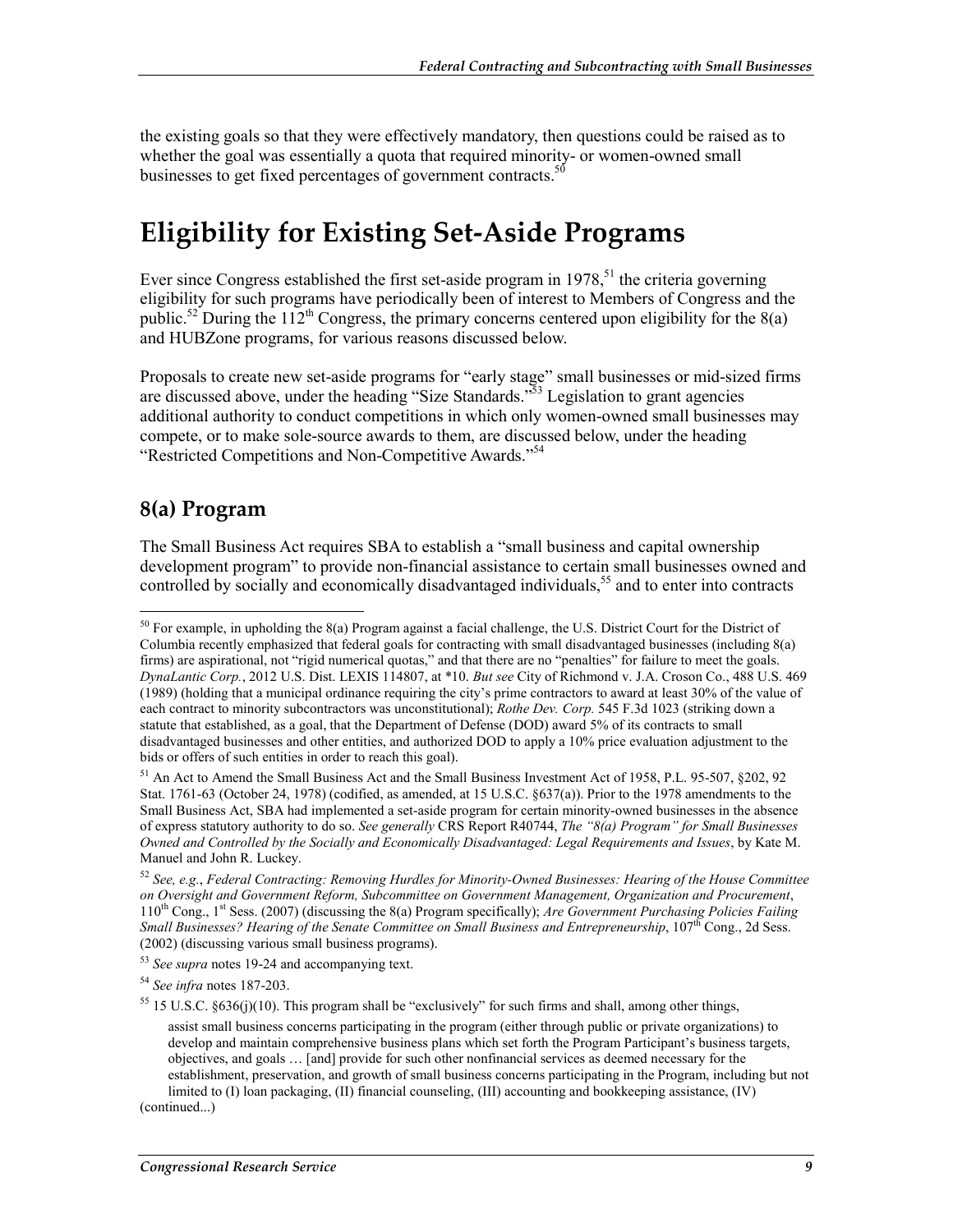with other government agencies that are subcontracted to such firms.<sup>56</sup> Taken together, these requirements form the basis for SBA's 8(a) Program.<sup>57</sup> In addition, the act defines socially disadvantaged individuals as "those who have been subjected to racial or ethnic prejudice or cultural bias because of their identity as a member of a group without regard to their individual qualities,"58 and economically disadvantaged individuals as

those socially disadvantaged individuals whose ability to compete in the free enterprise system has been impaired due to diminished capital and credit opportunities as compared to others in the same business area who are not socially disadvantaged.<sup>59</sup>

However, outside of limiting participation in the 8(a) Program by firms and individual owners to a maximum of nine years, $60$  and finding that members of certain groups are socially disadvantaged,<sup>61</sup> the Small Business Act generally gives SBA considerable discretion as to the criteria for eligibility for the  $8(a)$  Program.<sup>62</sup> This is particularly true where economic disadvantage is concerned. The current net worth standards—which preclude individuals from having personal net worth of more than \$250,000 at the time of entry into the 8(a) Program  $($ \$750,000 for continuing eligibility)<sup>63</sup>—are established by regulation, not statute.<sup>64</sup>

Recently, there has been particular concern about whether some persons who could benefit from the 8(a) Program are excluded from it due to the net worth standards,<sup>65</sup> which were set in 1989<sup>66</sup> and have not been adjusted for inflation since then.<sup>67</sup> Relatedly, some have expressed concern that

1

59 15 U.S.C. §637(a)(6)(A).

<sup>60</sup> 15 U.S.C. §636(j)(10)(C)(j) (nine-year term); 15 U.S.C. §637(a)(9) (termination and early graduation); 13 C.F.R. §124.301 (exiting the 8(a) Program); 13 C.F.R. §124.302 (early graduation); 13 C.F.R. §124.303 (termination from the Program).

 $61$  15 U.S.C. §631(f)(1)(C) (finding that such groups "include, but are not limited to, Black Americans, Hispanic Americans, Native Americans, Indian tribes, Asian Pacific Americans, Native Hawaiian Organizations, and other minorities").

<sup>62</sup> *See, e.g.*, 13 C.F.R. §124.101 (limiting participation in the program to small businesses that are "unconditionally owned and controlled by one or more socially and economically disadvantaged individuals [or groups] who are of good character and citizens of the United States" that demonstrate "potential for success").

 $64$  It should also be noted that the Department of Transportation adjusted the net worth standards for its Disadvantaged Business Enterprise program—which had previously corresponded to SBA's standards—by regulation in 2011, without being required to do so by statute. Dep't of Transportation, Disadvantaged Business Enterprise Program: Program Improvements, 76 *Federal Register* 5083, 5085-86 (January 28, 2011) (codified at 49 C.F.R. §26.27(a)(2)(i) (increasing the net worth threshold from \$750,000 to \$1.32 million).

<sup>65</sup> *See, e.g.*, Not Too Small to Succeed in Business Act of 2011, H.R. 3754, §2 (finding that the 8(a) Program does not adequately prepare firms for graduation, in part, because of the "reliance of the [SBA] on outdated measures of … net worth in determining whether a company participating in the program continues to be economically disadvantaged").

<sup>66</sup> *See* Small Bus. Admin., Minority Small Business and Capital Ownership Development Program: Final Rule, 54 *Federal Register* 34692 (August 21, 1989) (amending the SBA regulations to adopt the current net worth standards).

 $67$  The SBA's net worth standards are not acquisition-related thresholds subject to periodic adjustment for inflation (continued...)

<sup>(...</sup>continued)

marketing assistance, and (V) management assistance.

<sup>56 15</sup> U.S.C. §637(a)(1)(A).

<sup>57</sup> For more on the 8(a) Program, see generally CRS Report R40744, *The "8(a) Program" for Small Businesses Owned and Controlled by the Socially and Economically Disadvantaged: Legal Requirements and Issues*, by Kate M. Manuel and John R. Luckey.

 $58$  15 U.S.C.  $\S 637(a)(5)$ .

<sup>63 13</sup> C.F.R. §124.104(c). Individuals' ownership interests in the small business and equity in their primary personal residences are excluded when determining net worth.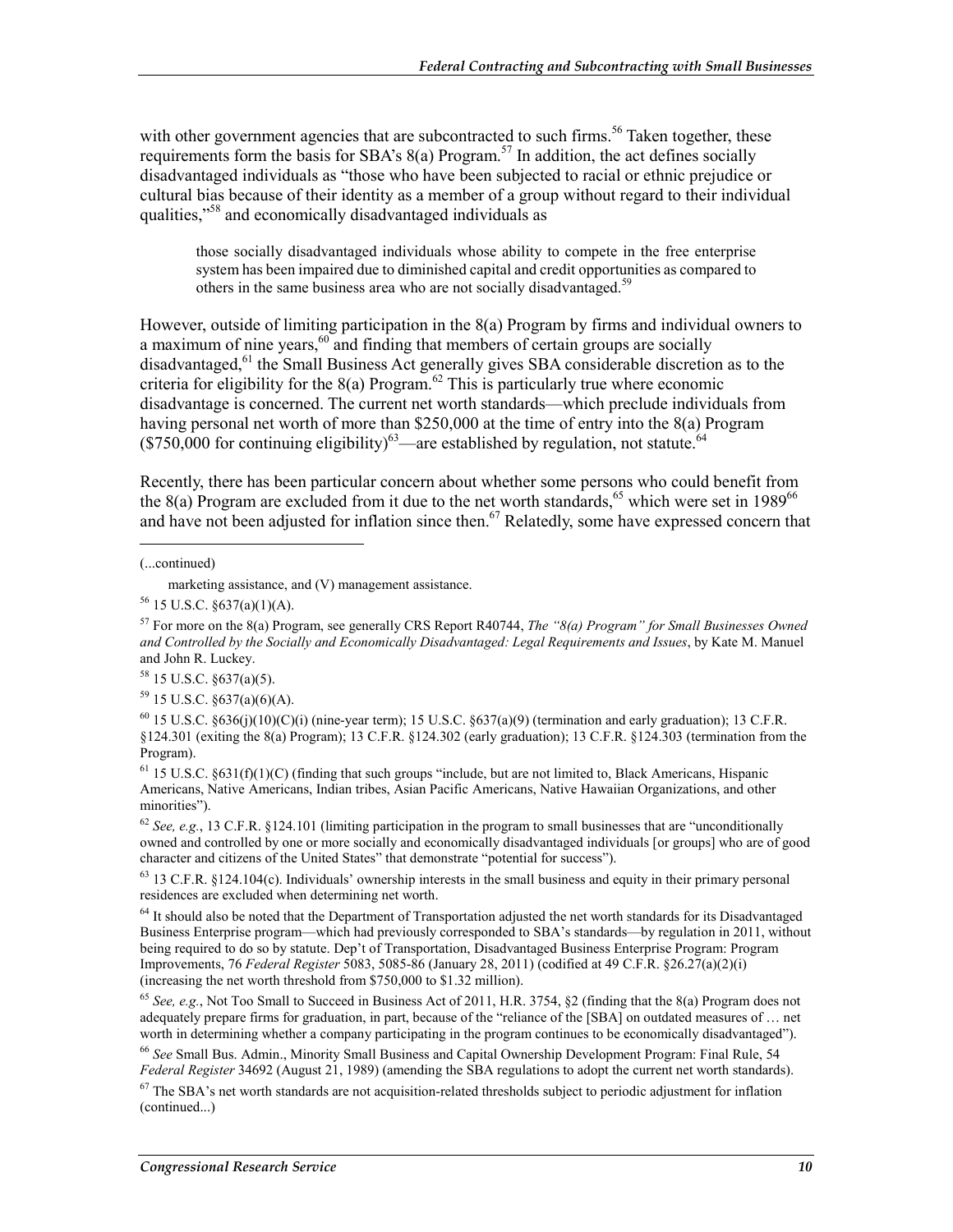firms are not adequately prepared to compete for federal or other contracts upon leaving the program,<sup>68</sup> and that certain firms receive a disproportionately large share of all 8(a) contracts, leaving other firms with diminished opportunities to grow and develop.<sup>69</sup> Partly in response to such concerns, the 111<sup>th</sup> Congress enacted legislation requiring GAO to study whether the  $8(a)$ mentor-protégé program and similar programs, discussed below, are "effectively supporting the goal of increasing the participation of small business concerns in Government contracting. $\frac{770}{6}$ 

Members of the  $112<sup>th</sup>$  Congress also introduced measures specifically addressing eligibility for the 8(a) Program, some seeking to expand eligibility, and others to restrict it, at least for certain owners and firms. The former category included measures that would have allowed firms to participate in the program for more than nine years and required SBA to provide technical assistance to those who are no longer eligible to participate, as well as measures that would have increased the net worth threshold.<sup>71</sup> The second category—legislation intended to restrict the participation of certain populations in the 8(a) Program—included measures that would have subjected firms owned by Alaska Native Corporations (ANCs) to the same eligibility and other requirements to which individually owned  $8(a)$  firms are subject.<sup>72</sup> This legislation, which responded to the widely reported increase in federal contract dollars awarded to ANCs and their

 $\overline{a}$ 

 $70$  Small Business Jobs Act of 2010, P.L. 111-240, tit. I, subtitle C,  $\S$ 1345, 124 Stat. 2546.

<sup>(...</sup>continued)

under the Ronald W. Reagan National Defense Authorization Act for FY2005. *See, e.g.*, Dep't of Defense, Gen. Servs. Admin., & Nat'l Aeronautics & Space Admin., Inflation Adjustment of Acquisition-Related Thresholds, 75 *Federal Register* 5716, 5717 (February 4, 2010) ("Examples of thresholds that are not viewed as 'acquisition-related' as defined [here] are thresholds relating to claims, penalties, withholding, payments, required levels of insurance, small business size standards, liquidated damages, etc."). Congress could, however, enact legislation requiring periodic adjustment of the net worth standards for inflation.

<sup>68</sup> *See, e.g.*, Not Too Small to Succeed in Business Act of 2011, H.R. 3754, §2 (finding that the 8(a) Program "has a record of graduating companies that are not sufficiently prepared to compete for contracts with large and established companies in the private sector, resulting in a large number of former participants in the program failing to remain in business shortly after leaving the program"); Small Business Contracting Fraud Prevention Act of 2011, S. 633, §5 (requiring GAO to report periodically to Congress on the effectiveness of the 8(a) Program, including the percentage of businesses that continue to operate during the three-year period after successfully completing the program); SUCCESS Act of 2012, S. 3442, §525 (same). For more on this and other provisions of S. 633, see *infra* notes 240 to 242 and accompanying text.

<sup>69</sup> *See, e.g.*, Gov't Accountability Office, Federal Contracting: Monitoring and Oversight of Tribal 8(a) Firms Need Attention, GAO-12-84, January 2012, *available at* http://www.gao.gov/assets/590/588101.pdf (reporting that while tribal 8(a) firms comprised 6.2% of all 8(a) firms in FY2010, they received nearly 33% of all 8(a) obligations). Most obligations to tribal-owned firms were to ANC-owned firms. *Id*.

<sup>&</sup>lt;sup>71</sup> Expanding Opportunities for Small Businesses Act of 2011, H.R. 2921,  $\S$ 2 (extending the nine-year time limitation on 8(a) Program participation to 12 years and requiring SBA to develop a program to provide technical assistance to firms during the two-year post-eligibility period); Expanding Opportunities for Main Street Act of 2011, H.R. 2424; S. 1334, tit. 1, §102 (providing that the nine-year time limitation on program participation would not apply to small businesses that have not yet completed an 8(a) contract and providing that individuals with a net worth of up to \$1.5 million may be considered economically disadvantaged); Not Too Small to Succeed in Business Act of 2011, H.R. 3754, §3 (extending the nine-year limitation to 11 years and providing that individuals with a net worth of up to \$750,000 (\$2.25 million for continued eligibility) may qualify as economically disadvantaged).

 $72$  An Act to Eliminate the Preferences and Special Rules for Alaska Native Corporations under the Program under Section 8(a) of the Small Business Act, H.R. 598; S. 236. For further discussion of this legislation and the rules currently governing contracting with ANC-owned firms participating in the 8(a) Program, see CRS Report R40855, *Contracting Programs for Alaska Native Corporations: Historical Development and Legal Authorities*, by Kate M. Manuel, John R. Luckey, and Jane M. Smith.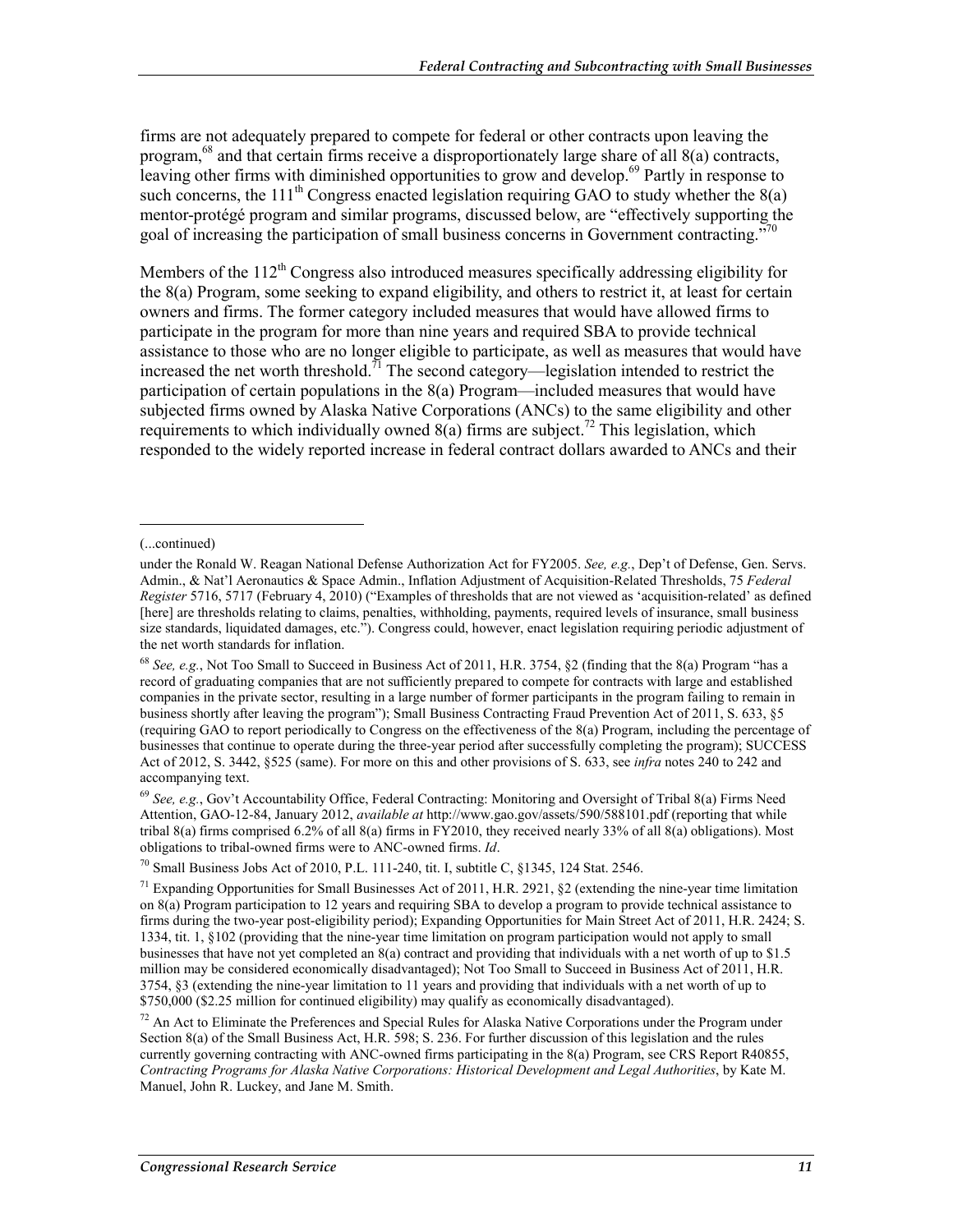subsidiaries over the past decade,<sup>73</sup> would have removed the alleged "special ... advantages"<sup>74</sup> that ANC-owned firms enjoy in contracting under Section 8(a) of the Small Business Act by

- amending the Alaska Native Claims Settlement Act so that ANCs would no longer be deemed to be socially or economically disadvantaged for purposes of Sections 7(j) and 8(a) of the Small Business Act;
- redefining "Indian tribe" for purposes of the 8(a) Program to exclude ANCs;
- prohibiting ANC-owned firms from receiving additional sole-source awards when the total amount of competitive and sole-source awards they have received in any year exceeds the total amount of competitive and sole-source awards that individually owned firms may receive (approximately \$100 million<sup>75</sup>);
- prohibiting SBA from exempting ANC-owned firms from any time limitations on participation in the 8(a) Program to which individually owned 8(a) firms are subject;
- prohibiting ANCs from conferring eligibility to participate in the 8(a) Program on more than one firm at a time; and
- precluding ANC-owned 8(a) firms from acquiring ownership interests in other 8(a) firms that exceed the ownership interests that individually owned 8(a) firms may acquire.

These changes would have effectively barred ANC-owned firms from receiving sole-source awards valued in excess of \$4 million (\$6.5 million for manufacturing contracts) under the authority of Section 8(a) in circumstances when individually owned  $\frac{8}{a}$  firms cannot.<sup>76</sup> They would also have resulted in all affiliations of ANC-owned firms being counted when the firms' size is determined.<sup>77</sup> Were all affiliations counted, certain ANC-owned firms firms could be less likely to qualify as small and, thus, could potentially be excluded from the 8(a) Program.

<sup>73</sup> *See, e.g.*, Federal Contracting, *supra* note 69, at 12 (reporting that obligations to ANC-owned firms increased from \$1.9 billion in FY2005 to \$4.7 billion in FY2010). Obligations to 8(a) firms overall increased during this period, from \$11.3 billion to \$18.8 billion, with obligations to tribally-owned firms (including ANC-owned firms) representing a 160% increase. Obligations to non-tribal 8(a) firms, in contrast, increased only 45%.

<sup>&</sup>lt;sup>74</sup> Office of the Inspector General, Small Bus. Admin., Participation in the 8(a) Program by Firms Owned by Alaska Native Corporations (July 10, 2009), at pg. 2, *available at* http://www.sba.gov/sites/default/files/oig\_reptbydate\_july9- 15\_0.pdf.

<sup>75</sup> *See* 13 C.F.R. §124.519 (generally prohibiting 8(a) firms from receiving additional sole-source awards once they have received a combined total of competitive and sole-source awards in excess of \$100 million, in the case of firms whose size is based on their number of employees, or in excess of an amount equivalent to the lesser of (1) \$100 million or (2) five times the size standard for the industry, in the case of firms whose size is based on their revenues).

 $<sup>76</sup>$  If such legislation were enacted, ANC-owned firms could still receive sole-source awards in the same circumstances</sup> when individually owned 8(a) firms may receive such awards, or under other authority. For example, they could be awarded sole-source contracts valued in excess of \$4 million (\$6.5 million for manufacturing contracts) under the authority of Section 8(a) of the Small Business Act if the contracting officer did not reasonably expect offers from at least two small businesses. *See generally* 15 U.S.C. §637(a)(1)(D)(i)(I). They could also be awarded sole-source contracts in any of the seven circumstances in which sole-sources awards are permitted under CICA (e.g., urgent and compelling circumstances, national security). 10 U.S.C.  $\S 2304(c)(1)-(7)$  (procurements of defense agencies) & 41 U.S.C. §3304(a)(1)-(7) (procurements of civilian agencies).

<sup>&</sup>lt;sup>77</sup> Currently, ANC-owned firms must qualify as small, under the SBA's size standards, in order to participate in the  $8(a)$ Programs. However, certain affiliations are generally excluded when determining the size of some group-owned firms, including ANC-owned firms. 13 C.F.R.  $\S 124.109(c)(2)(iii)$  ("In determining the size of a small business concern (continued...)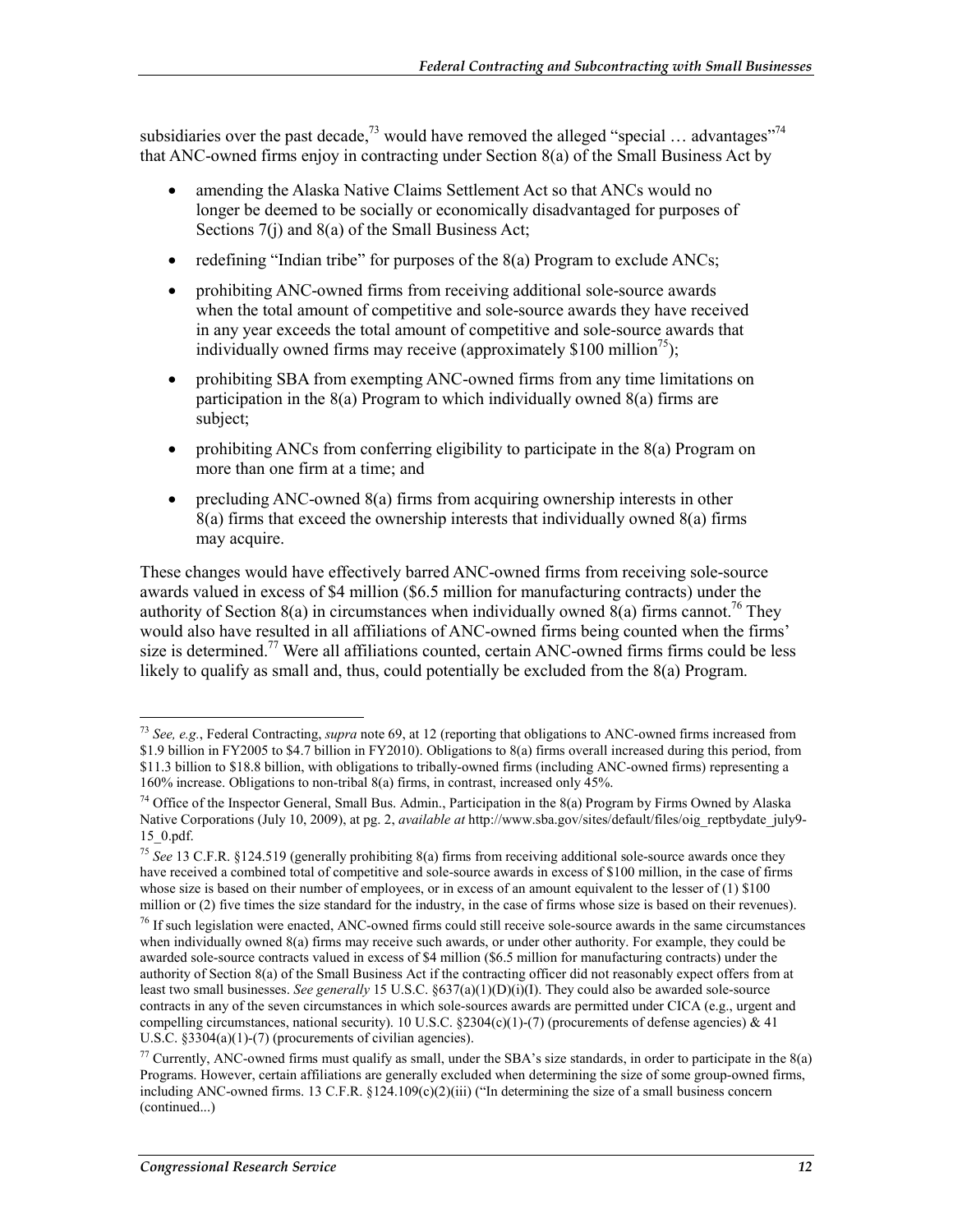Other legislative proposals would have required disclosure of information about contracting with ANCs, either by imposing additional reporting obligations on ANCs, or by requiring SBA to include information regarding contracts with ANCs in certain reports to Congress.<sup>78</sup>

#### **HUBZone Program**

Eligibility for the Historically Underutilized Business Zone (HUBZone) program has also been of interest to some Members of Congress and commentators recently because of reported fraud in the program, as well as the completion of the 2010 Census.<sup>79</sup> A series of GAO reports, published between 2008 and 2010, found that the HUBZone program was vulnerable to fraud, $80$  prompting interest among some Members in measures which would ensure that only eligible firms participate in the program. Subsequently, the release of the results of the 2010 decennial census prompted similar interest among some Members in measures that would allow firms that lose their HUBZone status because of the 2010 census to continue participating in the HUBZone program for a limited time. For many firms, eligibility for the HUBZone program is based upon census results.81 The Small Business Act limits eligibility for the HUBZone program to firms whose principal office is located in a HUBZone and at least 35% of whose employees reside in a HUBZone, among other things.  $82$  HUBZones include "qualified census tracts," as that term is

 $\overline{a}$ 

<sup>(...</sup>continued)

owned by a socially and economically disadvantaged Indian tribe ... for either 8(a) … program entry or contract award, the firm's size shall be determined independently without regard to its affiliation with the tribe, any entity of the tribal government, or any other business enterprise owned by the tribe, unless the Administrator determines that one or more such tribally-owned business concerns have obtained, or are likely to obtain, a substantial unfair competitive advantage within an industry category."). As used here, "Indian tribe" includes Alaska Native Corporations.

<sup>&</sup>lt;sup>78</sup> An Act to Eliminate the Preferences and Special Rules for Alaska Native Corporations under the Program under Section 8(a) of the Small Business Act, H.R. 598; S. 236, §7 (requiring ANCs to report annually to SBA on their total revenue, the amount of this revenue attributable to the 8(a) Program, and the total amount of benefits paid to shareholders); Government Efficiency through Small Business Contracting Act of 2012, H.R. 3850, §3 (requiring, among other things, that SBA report annually to Congress information about contracting with ANCs by the federal government and individual agencies in an annual report on the goaling program). SBA itself imposed certain reporting requirements on ANC-owned firms by regulation in 2011. *See* Small Bus. Admin., Small Business Size Regulations; 8(a) Business Development/Small Disadvantaged Business Status Determinations: Final Rule, 76 *Federal Register* 8222 (February 11, 2011). However, implementation of this requirement was delayed so SBA could conduct tribal consultations. *See* Small Bus. Admin., 60 Day Notice and Request for Comments, 76 *Federal Register* 63983 (October 14, 2011); Small Bus. Admin., Notice of Tribal Consultations, 76 *Federal Register* 27859 (May 13, 2011); Small Bus. Admin., Notice of Tribal Consultations, 76 *Federal Register* 12273 (March 7, 2011).

<sup>79</sup> For more on the HUBZone program, see generally CRS Report R41268, *Small Business Administration HUBZone Program*, by Robert Jay Dilger.

<sup>80</sup> *See* Gov't Accountability Office, Small Business Administration: Undercover Tests Show HUBZone Program Remains Vulnerable to Fraud and Abuse, GAO-10-759 (July 28, 2010); Gov't Accountability Office, HUBZone Program: Fraud and Abuse Identified in Four Metropolitan Areas, GAO-09-440 (March 25, 2009); Gov't Accountability Office, Small Business Administration: Additional Actions Are Needed to Certify and Monitor HUBZone Businesses and Assess Program Results, GAO-08-643 (July 16, 2008).

<sup>81 15</sup> U.S.C. §632(p) (defining HUBZones and HUBZone small businesses, among other things). For a few firms, eligibility for the HUBZone program is not tied to the census because these firms are located in "base closure areas," or lands within the external boundaries of a military installation that was closed through a privatization process under the authority of various Base Realignment and Closure (BRAC) or similar laws. *See* 15 U.S.C. §632(p)(4)(D).

<sup>82 15</sup> U.S.C. §632(p)(3) & (5). *See also* Mission Critical Solutions v. United States, 96 Fed. Cl. 657 (2011) (upholding SBA's interpretation of an SBA regulation as requiring that at least 35% of a firm's employees must reside in a HUBZone both at the time the firm is certified as a HUBZone firm and at the time the firm is awarded a contract through the HUBZone program).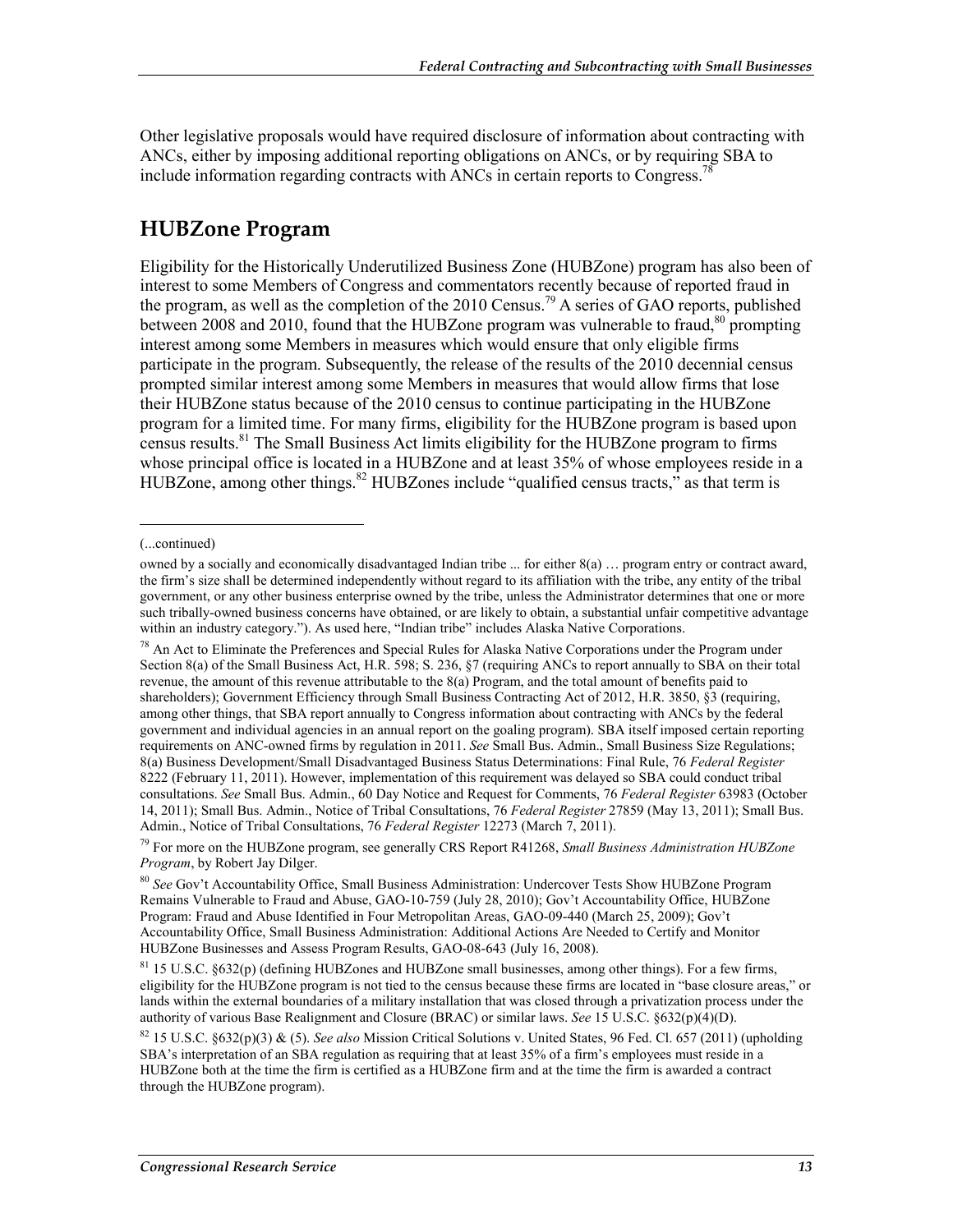defined in 26 U.S.C. Section  $42(d)(5)(C)(ii)$ ,  $83$  and qualified nonmetropolitan counties, or counties in which

(i) the median household income is less than 80 percent of the nonmetropolitan State median household income, *based on the most recent data available from the Bureau of the Census of the Department of Commerce*, (ii) the unemployment rate is not less than 140 percent of the average unemployment rate for the United States or for the State in which such county is located, whichever is less, based on the most recent data available from the Secretary of Labor, or (iii) there is located a difficult development area, as designated by the Secretary of Housing and Urban Development in accordance with section  $42(d)(5)(C)(iii)$  of title 26, within Alaska, Hawaii, or any territory or possession of the United States outside the 48 contiguous States.<sup>84</sup>

Also included are "redesignated areas," or areas that ceased to qualify as census tracts or nonmetropolitan counties, but were allowed to remain HUBZones until the later of (1) the date on which the Census Bureau publicly released the first results from the 2010 decennial census, or (2) three years after the date on which the census tract or nonmetropolitan county ceased to qualify.<sup>8</sup> SBA has stated that, for purposes of the HUBZone program, the Census Bureau released the first results of the 2010 census on October 1, 2011.<sup>86</sup>

The 112<sup>th</sup> Congress enacted legislation that allows certain base closure areas to continue to be treated as HUBZones for an additional period. Specifically this legislation permits areas that were, on or before the date of the legislation's enactment, treated as HUBZones pursuant to Section 152(a)(2) of the Small Business Reauthorization and Manufacturing Assistance Act of 2004 to be treated as HUBZones for up to five years, provided that no area may be treated as a HUBZone for more than five years under the authority of this legislation and/or the 2004 act.<sup>87</sup> Section  $152(a)(2)$ , in turn, provided for "base closure areas" that had undergone final closure to be treated as HUBZones for five years, and defined "base closure area" to include military installations closed pursuant to the Defense Base Closure and Realignment Act of 1990 and other authorities.<sup>88</sup>

The  $112<sup>th</sup>$  Congress did not enact legislation that would address reported fraud in the HUBZone program, or the loss of HUBZone status by certain firms due to the 2010 census, although some Members introduced bills addressing these issues. Among the bills addressing reported fraud in the program were measures that would have required SBA to (1) ensure the HUBZone map is kept current; (2) implement policies to prevent unqualified businesses from participating in the program; (3) ensure timely processing of HUBZone applications; and (4) report to Congress on the efficacy of the program, or develop measures and implement plans to assess its

<sup>&</sup>lt;sup>83</sup> Section  $42(d)(5)(C)(ii)$  of Title 26 of the United States Code defines a "qualified census tract" as "any census tract" which is designated by the Secretary of Housing and Urban Development and, for the most recent year for which census data are available on household income in such tract, either in which 50 percent or more of the households have an income which is less than 60 percent of the area median gross income for such year or which has a poverty rate of at least 25 percent."

 $84$  15 U.S.C.  $632(p)(4)(A) - (B)$ .

<sup>85 15</sup> U.S.C. §632(p)(4)(C).

<sup>86</sup> Small Bus. Admin., *HUBZone: Latest News and Articles*, *available at* http://www.sba.gov/content/hubzone-latestnews-and-articles ("[A]ll Redesignated HUBZones due to expire on the date on which the census bureau publicly releases the first results from the 2010 decennial census are expiring effective[] 10/1/2011.").

<sup>87</sup> P.L. 112-239, §1698,—Stat.—. *See also* HUBZone Expansion Act of 2012, S. 3675, §2.

<sup>88</sup> Consolidated Appropriations Act, 2005, P.L. 108-447, §152, 118 Stat. 3456-57 (Dec. 8, 2004).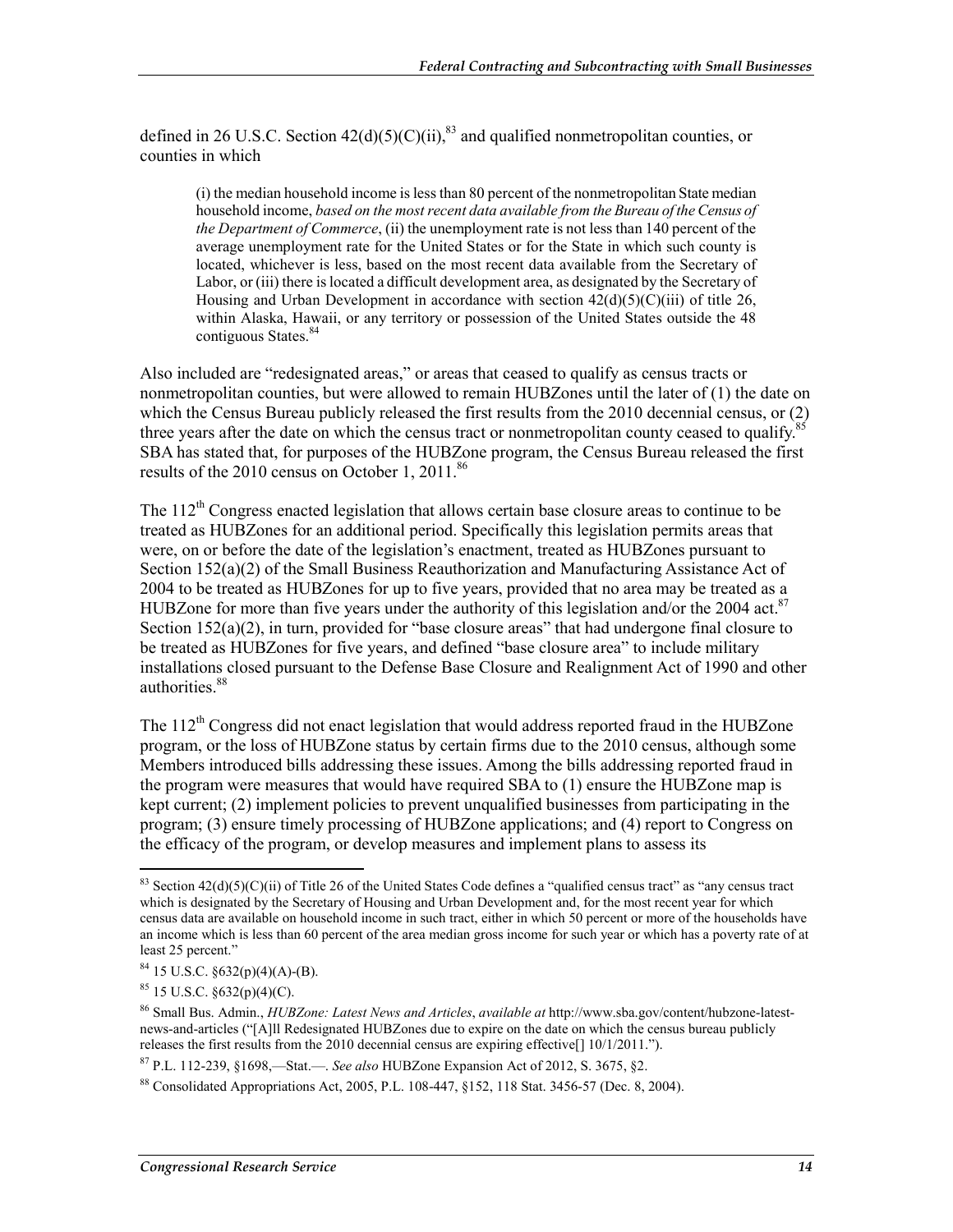effectiveness.<sup>89</sup> Among the bills addressing the loss of eligibility due to the 2010 census were measures that would have extended the period during which redesignated areas continue to qualify until the later of three years after the date on which the SBA publishes a HUBZone map based on the 2010 census results, or three years after the date on which the area ceased to qualify.90 Other legislative proposals would have required the Secretary of Housing and Urban Development (HUD) to designate HUBZones based on the new census data within a specified time frame, $91$  or would have designated a particular county as a HUBZone for a specified time period.<sup>92</sup> The latter types of provisions were particularly significant because, while SBA currently has considerable discretion in how it implements the HUBZone program (e.g., how often the HUBZone map is updated), it arguably does not have any discretion in which areas qualify as HUBZones. The Small Business Act defines "HUBZones" by reference to other categories (e.g., qualified census tracts) whose composition is determined by other agencies.

Legislation was also introduced in the  $112<sup>th</sup>$  Congress that would have amended the definition of "HUBZone small business" given in Section 3 of the Small Business Act to include firms that are wholly owned by one or more Native Hawaiian Organizations, or partially owned by such an organization (or a corporation wholly owned by such an organization) if all other owners are U.S. citizens or small businesses.<sup>93</sup> The proposed provisions paralleled those that presently address small businesses owned by Alaska Native Corporations, Indian tribal governments, and Community Development Corporations.<sup>94</sup> Small businesses owned by these various types of entities have, at times, been subject to different treatment under the Small Business Act,  $95$  and the proposed legislation was apparently intended to remove one such difference.

#### **Subcontracting Plans**

The Small Business Act has long required agencies to take various steps to promote subcontracting with small businesses. Among other things, they have been required since 1978 to incorporate "subcontracting plans" in certain prime contracts, and to establish goals regarding the percentage of agency subcontract dollars awarded to small businesses.<sup>96</sup> Nonetheless, despite

<u>.</u>

 $89$  Small Business Contracting Fraud Prevention Act of 2011, S. 633, §6; SUCCESS Act of 2012, S. 3442, §526 (same); HUBZone Qualified Census Tract Act of 2011, S. 1874, §3 (requiring SBA to submit, within one year of the act's enactment, a report to Congress that describes the benefits and drawbacks of using qualified census tract data to designate HUBZones, describes any problems encountered in using qualified census tract data to designate HUBZones, and includes recommendations for ways to improve the process of designating HUBZones).

<sup>90</sup> Protect HUBZones Act of 2011, H.R. 2131, §2; HUBZone Protection Act of 2011, S. 1756, §2; Small Business Contracting Fraud Prevention Act of 2011, S. 633, §6; SUCCESS Act of 2012, S. 3442, §526.

<sup>&</sup>lt;sup>91</sup> HUBZone Qualified Census Tract Act of 2011, S. 1874, §2 (imposing deadlines on the HUD Secretary to identify and publish the list of qualifying census tracts under 26 U.S.C. §42 and to designate a date within 3 months of the publication of the list upon which the list becomes effective for areas that qualify as HUBZones).

<sup>&</sup>lt;sup>92</sup> Monroe County HUBZone Extension Act of 2011, H.R. 2416, §2 (designating Monroe County, Pennsylvania, as a HUBZone until October 1, 2014); Monroe County HUBZone Act of 2011, S. 976, §2 (same); Shuttle Workforce Revitalization Act of 2012, S. 2157, §3 (designating Brevard County, Florida, a HUBZone through at least January 1, 2020, due to the "significant economic hardship" caused by the termination of the Space Shuttle program).  $93$  Native Hawaiian HUBZone Opportunity Act of 2012, H.R. 5729, §2.

<sup>94 15</sup> U.S.C. §632(p)(3)(B)-(D).

<sup>95</sup> *See* CRS Report R40744, *The "8(a) Program" for Small Businesses Owned and Controlled by the Socially and Economically Disadvantaged: Legal Requirements and Issues*, by Kate M. Manuel and John R. Luckey, at Appendix.

<sup>96</sup> An Act to Amend the Small Business Act and the Small Business Investment Act of 1958, P.L. 95-507, §§211 & 221, 92 Stat. 1768-69, 1770 (codified, as amended, at 15 U.S.C. §§637(d) & 644(g)(2)).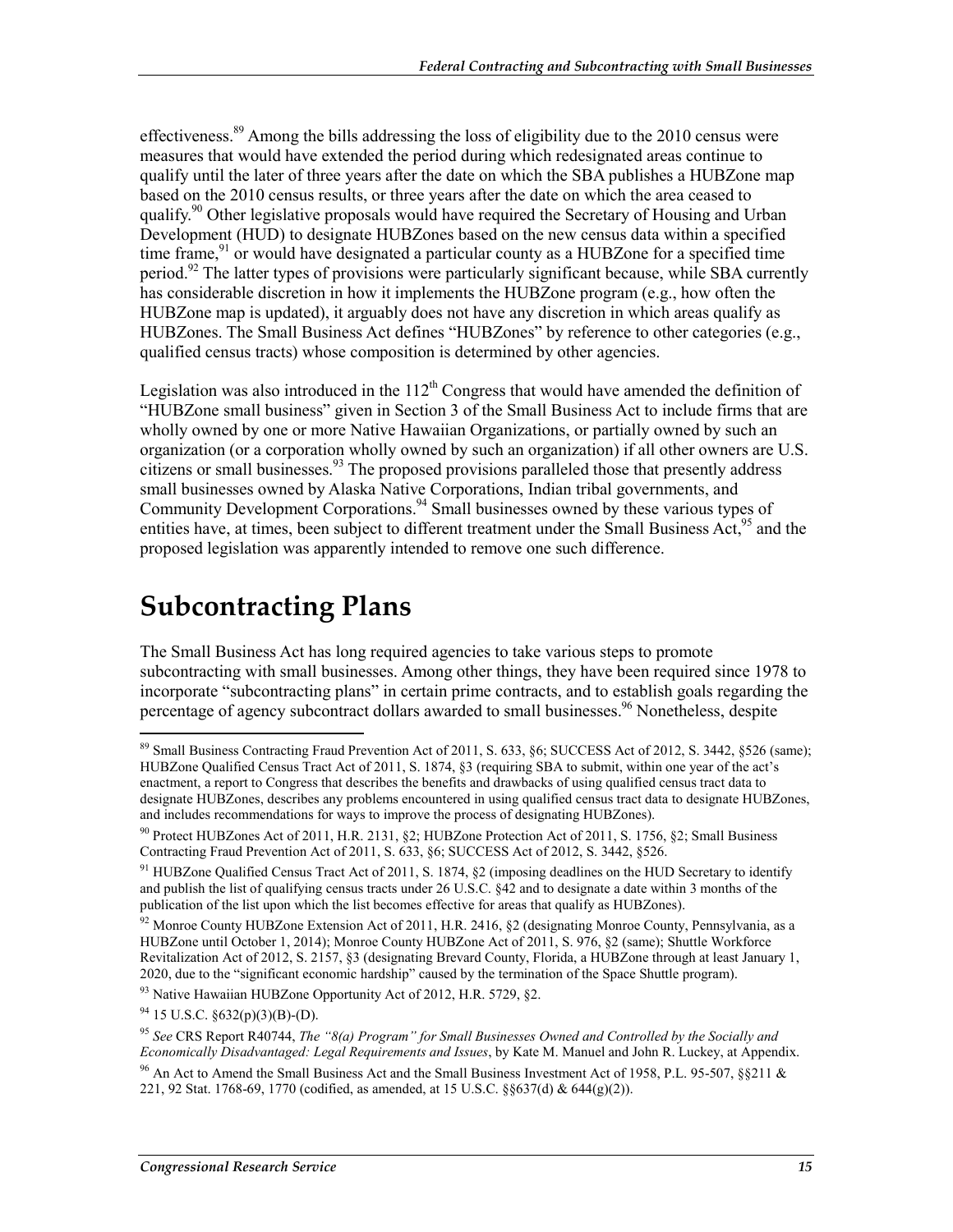these provisions, concerns about subcontracting have persisted, in part because the government has historically failed to meet its goals for the percentage of federal contract and subcontract dollars awarded to small businesses,  $97$  and in part because of alleged mistreatment of small business subcontractors by agency prime contractors.<sup>98</sup> In response to such concerns, the 111<sup>th</sup> Congress amended Section 8(d) of the Small Business Act to require that agencies incorporate in their prime contracts terms obligating the contractor to (1) make a "good faith effort" to acquire goods and services (including construction work) from the small businesses whom it "used" in preparing and submitting the bid or proposal, "in the same amount and quantity used in preparing and submitting the bid or proposal;<sup>399</sup> and (2) notify the contracting officer in writing if it pays a reduced price to a subcontractor for completed work, or if payment to a subcontractor is more than 90 days past due for goods or services for which the government has paid the contractor.<sup>100</sup>

Although SBA is still in the process of implementing the changes made by the  $111<sup>th</sup>$  Congress, the  $112<sup>th</sup>$  Congress enacted legislation which

- requires agencies to collect and report data on the extent to which contractors meet the goals and objectives in their subcontracting plans, and periodically review the data to ensure that contractors are complying in good faith with plan requirements;
- provides that failure to comply in good faith with a subcontracting plan may be considered in any evaluation of contractors' past performance;<sup>101</sup>

<sup>100</sup> P.L. 111-240, tit. I, subtitle C, §1334, 124 Stat. 2542-43 (codified at 15 U.S.C. §637(d)(12)). The act also requires contracting officers to consider the "unjustified failure" of a prime contractor to make full or timely payment to a subcontractor when evaluating the contractor's performance. *Id*.

<sup>&</sup>lt;u>.</u> <sup>97</sup> *See, e.g.*, SBA Notes Drop in Small Business Contract Awards for FY2011, *supra* note 29.

<sup>98</sup> *See, e.g.*, *Are Government Purchasing Policies Failing Small Businesses? A Roundtable before the Committee on Small Business and Entrepreneurship, 107th Cong., 2d sess.* (June 19, 2002) (discussing, *inter alia*, the problems faced by small business subcontractors).

<sup>&</sup>lt;sup>99</sup> Small Business Jobs Act, P.L. 111-240, tit. I, subtitle C, §1322, 124 Stat. 2540-41 (codified at 15 U.S.C.  $§637(d)(6)(G)(i)$ ). If the contractor fails to do so, it must provide the contracting officer with a written explanation. 15 U.S.C. §637(d)(6)(G)(i)). SBA recently proposed regulations implementing this provision. Among other things, these regulations provide that a prime contractor would be said to have "used" a small business in preparing its bid or proposal only if (1) it referenced the small business as a subcontractor in its bid or proposal; (2) it has a subcontract or agreement in principle to subcontract with the small business to perform a portion of the specific contract; or (3) the small business drafted part of the bid or proposal, or the offeror used the small business's pricing or cost information, or technical expertise, in preparing the bid or proposal, and there was an "intent or understanding that the small business concern will be awarded a subcontract for the related work if the offeror is awarded the contract." Small Bus. Admin., Small Business Subcontracting: Proposed Rule, 76 *Federal Register* 61626, 61631 (October 5, 2011); Small Bus. Admin., Small Business Subcontracting: Proposed Rule; Reopening of the Comment Period, 76 *Federal Register*  74749 (December 1, 2011) (extending the comment period on the proposed regulation through January 6, 2012). Assuming this regulation, with its arguably narrow definition of when a prime contractor could be said to have "used" a small business in preparing its bid or proposal, is adopted, concerns about "bait and switch" by prime contractors could persist despite the enactment of the Small Business Jobs Act. Contractors are commonly said to have engaged in "bait and switch" when they represent to agencies in their bids or proposals that they will subcontract particular work to small businesses, but ultimately subcontract that work to other firms.

<sup>&</sup>lt;sup>101</sup> Previously, failure to comply in good faith with a subcontracting plan constituted a material breach of the contract, and agencies were generally required to consider contractors' performance vis-à-vis their subcontracting plans when evaluating their "past performance." *See* 15 U.S.C. §637(d)(8) ("The failure of any contractor or subcontractor to comply in good faith with (A) the clause contained in paragraph (3) of this subsection, or (B) any plan required of such contractor pursuant to the authority of this subsection to be included in its contract or subcontract, shall be a material breach of such contract or subcontract."); 48 C.F.R. §42.1502(g) ("Past performance evaluations shall include an assessment of contractor performance against, and efforts to achieve, the goals identified in the small business (continued...)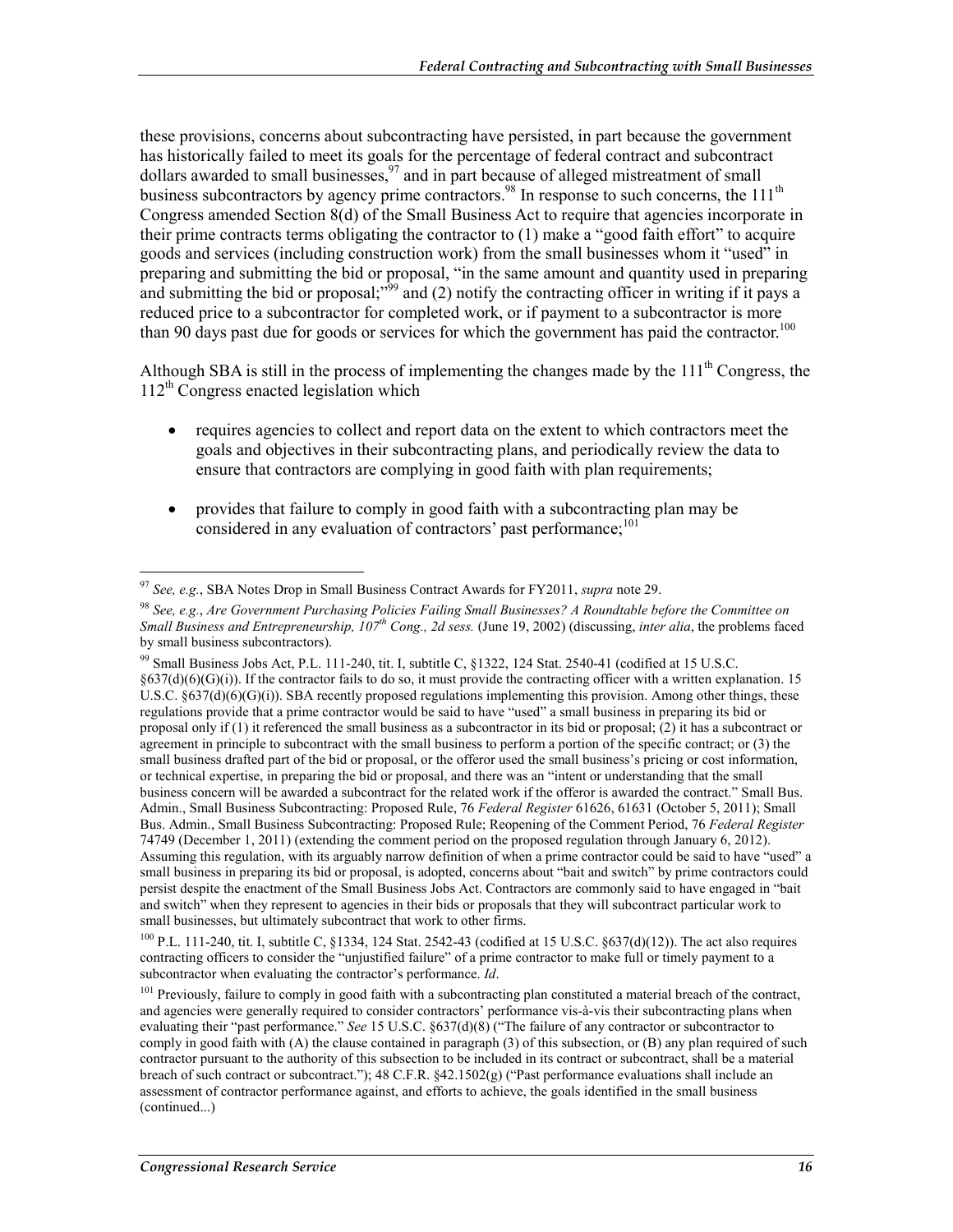- requires that offerors who intend to identify a particular small business as a potential subcontractor notify that firm prior to doing so:
- requires that SBA establish a mechanism whereby subcontractors may report fraud or bad faith by a contractor with respect to a subcontracting plan;
- directs SBA to ensure that the electronic subcontracting reporting system (http://www.esrs.gov/) is modified so that it can identify contractors who fail to submit required reports; and
- requires annual reporting on the number of contractors who file subcontracting reports, as well as the number of contractors who exceed, meet, or fail to meet their goals for subcontracting with small businesses.<sup>102</sup>

Some Members of the  $112<sup>th</sup>$  Congress also proposed legislation that would have (1) held prime contractors accountable for failure to report their subcontracting activities;<sup>103</sup> (2) required withholding of a certain percentage of the contract price if the contractor fails to achieve certain goals in its subcontracting plan;<sup>104</sup> and (3) required that contractors who fail to notify small businesses identified as potential subcontractors in their bids or proposals be fined a percentage of the contract price.<sup>105</sup> Each of these proposals was arguably an expansion upon current law, which requires that contractors report on their performance in subcontracting semiannually during contract performance,<sup>106</sup> but provides only that failure to make a "good faith effort" to comply

1

102 P.L. 112-239, §1653,—Stat.—.

<sup>(...</sup>continued)

subcontracting plan when the contract includes the clause at 52.219-9, Small Business Subcontracting."). However, the 112<sup>th</sup> Congress expressly made failure to comply with a subcontracting plan—as opposed to performance vis-à-vis subcontracting goals—a consideration in evaluating past performance. Agencies are generally required to consider contractors' past performance when making source selection decisions in negotiated procurements whose value exceeds \$150,000. 48 C.F.R. §15.304(c)(2)-(3).

<sup>&</sup>lt;sup>103</sup> Subcontracting Transparency and Reliability Act of 2012, H.R. 3893, tit. II, §201 (requiring that subcontracting plans include assurances that the contractor will submit periodic reports on its subcontracting activities, and providing that failure to provide the requisite assurances constitutes a material breach of the contract); National Defense Authorization Act for FY2013, H.R. 4310, as passed by the House, at §1655 (same). These measures would also have authorized SBA procurement center representatives (PCRs) and commercial market representatives (CMRs) to delay for up to 30 days acceptance of subcontracting plans that they determine fail to provide the "maximum practicable opportunity" for small businesses to participate in the performance of the contract. PCRs and CMRs currently do not have the authority to delay a contract award because of concerns about the subcontracting plan. Agencies may not award a contract until there is a subcontracting plan that is acceptable to the contracting officer. *See* 15 U.S.C. §637(d)(4)(C); 15 U.S.C. §637(d)(5)(B).

<sup>&</sup>lt;sup>104</sup> Expanding Opportunities for Main Street Act of 2011, H.R. 2424; S. 1334, §106 (requiring withholding of not less than \$5,000 on contracts valued at or below \$100,000; 3% of the contract price on contracts valued between \$100,000 and \$5 million; and 5% of the contract price on contracts valued in excess of \$5 million, if the contractor fails to meet its goals for subcontracting with small disadvantaged businesses).

<sup>&</sup>lt;sup>105</sup> An Act to Require Contractors to Notify Small Business Concerns that Have Been Included in Offers Relating to Contracts Let by Federal Agencies and for Other Purposes, S. 370 (subjecting contractors that fail to provide written notice to potential subcontractors on certain procurements be fined an amount equal to 20% of the contract value, for a first offense; fined 50% of the contract value and debarred for one year for a second offense; and debarred for a third or subsequent offense). No term of debarment was proposed for third or subsequent offenses, perhaps suggesting that any such debarment is intended to be permanent.

<sup>106 48</sup> C.F.R. §19.704(a)(10)(A) (Individual Subcontract Reports (ISRs) to be submitted semiannually during contract performance for the periods ending March 31 and September 30). ISRs are also required for each contract within 30 days of completion. In addition, contractors are required to submit Summary Subcontract Reports (SSRs) within (continued...)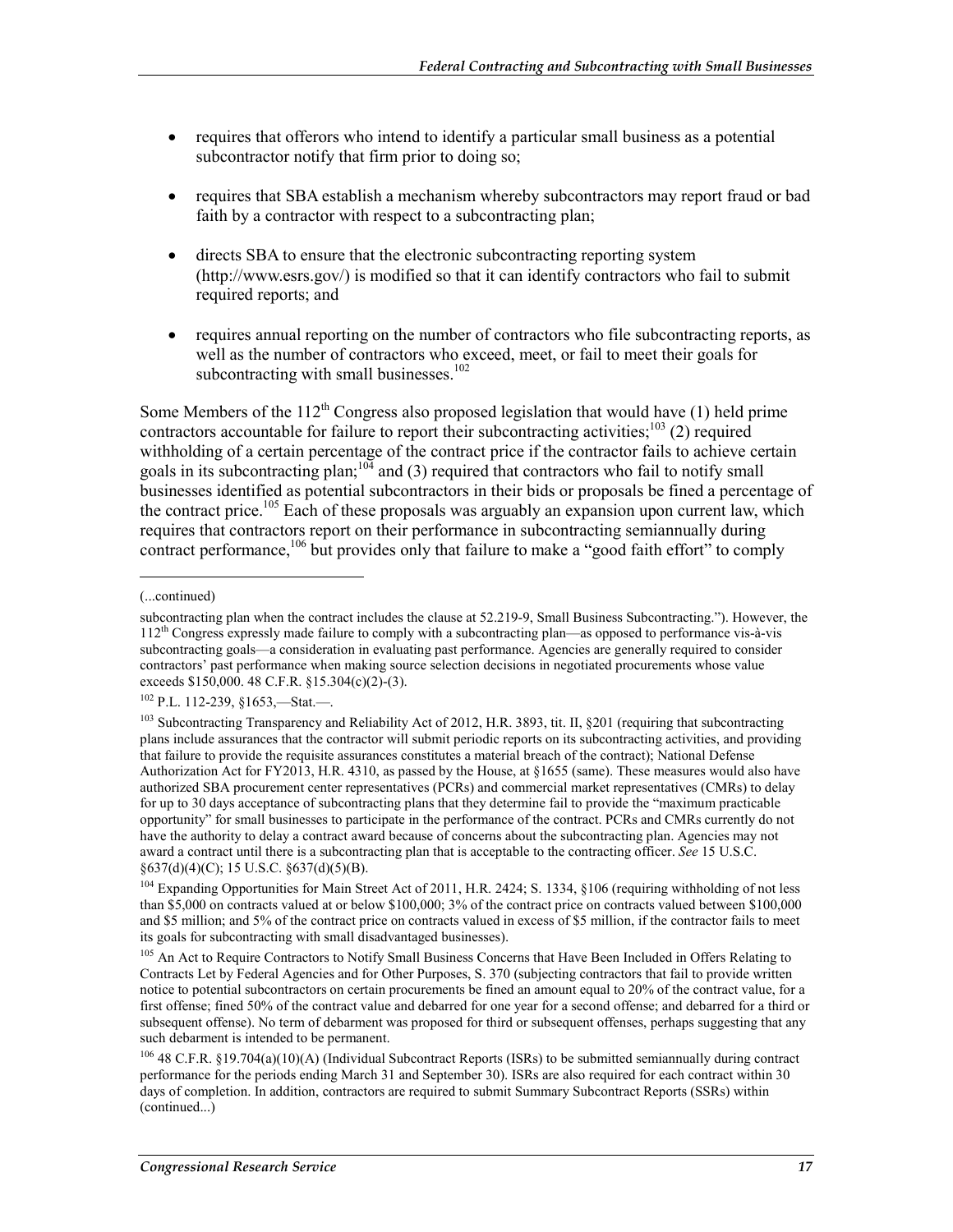with subcontracting-plan goals could subject the contractor to liquidated damages.<sup>107</sup> However, if enacted, certain proposals could have raised issues of contract and/or constitutional law. Contract law generally permits parties to agree upon liquidated damages in cases where the injury caused by the breach is uncertain or difficult to quantify.<sup>108</sup> The imposition of liquidated damages to "punish" a party for failure to perform under the contract, in contrast, is generally disfavored.<sup>109</sup> Thus, if contract provisions calling for withholding or liquidated damages were viewed as punitive, as opposed to *bona fide* attempts to quantify the damages for breach, they might not be enforced. Similarly, fining contractors for failure to meet goals or notify subcontractors could potentially be found to violate the Eighth Amendment of the U.S. Constitution. The Eighth Amendment prohibits the imposition of excessive fines,  $\frac{110}{2}$  and courts have found that "a punitive" forfeiture violates the Excessive Fines Clause if it is grossly disproportional to the gravity of a defendant's offense."<sup>111</sup> Thus, assuming a fine were seen as punitive, it could potentially be found unconstitutional if it is disproportionate to the offense in light of the extent of the harm, the gravity of the offense, the nature and extent of the offense, and the availability of other penalties.<sup>112</sup> Equal protection issues could also be raised if the penalties were so severe that the goals for subcontracting with minority- or women-owned small businesses, in particular, were seen as tantamount to quotas.<sup>113</sup>

#### **Limitations on Subcontracting**

Congress originally imposed "limitations on subcontracting" upon 8(a) firms in 1986 in order to ensure that small businesses participating in the 8(a) Program developed capacity to perform as federal or other contractors.114 Because of these limitations, 8(a) firms were required to perform at

 $\overline{a}$ 

<sup>(...</sup>continued)

specific time periods that vary depending upon the identity of the contracting agency. *See* 48 C.F.R. §19.704(a)(10)(B). 107 48 C.F.R. §19.705-7(b). *See also* 15 U.S.C. §637(d)(4)(F); 48 C.F.R. §19.702(c). Liquidated damages are damages

whose amount was agreed upon, as compensation for specific breaches, by the parties at the time of the contract's formation.

<sup>&</sup>lt;sup>108</sup> *See, e.g.*, Wise v. United States, 249 U.S. 361, 365-66 (1919). It is "customary, where Congress has not adopted a different standard, to apply to the construction of government contracts the principles of general contract law. That has been done in other cases where the Court has considered the enforceability of 'liquidated damages' provisions in government contracts." Priebe & Sons, Inc. v. United States, 332 U.S. 407, 411 (1947) (holding that a provision calling for the imposition of liquidated damages in a contract of the Federal Surplus Commodities Program constituted an unenforceable penalty). *See also* M. Maropakis Carpentry, Inc. v. United States, 84 Fed. Cl. 182 (2008) (finding that the liquidated damages provision was enforceable because the plaintiff failed to prove that it was a penalty).

<sup>109</sup> *See, e.g.*, *Priebe & Sons*, 332 U.S. at 412-13.

<sup>110</sup> U.S. Const. amend. VIII.

<sup>111</sup> United States v. Bajakajian, 524 U.S. 321, 334 (1988).

<sup>&</sup>lt;sup>112</sup> *See, e.g.*, United States v. 3814 NW Thurman St., Portland, Or., 164 F.3d 1191, 1197-98 (9<sup>th</sup> Cir. 1999) (citing *Bajakajian*, 524 U.S. at 336-39).

<sup>113</sup> *See, e.g., City of Richmond*, 488 U.S. 469 (holding that a municipal ordinance requiring the city's prime contractors to award at least 30% of the value of each contract to minority subcontractors was unconstitutional); *DynaLantic Corp.*, 2012 U.S. Dist. LEXIS 114807, at \*10 (upholding the 8(a) Program against a facial challenge, in part, because federal goals for contracting with minority-owned small businesses are aspirational, and there are no penalties for failure to meet the goals).

<sup>&</sup>lt;sup>114</sup> An Act to Authorize Appropriations for Fiscal Year 1987 for Military Activities of the Department of Defense, for Military Construction, and for Defense Activities of the Department of Energy, to Prescribe Personnel Strengths for Such Fiscal Year, to Improve the Defense Acquisition Process, and for Other Purposes, P.L. 99-661, §921, 100 Stat. 3927 (November 14, 1986) (codified, as amended, in 15 U.S.C. §637(a)).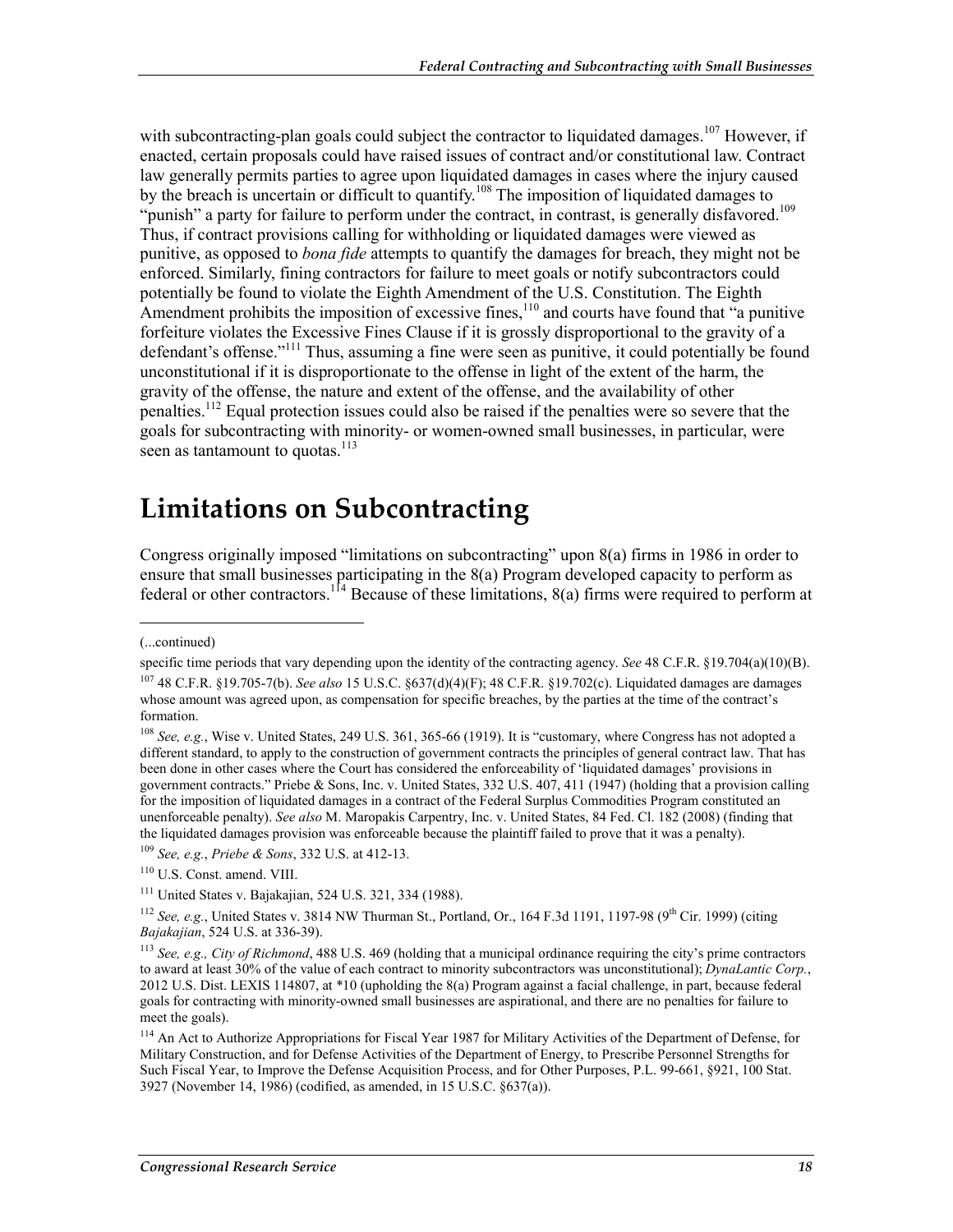least 50% of the cost of contracts for services (excluding construction) with their own personnel, and at least 50% of the cost (excluding materials) of contracts for goods.<sup>115</sup> Similar requirements were imposed upon other contracts awarded under the authority of the Small Business Act in 1987,116 and also in 1987, SBA promulgated limitations on subcontracting for construction contracts, requiring firms to perform at least 15% of the cost (excluding materials) of general construction, and 25% of the cost (excluding materials) of construction by special trade contractors.<sup>117</sup> These statutory and regulatory provisions remained unchanged between 1987 and 2012, although modifications were periodically suggested because of concerns about "pass through" contracts.<sup>118</sup>

Then, the  $112<sup>th</sup>$  Congress enacted legislation that restates how the limitations on subcontracting are expressed—in terms of the amount paid instead of the costs of performing<sup>119</sup>—in the hopes of "ensur[ing] that small businesses that get contracts are doing the bulk of the work."120 Under this legislation, small businesses may subcontract no more than 50% of the "amount paid to [them] under the contract," in the case of contracts for services (other than construction) or supplies (other than from a regular dealer in such supplies).<sup>121</sup> SBA is to establish similar limitations for general and special trade construction.<sup>122</sup> The legislation also grants SBA the authority to modify any statutory limitations on subcontracting if it determines that "such change is necessary to reflect conventional industry practices" for small businesses, and to apply similar percentages to other contracts not awarded under the authority of the Small Business Act.123 In addition, the legislation provides that, if a contractor exceeds these limitations, it may be fined the greater of

<sup>122</sup> *Id*.

<sup>&</sup>lt;sup>115</sup> 15 U.S.C. §637(a)(14)(A)(i)-(ii) (limitations on subcontracting for 8(a) firms).

<sup>116</sup> An Act to Make Technical Corrections in Certain Defense-Related Laws, P.L. 100-26, §10, 101 Stat. 288 (April 21, 1987) (codified, as amended, in 15 U.S.C. §644(o)(1)(A)-(B)).

<sup>117</sup> Small Bus. Admin., Small Business Size Standards, 52 *Federal Register* 32870 (August 31, 1987).

<sup>118</sup> *Cf*. Lars E. Anderson, Terry L. Elling, Michael W. Robinson, and Dismas Locaria, GTSI's Suspension Shows That Contractors Should Ensure Accurate Representations Concerning Small Business Matters, 94 *Fed. Cont. Rep.* 414 (October 26, 2010) (reporting on a subcontractor that was suspended by SBA after it was discovered that it performed the majority of the work on a contract that had been set aside for and awarded to a small business). As used in this context, a "pass through" contract is one that is nominally held by a small business, but that is performed primarily by a firm that is other than small.

<sup>&</sup>lt;sup>119</sup> P.L. 112-239, §1651,—Stat.—. This provision originated in the Subcontracting Transparency and Reliability Act of 2012, H.R. 3893, §101.

<sup>120</sup> *See, e.g.*, Charles S. Clark, House Republican Seeks to Curb "Deceitful" Subcontracting, *Govt. Exec.*, February 2, 2012, *available at* http://www.govexec.com/contracting/2012/02/house-republican-seeks-curb-deceitfulsubcontracting/41074/. However, some commentators have questioned the practical effects of such a change. *See, e.g.*, Deborah Billings, House Bill Seeks to Ensure Set Asides Largely Performed by Small Business Subs, 97 *Fed. Cont. Rep.* 113 (February 7, 2011).

<sup>&</sup>lt;sup>121</sup> P.L. 112-239, §1651,—Stat.—. In the case of contracts for supplies from a regular dealer in such supplies, the contractor must supply the product of a domestic small business manufacturer or processor unless a waiver is granted on the grounds that no such entity can reasonably be expected to offer a product meeting the specifications (including period for performance) required by the contract, or no such entity is available to participate in the Federal procurement market. *Id*.

<sup>123</sup> *Id*. The latter provision effectively overturns the GAO's decision in *Washington-Harris Group*. *See* Comp. Gen. December No. B-401794; B-401794.2, 2009 U.S. Comp. Gen. LEXIS 226 (November 16, 2009) (finding that the limitations on subcontracting provided for in the Small Business Act and SBA regulations do not apply to contracts awarded under other authority). For more on this decision, see generally CRS Report R40998, *The Inapplicability of Limitations on Subcontracting to "Preference Contracts" for Small Businesses: Washington-Harris Group*, by Kate M. Manuel.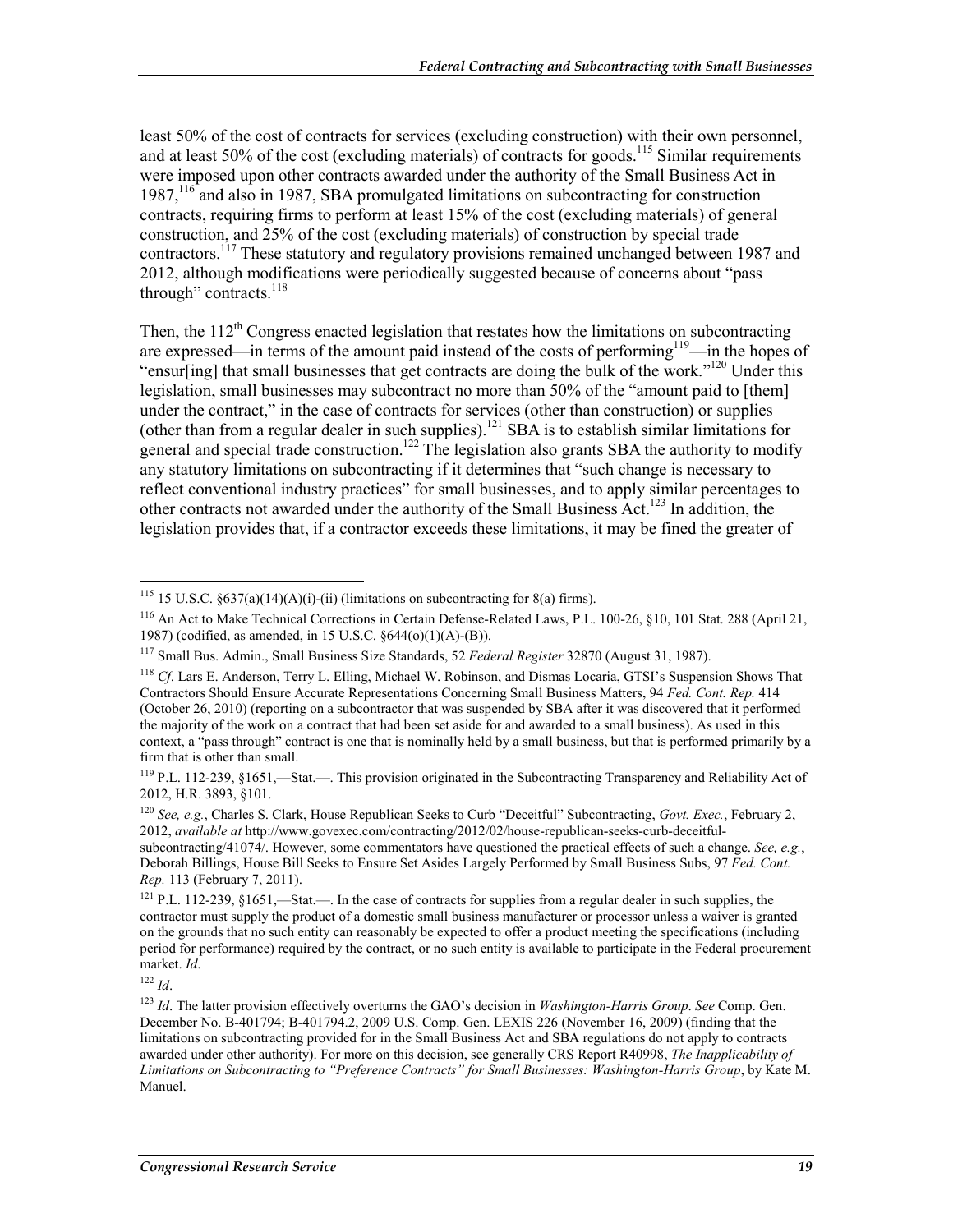\$500,000, or the amount expended, in excess of permitted levels, on subcontractors.<sup>124</sup> The latter provision, in particular, could help address the recurring question, discussed below, of how to calculate the loss or damage to the government when a firm misrepresents its size or status for purposes of a federal contract or subcontract by providing an explicit measure of such loss or damage.<sup>125</sup> However, potential constitutional issues could be raised if the fine were seen as punitive and the amount of the fine were seen as disproportionate to the offense.<sup>126</sup>

### **Payment**

Because small businesses can be more vulnerable to changes in capital flow than large ones, payment of small businesses by federal agencies and prime contractors has long been of concern to Members of Congress and commentators.<sup>127</sup> The Prompt Payment Act of 1982 requires that federal agencies pay interest on payments not made to contractors by the date specified in the contract, or within 30 days of receipt of a "proper invoice."<sup>128</sup> Amendments made to the Prompt Payment Act in 1988 extended these protections to certain subcontractors by requiring agencies to include in their construction contracts terms obligating the contractor (1) to pay the subcontractor for "satisfactory performance" under the subcontract within seven days of receiving payment from the agency, and (2) to pay interest on any amounts that are not paid within the proper time frame.<sup>129</sup> Like the original Prompt Payment Act, the 1988 amendments effectively protect small businesses even though the legislation does not specifically mention them. Small business subcontractors are especially prevalent in the construction industry.<sup>130</sup>

Concerns about payment of small businesses generally, and of small business subcontractors in particular, were widespread during the recession of 2008-2009. Partly in response to such concerns, the  $111<sup>th</sup>$  Congress enacted legislation addressing the payment of small business *subcontractors*. This legislation requires that prime contractors notify the contracting officer whenever payment to a small business subcontractor is late or withheld, $131$  as well as authorizes the contracting officer to consider the contractor's failure to make full or timely payment to

<sup>1</sup>  $124$  P.L. 112-239, §1652,—Stat.—. This provision also originated in the Subcontracting Transparency and Reliability Act of 2012, H.R. 3893, §102.

<sup>&</sup>lt;sup>125</sup> *See infra* note 231 and accompanying text.

<sup>126</sup> *See supra* notes 110-112 and accompanying text.

<sup>127</sup> *See, e.g.*, *Payment Practices of the Defense Commissary Agency: Hearing of the House Committee on Armed Services, 102nd Cong., 2d Sess.* (June 11, 1992).

<sup>&</sup>lt;sup>128</sup> P.L. 97-177, 96 Stat. 85 (May 21, 1982) (codified, as amended, at 31 U.S.C. §§3901-3907). Among other things, a proper invoice contains (1) the name of the contractor, the invoice date, and the contract number; (2) a description of the goods rendered and the shipping and payment terms; (3) other substantiating documentation or information required under the contract; and (4) the name, title, telephone number, and complete mailing address of the person to whom payment should be sent. 31 U.S.C.  $\S 3903(a)(1)(A)$ -(B). The interest rate to be used is that determined by the Secretary of the Treasury twice a year under the Contract Disputes Act. *See* 31 U.S.C. §3902(a).

<sup>129</sup> P.L. 100-496, §9, 102 Stat. 3460-63 (October 17, 1988) (codified at 31 U.S.C. §3905(b)(1)-(2)). A subcontractor's work may generally be said to be satisfactory if the "property and services received conform to the requirements of the contract." *See* New York Guardian Mortg. Corp. v. United States, 916 F.2d 1558, 1560 (Fed. Cir. 1990).

<sup>130</sup> *See, e.g.*, *Prompt Payment Act Amendments of 1988: Hearing of the House Committee on Government Operations, 100th Cong., 2d Sess.*, at 26 (1988) (reporting that subcontractors perform 80% of the work on construction projects, and generally do not get paid until after the prime contractor has been paid).

<sup>&</sup>lt;sup>131</sup> Small Business Jobs Act, P.L. 111-240, tit. I, subtitle C, §1334, 124 Stat. 2542-43 (codified at 15 U.S.C.  $§637(d)(12)$ ).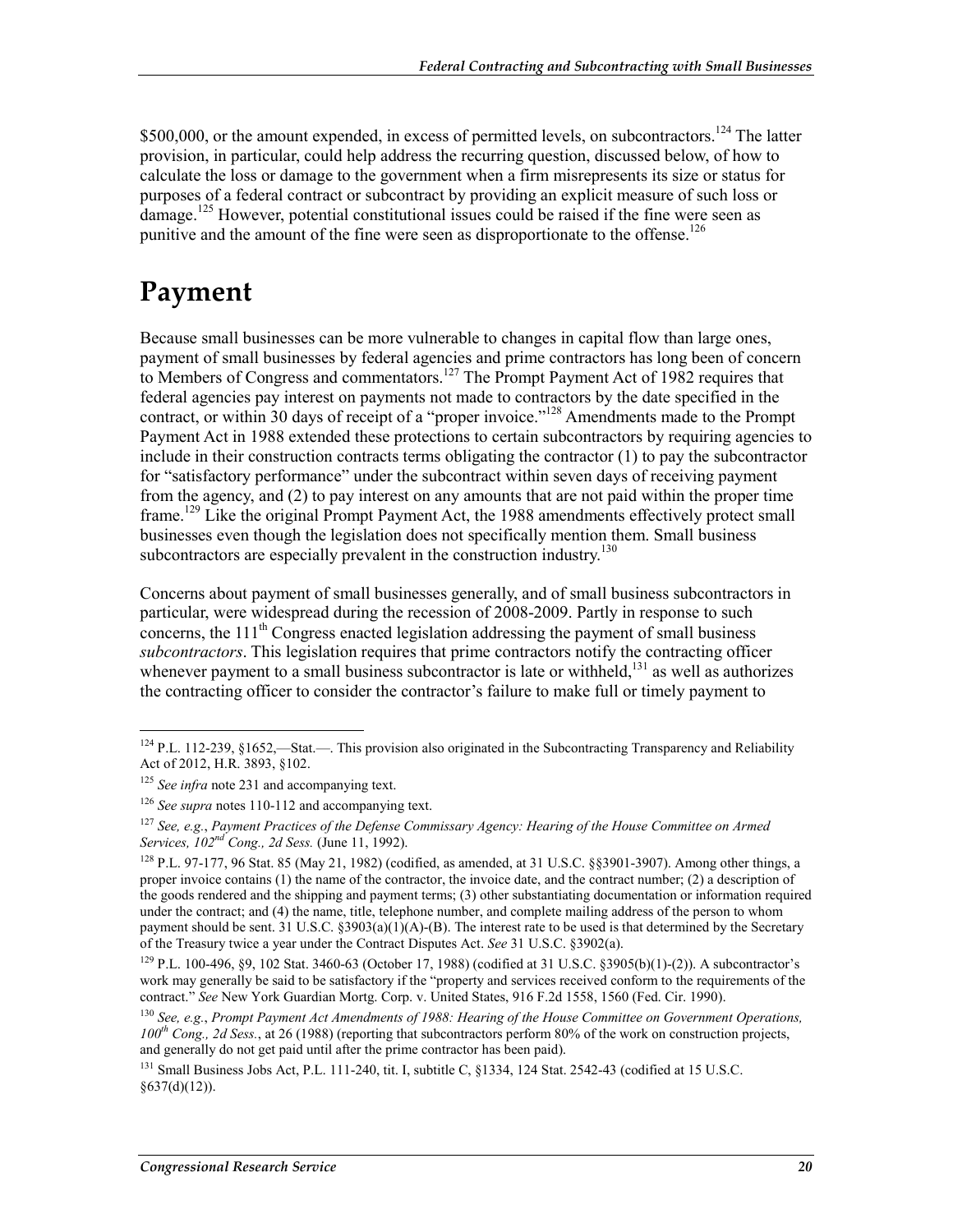subcontractors when evaluating the contractor's performance.<sup>132</sup> In addition, SBA is apparently considering requiring prime contractors who fail to meet their obligations in paying subcontractors to enter into "funds control agreements" with neutral third parties.<sup>133</sup> The Obama Administration has also issued guidance addressing the payment of small business contractors and subcontractors. Initially, this guidance called for agencies to pay small business *contractors* within 15 days of receipt of a proper invoice.<sup>134</sup> However, subsequent guidance sought to address payment of small business *subcontractors* by calling for agencies to "temporarily accelerate payments to all prime contractors, in order to allow them to provide prompt payments to small business subcontractors."<sup>135</sup> In neither case are agencies required to pay interest on payments not made within the proposed time frames, unlike with "late" payments under the Prompt Payment Act.

Legislation introduced in the  $112<sup>th</sup>$  Congress would have similarly directed agencies to pay small business *contractors* "as quickly as possible after invoices and all proper documentation, including acceptance, are received and before normal payment due dates established in the contract."136 However, like the Obama Administration's guidance, this measure contained no explicit sanctions for failure to pay in accordance with the policy (e.g., required interest payments).

### **Surety Bonds**

SBA administers a surety bond guarantee program,  $137$  designed to encourage sureties to issue bonds when they would otherwise determine that a small business presents an unacceptable degree of risk. Historically, under the program, SBA could guarantee bid, performance, and payment bonds for individual contracts of \$2 million or less for small businesses that cannot obtain surety bonds through regular commercial channels,  $138$  with the guarantee ranging from

<sup>135</sup> Exec. Office of the President, Office of Mgmt. & Budget, Providing Prompt Payment to Small Business Subcontractors, July 11, 2012, *available at* http://www.whitehouse.gov/sites/default/files/omb/memoranda/2012/m-12- 16.pdf. The Federal Acquisition Regulatory Council (FAR Council) has begun the process of amending the Federal Acquisition Regulation (FAR) to provide for accelerated payments to small business subcontractors. Under the proposed FAR amendment, prime contractors would generally be required, "[u]pon receipt of accelerated payments from the Government, [to] make accelerated payments to a small business subcontractor, to the maximum extent practicable and prior to when such payment is otherwise required under the applicable contract or subcontract, after receipt of a proper invoice and all other required documentation from the small business contractor." Dep't of Defense, Gen. Servs. Admin. & Nat'l Aeronautics & Space Admin., Federal Acquisition Regulation: Accelerated Payments to Small Business Subcontractors: Proposed Rule, 77 *Federal Register* 75089, 75091 (December 19, 2012). Contractors would also be required to include language to this effect in all subcontracts with small businesses (including those for the acquisition of commercial items), thereby binding themselves to similar terms as to their subcontractors. *Id*.

<sup>136</sup> Acquisition Savings Reform Act of 2011, S. 1736, §12 (directing the FAR Council to amend the FAR to "reflect that governmentwide policy is to assist small business concerns by paying them as quickly as possible").

137 15 U.S.C. §694b. For more information on the Surety Bond Guarantee Program, see CRS Report R42037, *SBA Surety Bond Guarantee Program*, by Robert Jay Dilger. For these purposes, a surety bond is an instrument between a surety, a contractor, and a project owner, under which the surety assumes the contractor's responsibilities to ensure that the project is completed in the event the contractor is unable to successfully perform the contract.

<sup>138</sup> *See* 15 U.S.C. §694b(a)(1).

<sup>1</sup> <sup>132</sup> *Id*.

<sup>133 76</sup> *Federal Register* at 61628.

<sup>&</sup>lt;sup>134</sup> Exec. Office of the President, Office of Mgmt. & Budget, Accelerating Payments to Small Businesses for Goods and Services, September 14, 2011, *available at* http://www.whitehouse.gov/sites/default/files/omb/memoranda/2011/ m11-32.pdf.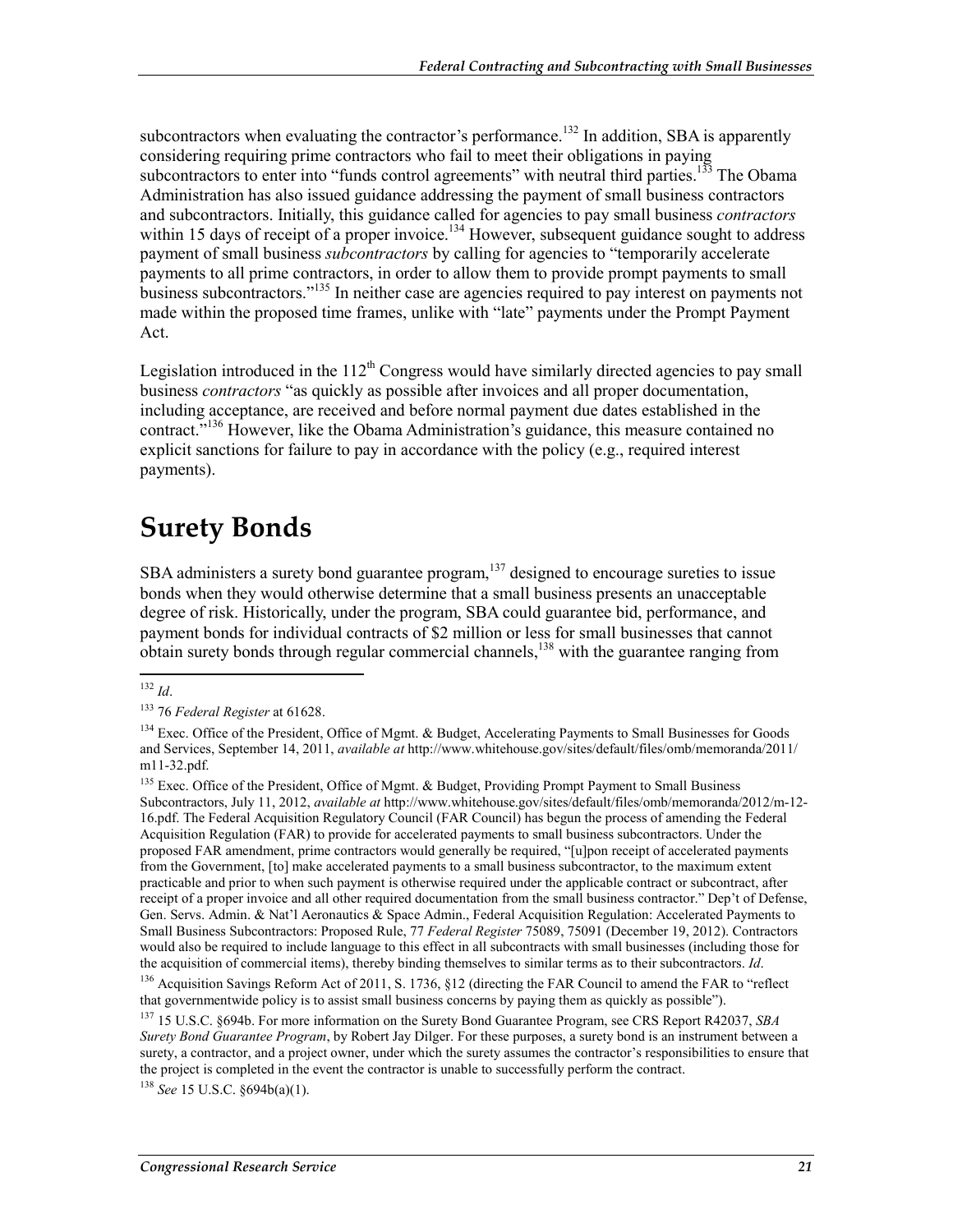70% to 90% of the surety's loss if a default occurs.139 However, in response to the recession of  $2007-2009$ , <sup>140</sup> the 111<sup>th</sup> Congress temporarily increased, from February 17, 2009, through September 30, 2010, the maximum bond amount from \$2 million to \$5 million, and allowed the amount to increase to \$10 million if a federal contracting officer certified that the larger guarantee was "necessary."<sup>141</sup> ARRA also temporarily modified the program's size standards so that a business would be eligible for the program if it (and its affiliates) did not exceed the size standard for the primary industry in which the business was engaged.<sup>142</sup> This change allowed more businesses to qualify for the program, and SBA subsequently used its rulemaking authority to make this change permanent.<sup>143</sup>

Concerns about the ability of small businesses to secure the surety bonds needed to compete for contracts persisted after the recession ended in 2009, however, and the  $112<sup>th</sup>$  Congress enacted legislation that permanently increases the maximum bond amount to \$6.5 million (\$10 million if the contracting officer certifies that the larger guarantee is "necessary").<sup>144</sup> This legislation also provides for the basic bond amount (\$6.5 million) to be periodically adjusted for inflation, and essentially codifies the SBA regulation which made permanent the temporary size standard authorized by the  $111^{th}$  Congress.<sup>145</sup>

### **Bundling and Consolidation**

The way in which agencies structure their requirements can have significant implications for small businesses. When multiple requirements are grouped into a single contract, that contract may be difficult, or impossible, for small businesses to perform. For this reason, Congress has enacted progressively more stringent limitations upon the "bundling" and "consolidation" of

<sup>139</sup> *See* 15 U.S.C. §694b(c).

<sup>140</sup> *See, e.g.,* 155 Cong. Rec. S1486 (daily ed. February 4, 2009) (statement by Sen. Snowe) (temporarily increasing the bond limit is necessary to "ensure that small businesses are able to secure the surety bonds they need to compete for contracts, grow, and hire more employees" and, that "in our current economic recession, small businesses are finding it even more difficult to secure the credit lines necessary to get bonds in the private sector"); 155 Cong. Rec. S2283 (daily ed. February 13, 2009) (statement by Sen. Cardin) (temporarily increasing the bond limit would create "significant opportunities to create jobs now in which small businesses will participate and be the driving engine for creation of new jobs in our country").

<sup>141</sup> American Recovery and Reinvestment Act of 2009, P.L. 111-5, §508, 123 Stat. 158-59 (February 17, 2009).

<sup>142</sup> *Id., at* §508(c), 123 Stat. 153-54.

<sup>143</sup> *See* Small Bus. Admin., Surety Bond Guarantee Program; Size Standards: Direct Final Rule, 76 *Federal Register* 48549, 48550 (August 11, 2010) (codified at 13 C.F.R. §121.301(d)(2)). SBA was able to increase the size standards for certain industries within the surety bond guarantee program by regulation only because of its broad statutory authority over such standards. It lacks similar authority over the maximum bond amounts, which are prescribed by statute.

<sup>&</sup>lt;sup>144</sup> P.L. 112-239, §1695(a),—Stat.—. Other legislation introduced in the 112<sup>th</sup> Congress would have increased the maximum guarantee in varying amounts and for varying periods. *See, e.g.*, Expanding Opportunities for Main Street Act of 2011, H.R. 2424; S. 1334, tit. I, §103 (permanently increasing the maximum bond amount to \$5 million and authorizing SBA to guarantee a bond of up to \$10 million if a federal contracting officer certifies that a larger guarantee is necessary); American Jobs Act of 2011, H.R. 12; S. 1549; S. 1660, tit. I, Subtitle B, §112 (temporarily increasing the \$2 million threshold to \$5 million until September 30, 2012, and appropriating \$3 million in additional funding); A Bill to Remove the Sunset Date for Amendments to the Small Business Investment Act of 1958, and for Other Purposes, S. 2187, §1 (permanently increasing the maximum bond amount to \$5 million); SUCCESS Act of 2012, S. 3442, §511 (same).

<sup>145</sup> P.L. 112-239, §1695(c),—Stat.—.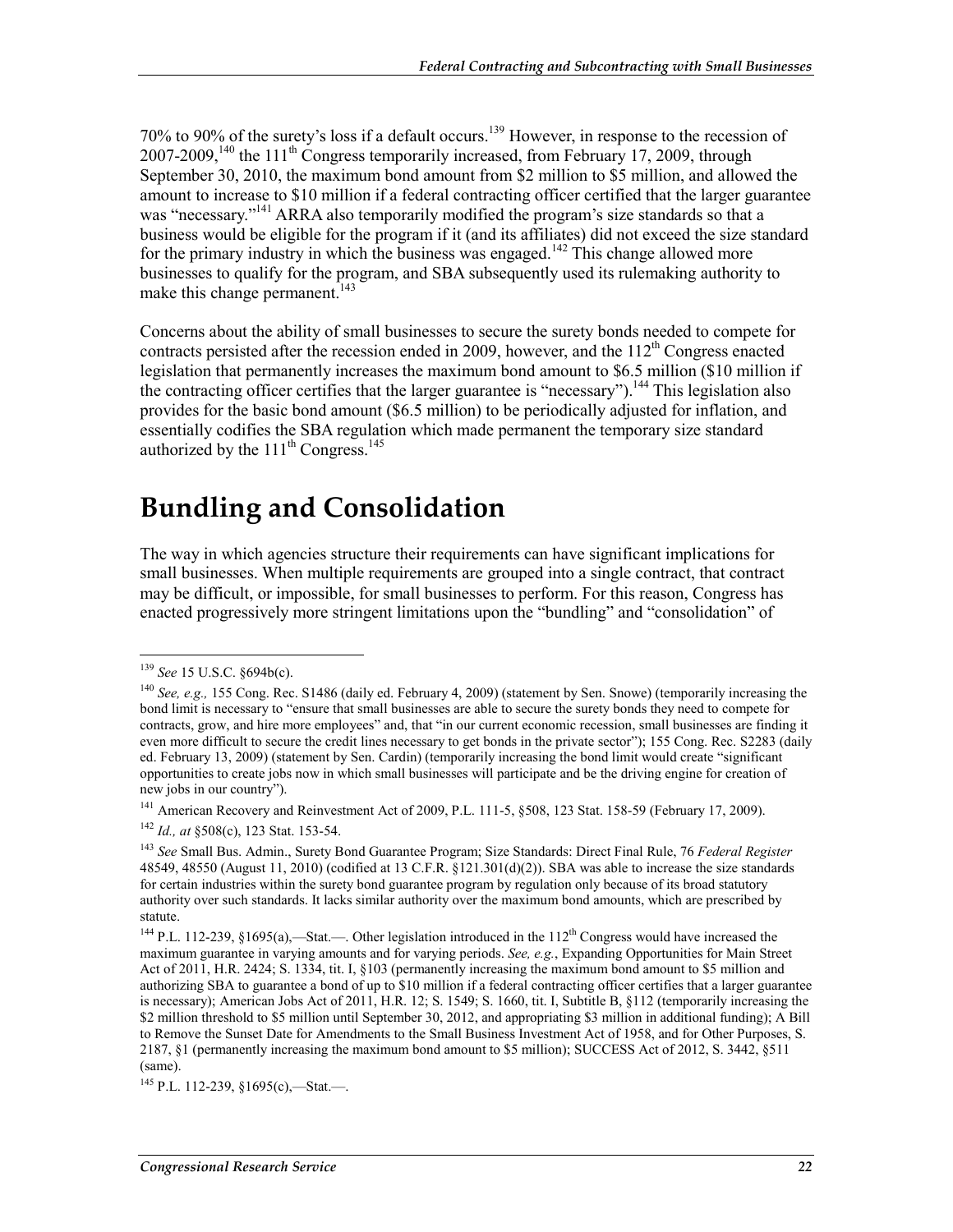requirements by federal agencies. First, in 1997, Congress amended the Small Business Act to define "bundling" as

consolidat[ing] 2 or more procurement requirements for goods or services *previously provided or performed under separate smaller contracts* into a solicitation of offers for a single contract that is likely to be unsuitable for award to a small business concern due to— (A) the diversity, size, or specialized nature of the elements of performance specified; (B) the aggregate dollar value of the anticipated award; (C) the geographical dispersion of the contract performance sites; or (D) any combination of the factors described in subparagraphs (A), (B), and (C),

and to require agencies to take certain steps to ensure that any bundling which they engage in is "necessary and justified."146 Then, in 2003, Congress amended the Armed Services Procurement Act (ASPA) to prohibit defense agencies from executing any acquisition strategy that includes a "consolidation" of contract requirements valued in excess of \$6 million<sup>147</sup> without first (1) conducting market research, (2) identifying any alternative contracting approaches that would involve a lesser degree of consolidation of contract requirements, and (3) determining that the consolidation is necessary and justified.<sup>148</sup> Later, in 2010, Congress imposed similar restrictions upon the "consolidation" of requirements valued in excess of \$2 million by non-defense agencies.<sup>149</sup> However, concerns that agencies' bundling or consolidation of contract requirements limits opportunities for small businesses to perform as federal contractors persisted despite these

<sup>146</sup> Small Business Reauthorization Act of 1997, P.L. 105-135, §§411-417, 111 Stat. 2617-20 (December 2, 1997) (codified, as amended, in 15 U.S.C. §631, §632, and §644) (emphasis added). Specifically, the 1997 act (1) requires agencies to conduct market research to determine whether consolidation of requirements is "necessary and justified" before proceeding with an acquisition strategy that could lead to a contract containing consolidated requirements; (2) establishes factors that agencies may consider in determining whether consolidation is necessary and justified; and (3) generally prohibits agencies from relying on reductions in administrative or personnel costs alone as a justification for bundling contract requirements. The 1997 act also requires that, when a proposed procurement involves "substantial bundling," the agency identify the benefits to be derived from bundling; assess the impediments to small businesses' participation as prime contractors that result from bundling and specify actions designed to maximize small business participation as subcontractors and/or suppliers; and determine that the anticipated benefits of the bundled contract justify its use. For more on bundling and consolidation, discussed below, see generally CRS Report R41133, *Contract "Bundling" Under the Small Business Act: Existing Law and Proposed Amendments*, by Kate M. Manuel.

<sup>147</sup> The statute imposed limitations upon consolidation of requirements valued in excess of \$5 million. *See* 10 U.S.C. §2382(a)(1). However, this amount was increased to \$6 million by regulation, pursuant to the Ronald W. Reagan National Defense Authorization Act for FY2005. *See* P.L. 108-375, §807, 118 Stat. 2010-11 (October 28, 2004); 48 C.F.R. §207-170-3(a).

<sup>148</sup> National Defense Authorization Act for FY2004, P.L. 108-136, div. A, tit. VIII, §801(a)(1), 117 Stat. 1538 (November 24, 2003) (codified, as amended, in 10 U.S.C. §2382). The 2004 act defined "consolidation" as the "use of a solicitation to obtain offers for a single contract or a multiple award contract to satisfy two or more requirements … *that have previously been provided … or performed … under two or more separate contracts smaller in cost than the total cost of the contract for which the offers are solicited.*" 10 U.S.C. §2382(c)(1) (emphasis added).

<sup>149</sup> Small Business Jobs Act, P.L. 111-240, tit. I, subtitle C, §1313, 124 Stat. 2538-39 (codified at 15 U.S.C. §657q). These provisions of the Small Business Jobs Act also apply to defense agencies until the Small Business Administration determines they are "in compliance with the … contracting goals under section 15" of the Small Business Act. In addition, the Small Business Jobs Act amended Section 15 of Small Business Act (which governs bundling, but not consolidation) to require (1) agencies to include in solicitations for multiple-award contracts valued in excess of the simplified acquisition threshold a provision inviting bids from small businesses or joint ventures of small business concerns; (2) the FAR Council to establish a government-wide policy on bundling to be published on each agency's website; (3) agencies to publish on their websites listings of and rationales for any bundled contracts; and (4) the Administrator of SBA to report periodically to Congress on procurement center representatives (PCRs) and commercial market representatives (CMRs). P.L. 111-240, tit. I, subtitle C, §1312, 124 Stat. 2537. PCRs and CMRs are tasked with detecting and mitigating the effects of bundled procurements, as discussed below.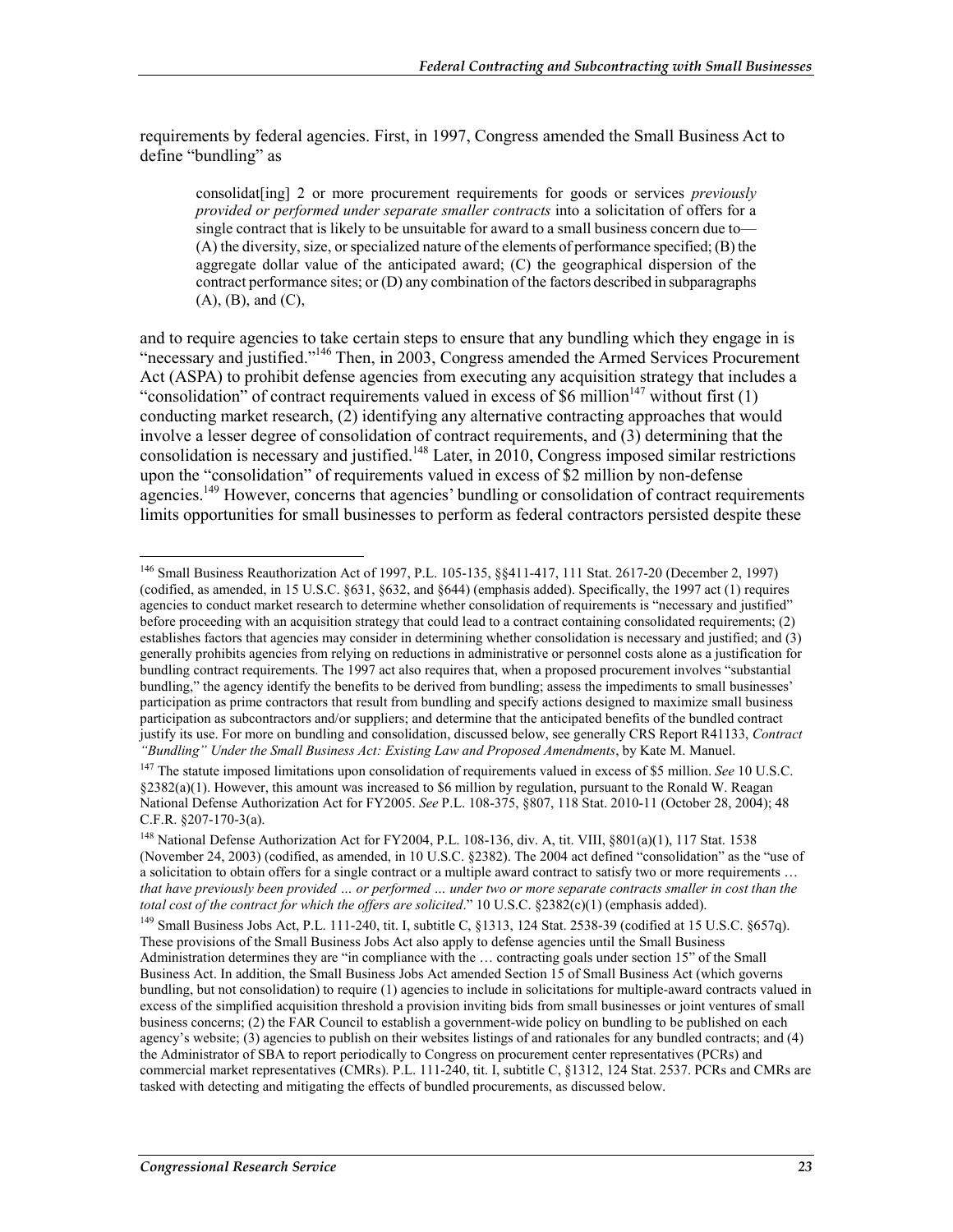amendments to the Small Business Act, in large part because of how "bundling" and "consolidation" were defined in federal law. These definitions encompassed only requirements that were previously provided or performed under separate smaller contracts, and some federal agencies sought to defend challenged procurements by arguing that requirements for construction are, *per se*, new requirements.150 Some agencies also asserted that adding a new requirement to requirements previously performed means there is no bundling.151

The 112<sup>th</sup> Congress enacted legislation that amended the definition of "consolidation of contract" requirements" so that it includes contracts to "satisfy the requirements ... for construction projects to be performed at 2 or more discrete sites," as well as

2 or more requirements ... for goods or services that have been provided to or performed ... under 2 or more separate contracts lower in cost than the total cost of the contract for which the offers are solicited.<sup>152</sup>

This legislation also repeals the provisions on consolidation enacted in 2003, which applied only to defense agencies,<sup>153</sup> although such agencies would generally be subject to the same requirements as civilian agencies under the 2010 act, as amended. In addition, the legislation requires GAO to review existing data on consolidation, including (1) the extent to which written determinations that consolidation is "necessary and justified" to meet legal requirements; (2) the amount of savings from consolidated contracts; (3) the extent to which consolidation is consistent with small business subcontracting plans; and (4) the adequacy of data collected pursuant to Section 15 of the Small Business Act regarding bundling.<sup>154</sup>

Members of the  $112<sup>th</sup>$  Congress introduced legislation that would have similarly amended the definition of "bundling" to include construction, as well as specified that a

combination of contract requirements that would meet the definition of a bundling of contract requirements but for the addition of a procurement requirement with at least 1 new good or service shall be considered to be a bundling of contract requirements unless the new features or functions substantially transform the goods or services and will provide measurably substantial benefits to the Federal Government in terms of quality, performance, or price.<sup>155</sup>

<sup>150</sup> *See, e.g.*, Tyler Construction Group v. United States, 83 Fed. Cl. 94, 100-01 (2008).

<sup>151</sup> *See, e.g.*, Nautical Engineering, Inc., B-309955 (November 7, 2007) (agency asserting that there was no bundling because of the addition of a new requirement, planning services, to the admittedly consolidated requirements pertaining to drydock and dockside maintenance and repair).

 $152$  P.L. 112-239, §1671(a),—Stat.—.

<sup>153</sup> *Id*., at §1671(c)(1).

<sup>&</sup>lt;sup>154</sup> *Id.*, at §1671(d). This legislation also requires Procurement Center Representatives (PCRs) to review any bundled or consolidated contracts. *Id*. at §1621(b).

<sup>&</sup>lt;sup>155</sup> Expanding Opportunities for Main Street Act of 2011, H.R. 2424; S. 1334, §104. This measure would also have defined "separate smaller contract" to mean a "contract or order that has been performed by 1 or more small business concerns or was suitable for award to 1 or more small business concerns." *Id*. However, it would have exempted larger contracts (valued at up to \$5 million) from its requirements than the Small Business Jobs Act does (\$2 million). *See also* Contractor Opportunity Protection Act of 2012, H.R. 4081, §3 (amending Section 44 of the Small Business Act, which governs consolidation, to include a definition of "bundling of contract requirements" that encompasses "the use of any bundling methodology to satisfy 2 or more procurement requirements for new or existing goods or services provided to or performed for the Federal agency, including any construction services, that is likely to be unsuitable for award to a small business concern."); National Defense Authorization Act for FY2013, H.R. 4310, as passed by the House, at §1671 (same). This legislation would have repealed the existing provisions regarding bundling in Section 15 (continued...)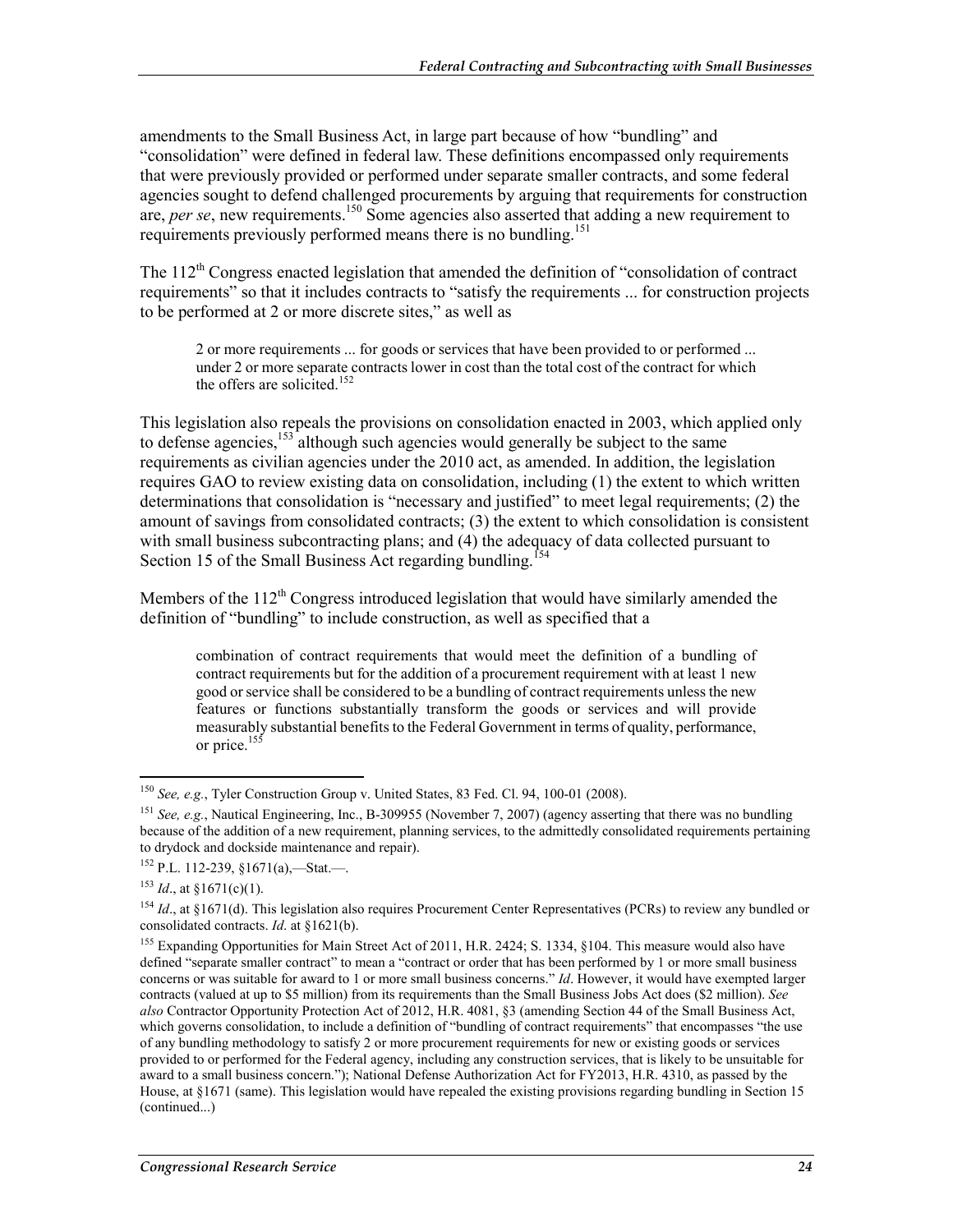This legislation would also have authorized SBA to delay the issuance of a solicitation for up to 10 days to make recommendations whenever SBA and the procuring agency disagree as to the existence or extent of bundling. This time period is arguably shorter than that provided for under current law.<sup>156</sup> However, the procuring agency, not SBA, presently determines whether any such delay occurs.<sup>157</sup> Other legislation would have written into statute and arguably strengthened various responsibilities of Procurement Center Representatives (PCRs) and other small business advocates vis-à-vis bundled solicitations that are currently addressed primarily in regulations.<sup>158</sup> For example, this legislation would have required procuring activities to provide a copy of the proposed procurement to the PCR at least 45 days prior to the issuance of a solicitation and explain, among other things, why construction cannot be procured as separate discrete projects.<sup>159</sup> This legislation would also have authorized the Administrator of Small Business to file an appeal with the appropriate agency board of contract appeals (which generally hears disputes between agencies and contractors under existing contracts) whenever the Administrator and the agency fail to agree. $160$ 

In addition, legislation was introduced that would address bundling of requirements by the Department of Homeland Security (DHS). Because of DHS's previous reliance upon "lead systems integrators,"<sup>161</sup> there have been particular concerns about its bundling of requirements,<sup>162</sup> and legislation introduced in the  $112<sup>th</sup>$  Congress would have required GAO to include in its review of DHS's Secure Border Initiative a discussion of any bundling that limits the ability of small businesses to compete.<sup>163</sup> Any such review could result in findings that could inform future legislation.

 $\overline{a}$ 

<sup>157</sup> *Compare* Expanding Opportunities for Main Street Act of 2011, H.R. 2424; S. 1334, §104 *with* 48 C.F.R. §19.505(d) (authorizing procuring activities to proceed with disputed acquisitions if the contracting officer determines that proceeding to contract award and performance is "in the public interest").

<sup>(...</sup>continued)

of the act, and amended the provisions currently in Section 44, which address consolidation, so that they address bundling. The legislation also apparently provided that bundling-related restrictions apply to proposed procurements that would, among other things, "adversely affect one or more small business concerns, including the potential loss of an existing contract."

<sup>&</sup>lt;sup>156</sup> See, e.g., 48 C.F.R. §19.505 (generally providing for the issuance of a solicitation to be delayed for 15 days, so that SBA may make a written appeal to the secretary or agency head, who has 30 days to respond). The proposed legislation would also have written into statute the role of the Office of Management and Budget (OMB) in mediating bundlingrelated disagreements between procuring agencies and SBA, a role that is currently provided for in Executive Order 3170. *See* Executive Order 13170, Increasing Opportunities and Access for Disadvantaged Businesses, 65 *Federal Register* 60827, 60829 (October 12, 2000) (authorizing SBA or the procuring agency to "seek assistance" from OMB in cases where there is disagreement as to the existence or extent of bundling).

<sup>158</sup> Contractor Opportunity Protection Act of 2012, H.R. 4081.

<sup>&</sup>lt;sup>159</sup> *Id.*, at §2. Under this bill, if an agency failed to provide the required notice, and the Administrator of Small Business determined that the proposed procurement is subject to the bundling restrictions, the Administrator could have required the procuring activity to produce the requisite notice and postpone the solicitation process for "at least 10 days but no more than 45 days" to allow for review.

<sup>&</sup>lt;sup>160</sup> *See, e.g.*, Contractor Opportunity Protection Act of 2012, H.R. 4081, §2. If the Administrator did not pursue an appeal, any small business that would be directly or indirectly adversely affected by the proposed procurement, or any trade association of which it is a member, would have been able to protest to GAO. If a protest were brought by a trade association, it could not have been required to identify a specific member in connection with the protest.

<sup>&</sup>lt;sup>161</sup> A lead system integrator is an agent with authority to acquire and integrate goods from a variety of suppliers on behalf of the organization that is acquiring a complex system.

<sup>162</sup> *See, e.g.*, *Coast Guard Acquisition Reform Act of 2009: Report of the House Committee on Transportation and Infrastructure, H.Rept. 111-215* (July 20, 2009).

<sup>163</sup> SAVE Act of 2011, H.R. 2000, §112.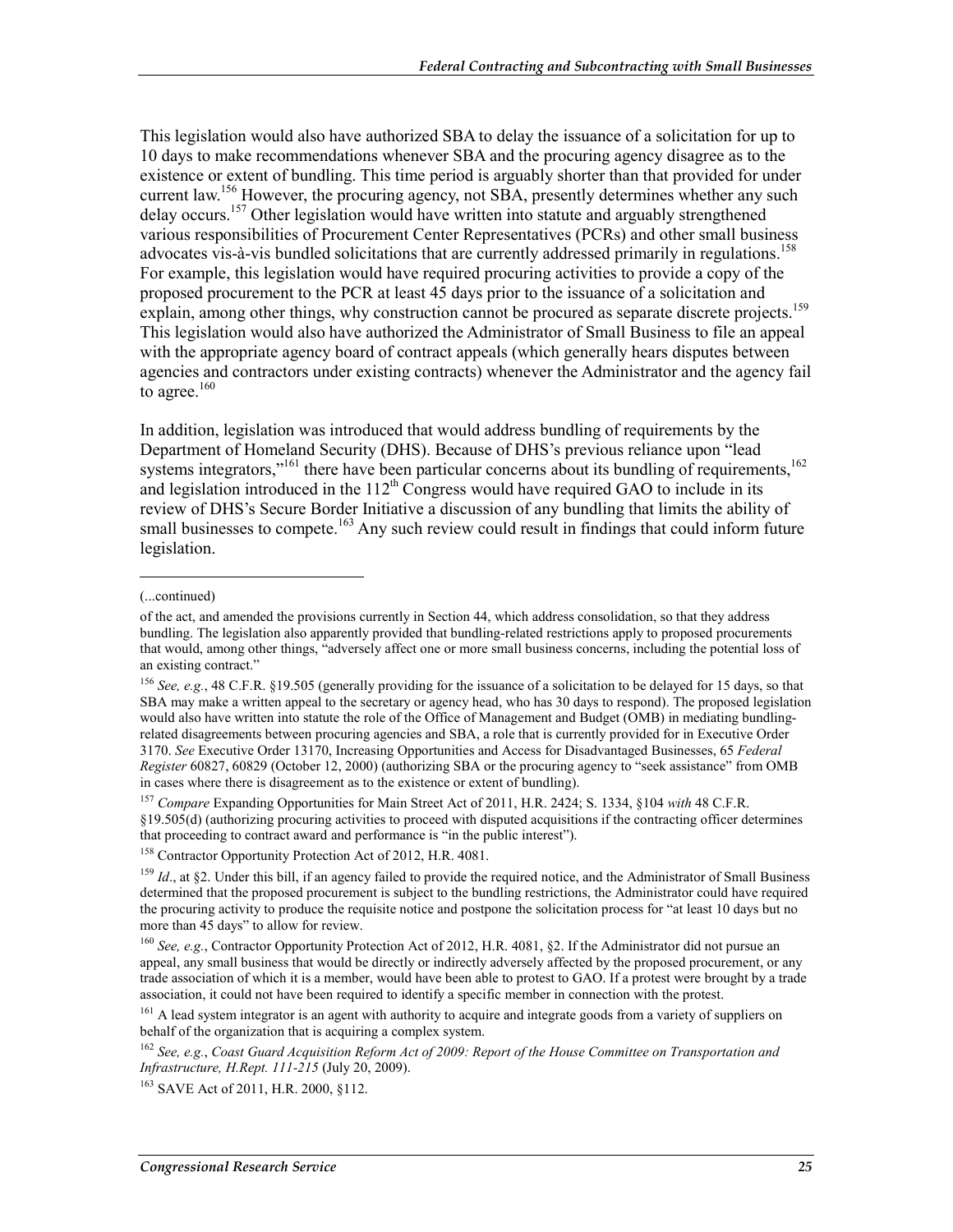## **Insourcing**

1

Recent attempts by the Department of Defense, in particular, to save money by insourcing certain functions performed by contractors prompted strong reactions from some small businesses concerned about agency performance of functions they had previously performed, as well as the government's hiring of their employees.<sup>164</sup> Several small business contractors filed suit challenging agency determinations to insource particular functions on the grounds that these determinations were contrary to agency guidelines and, thus, violated the Administrative Procedure Act (APA). At first, there was some uncertainty as to whether the U.S. Court of Federal Claims had jurisdiction over such suits under the Administrative Disputes Resolution Act (ADRA) of 1996, or whether the federal district courts had jurisdiction under the APA.<sup>165</sup> While this question appears to have been resolved, with most courts finding that the Court of Federal Claims has exclusive jurisdiction over challenges to insourcing determinations, questions have recently arisen as to whether contractors who are "interested parties" for purposes of ADRA must also meet prudential standing requirements, as well as whether vendors whose contracts have expired have standing to challenge insourcing determinations.<sup>166</sup> In addition, prior challenges to sourcing determinations have raised questions about whether particular guidelines for determining whether government personnel or contractor employees should perform certain functions are legally binding. Such questions could recur if and when courts resolve current questions about whether particular contractors have standing to challenge insourcing determinations.<sup>167</sup>

<sup>164</sup> *See generally* CRS Report R41810, *Insourcing Functions Performed by Federal Contractors: An Overview of the Legal Issues*, by Kate M. Manuel and Jack Maskell.

<sup>165</sup> *Compare* K-Mar Indus., Inc. v. U.S. Dep't of Defense, 752 F. Supp. 2d 1207 (W.D. Okla. 2010) (finding that the district court has jurisdiction over a challenge to an insourcing determination because no contract or prospective contract is at issue, and an insourcing determination is not made in connection with a procurement or proposed procurement) *with* Vero Tech. Support, Inc. v. U.S. Dep't of Defense, 437 Fed. App'x 966 (11th Cir. 2011), *aff'g* 733 F. Supp. 2d 1336 (S.D. Fla. 2010)) (finding that the Court of Federal Claims has exclusive jurisdiction over challenges to insourcing determinations because contractors have a direct economic interest in the government's decision not to award a contract, and an insourcing determination is made in connection with a procurement).

<sup>&</sup>lt;sup>166</sup> Compare Santa Barbara Applied Research, Inc. v. United States, 98 Fed. Cl. 536 (2011) (expressly rejecting the government's argument that the case should be dismissed because the plaintiff contractor could not meet the prudential standing requirements) *with* Hallmark-Phoenix 3, LLC v. United States, 99 Fed. Cl. 65 (2011) (dismissing on prudential standing grounds a contractor's challenge to the Air Force's determination to insource certain supply services that the contractor had provided) *and* Triad Logistics Servs. Corp. v. United States, 2012 U.S. Claims LEXIS 393 (April 16, 2012) (expressing both disagreement with the *Hallmark-Phoenix* decision, and reservations about whether the plaintiff contractor could be found to be within the "zone of interests" of one of the statutes that the court relied upon in *Santa Barbara*).The concept of prudential standing is a "judicially self-imposed limit[] on the exercise of federal jurisdiction." Elk Grove Unified Sch. Dist. v. Newdow, 542 U.S. 1, 11 (2004) (internal quotations omitted). It is "founded in concern about the proper—and properly limited—role of the courts in a democratic society." Warth v. Seldin, 422 U.S. 490, 498 (1975). In determining whether prudential standing exists, the analysis focuses upon "whether the interest sought to be protected by the [plaintiff] is arguably within the zone of interests to be protected by the statute … in question." Ass'n of Data Processing Serv. Orgs., Inc. v. Camp, 397 U.S. 150, 152-53 (1970). The prudential standing requirement is satisfied when the plaintiffs' interests are within this zone, but not when the plaintiffs are "merely incidental beneficiaries" of the statutory provisions at issue. Nat'l Credit Union Admin. v. First Nat'l Bank & Trust Co., 522 U.S. 479, 494 n.7 (1998). However, the Supreme Court recently indicated that prudential standing requirements are "not meant to be especially demanding," and "foreclose[] suit only when a plaintiff's 'interests are so marginally related to or inconsistent with the purposes implicit in the statute that it cannot reasonably be assumed that Congress intended to permit the suit.'" Match-E-Be-Nash-She-Wish Band of Pottawatomi Indians v. Salazar,—U.S.—, 132 S. Ct. 2199, 2210 (2012).

<sup>167</sup> *See, e.g.*, Labat-Anderson, Inc. v. United States, 65 Fed. Cl. 570, 578 (2005) (finding that certain of the guidelines (continued...)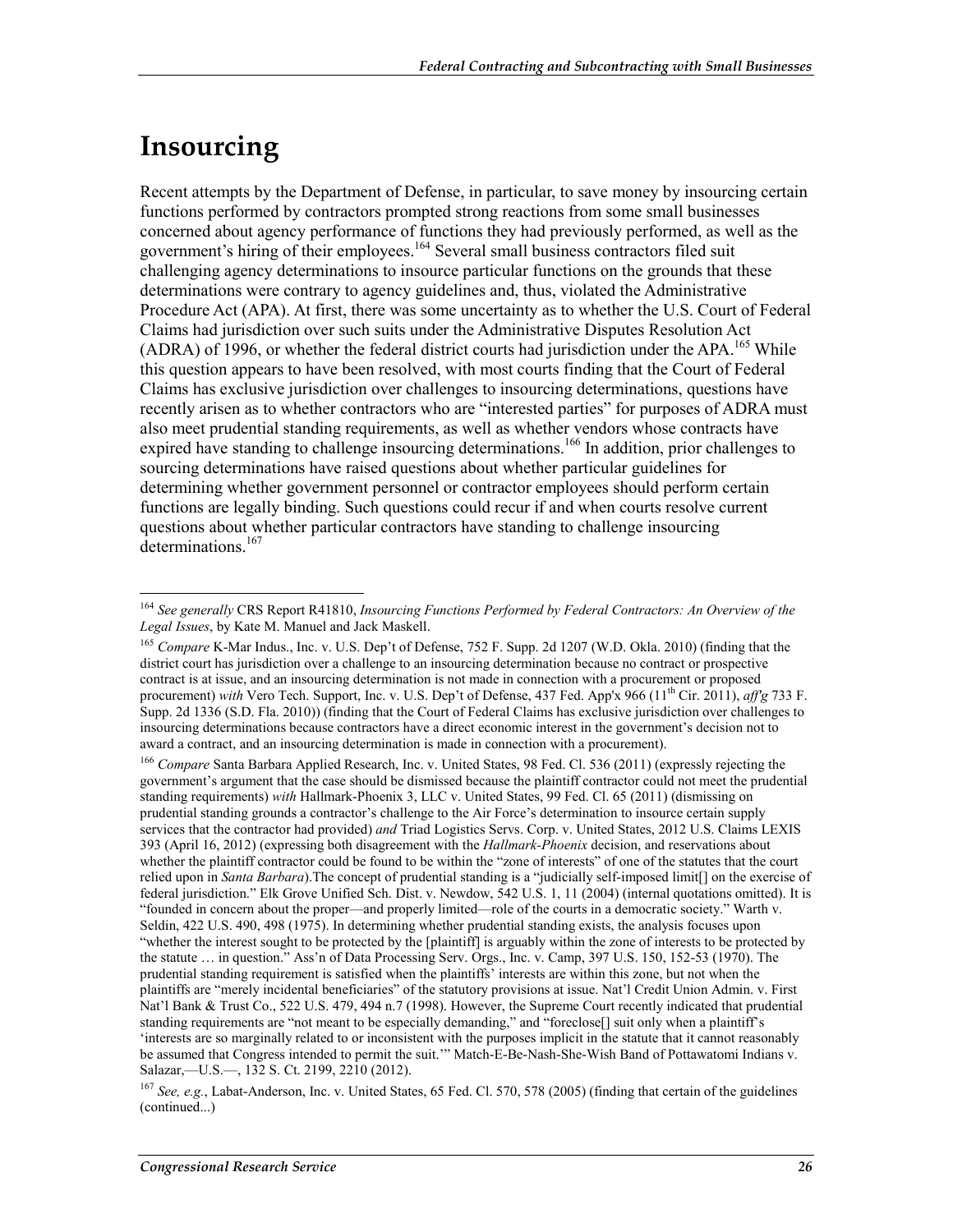The Obama Administration responded to small businesses' concerns regarding insourcing, in part, by including certain protections for small businesses in its final policy letter on "inherently governmental functions."168 Specifically, the policy letter directs agencies to place a lower priority on reviewing certain work performed by small businesses, as well as give small businesses preference when determining who performs work that will remain in the private sector after related functions are insourced.<sup>169</sup> The  $112<sup>th</sup>$  Congress also responded by enacting legislation that calls for the Office of Management and Budget (OMB) to establish "procedures and methodologies" for use by agencies in deciding whether to insource functions performed by small businesses, including procedures for (1) identifying which contracts are considered for conversion; (2) determining whether particular functions are inherently governmental or critical functions; and (3) comparing the costs of performance by contractor personnel with the costs of performance by government personnel.<sup>170</sup> This legislation also requires agency Offices of Small and Disadvantaged Business Utilization (OSDBUs) to review and to advise on insourcing determinations, and SBA procurement center representatives (PCRs) to consult with OSDBUs and other agency personnel on insourcing determinations.<sup>171</sup> However, it does not appear that PCRs or OSDBUs would have authority to delay or block an agency insourcing determination.

Other legislation introduced in the  $112^{th}$  Congress would have amended 31 U.S.C. § 3551(1) to expressly provide that the term "protest" includes a written objection to the "conversion of a function that is being performed by a private sector entity to performance by a Federal employee," and that "any small business whose economic interest would be affected by the conversation" is an "interested party."172 The legislation would also have amended the Small Business Act by adding a new Section 46, which would have prohibited an agency from converting functions performed by small businesses to performance by federal employees unless it has "made publicly available, after providing notice and an opportunity for public comment," its procedures for making insourcing determinations.<sup>173</sup> The requirement that agency procedures be made publicly available after a notice-and-comment period, in particular, could help remove questions as to whether agencies are bound by their insourcing guidelines that have arisen when

<sup>(...</sup>continued)

that the agency allegedly violated when insourcing particular functions were not legally binding).

<sup>&</sup>lt;sup>168</sup> "Inherently governmental functions" are functions that, as a matter of federal law and policy, must be performed by federal government employees and cannot be contracted out because they are so intimately related to the public interest as to require performance by federal employees. For more on inherently governmental functions, see CRS Report R42325, *Definitions of "Inherently Governmental Functions" in Federal Procurement Law and Guidance*, by John R. Luckey and Kate M. Manuel.

<sup>&</sup>lt;sup>169</sup> Office of Mgmt. & Budget, Office of Fed. Procurement Pol'y, Publication of the Office of Federal Procurement Policy (OFPP) Policy Letter 11-01, Performance of Inherently Governmental and Critical Functions, 76 *Federal Register* 56227, 56239-40 (September 12, 2011). In particular, agencies are directed to use the "rule of two"—which generally requires that a contract be set aside for small businesses if at least two small businesses are capable of performing it at a fair market price—when deciding whether small or "large" businesses should perform the remaining private-sector work.

<sup>&</sup>lt;sup>170</sup> P.L. 112-239, §1655,—Stat.—. Other Members of the 112<sup>th</sup> Congress introduced measures that called for agency procurement center representatives (PCRs) to "participate in any session or planning process and review any documents with respect to a decision to convert an activity performed by a small business concern to an activity performed by a Federal employee." Small Business Opportunity Act of 2012, H.R. 3980, §101

<sup>&</sup>lt;sup>171</sup> *See, e.g.*, P.L. 112-239, §1621(a)(6) (PCRs); *id.*, at §1691 (OSDBUs). This requirement originated in the Small Business Advocate Act of 2012, H.R. 3851, §2.

<sup>&</sup>lt;sup>172</sup> Subcontracting Transparency and Reliability Act of 2012, H.R. 3893, §301.

<sup>&</sup>lt;sup>173</sup> *Id.*, §302. While the legislation enacted by the  $112^{th}$  Congress requires OMB to establish "policies and procedures." OMB would not necessarily have to promulgate these through a notice-and-comment process.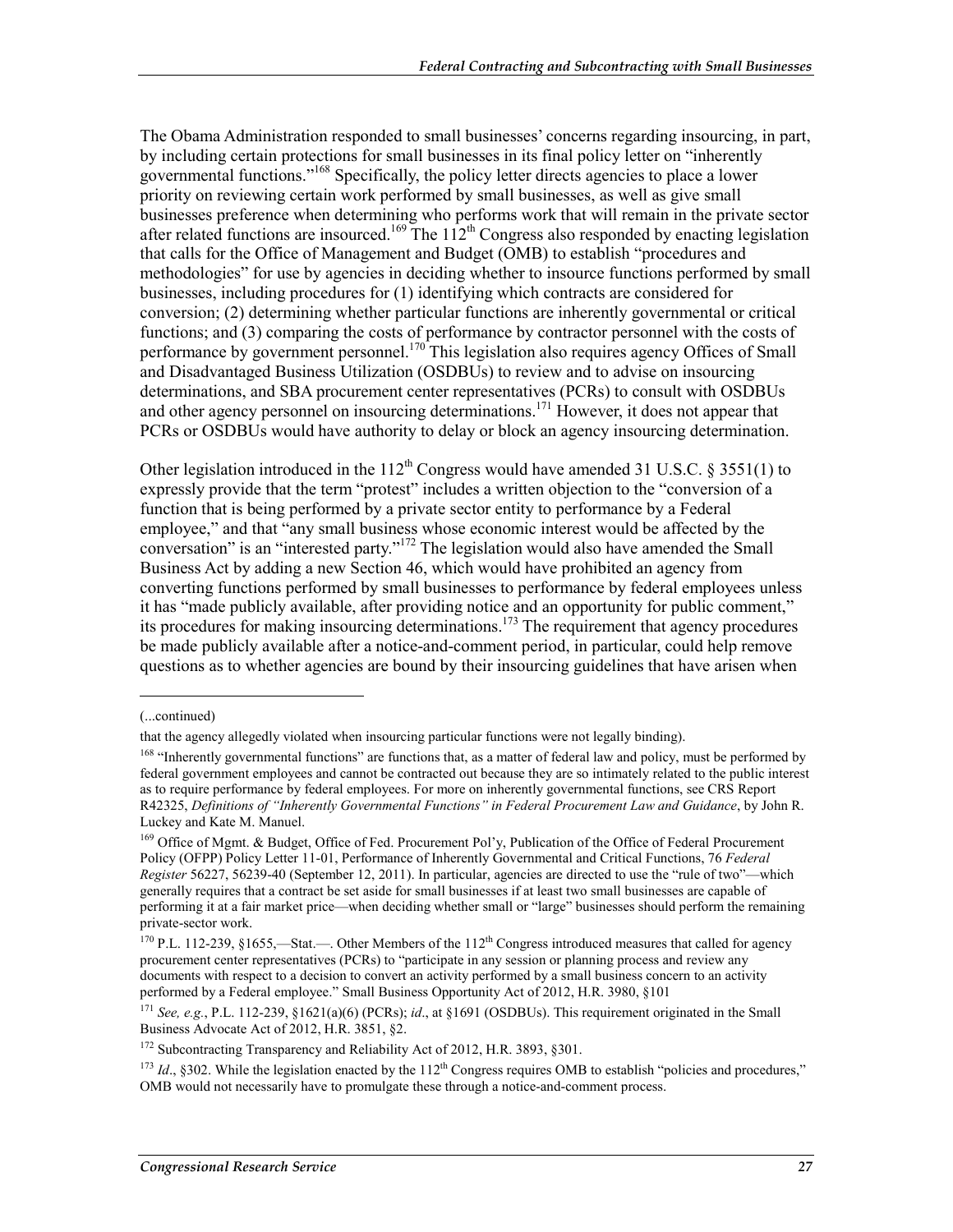these guidelines were promulgated as policy or guidance documents.<sup>174</sup> However, questions about prudential standing could potentially remain, notwithstanding the enactment of this legislation, because prudential standing is a "judicially self-imposed limit[] on the exercise of federal jurisdiction."<sup>175</sup>

## **Procurement Center Representatives; Offices of Small and Disadvantaged Business Utilization**

A number of SBA and agency personnel currently are tasked, under various statutes and regulations, with protecting the interests of small businesses in the federal procurement process. Among these personnel are procurement center representatives (PCRs), who are assigned by the SBA to work with the procuring activities in structuring acquisitions so as to maximize the participation of small businesses,<sup>176</sup> and Offices of Small and Disadvantaged Business Utilization (OSDBUs), which are established in the procuring activities to help devise alternatives to procurements involving "significant bundling," among other things.<sup>177</sup> In part because of concerns about federal performance in contracting and subcontracting with small businesses, some Members of Congress and commentators have recently questioned the effectiveness of PCRs and/or OSDBUs, including whether these officials have the requisite authority and lines of reporting to adequately protect the interests of small businesses.<sup>178</sup> In part because of these concerns, the  $11\bar{1}^{th}$  Congress enacted legislation requiring the Administrator of Small Business to report periodically to Congress on the activities of PCRs and commercial market representatives (CMRs), who are tasked with facilitating contracting between agencies' prime contractors and small businesses.<sup>179</sup>

The  $112<sup>th</sup>$  Congress expanded upon these provisions by enacting legislation that addresses the training and experience of PCRs and OSDBUs, as well as their responsibilities. As to PCRs, this legislation generally requires PCRs to have a Level III Federal Acquisition Certification (or equivalent), and expressly provides that they are to (1) review barriers to small business

<sup>1</sup>  $174$  For example, some, but not all, federal circuits have found that the 1983 and 2003 versions of OMB Circular A-76, which provides guidelines for agencies' identification of commercial functions potentially suitable for performance by the private sector, were issued pursuant to statutory authority, which is one of the conditions for guidelines being reviewable by the federal courts. *See Labat-Anderson*, 65 Fed. Cl. at 578 (2003 version); Diebold v. United States, 947 F.2d 787, 800 ( $6^{th}$  Cir. 1991) (1983 version).

<sup>&</sup>lt;sup>175</sup> *But see* Bennett v. Spear, 520 U.S. 154, 163 (1997) (noting that Congress can "expressly negate" prudential standing requirements); Elmendorf Support Services Joint Venture v. United States, 2012 U.S. Claims LEXIS 651 (June 22, 2012) (finding that a contractor challenging an insourcing determination satisfied any prudential standing requirements in light of the Supreme Court's recent decision in *Match-E-Be-Nash-She-Wish Band of Pottawatomi Indians v. Salazar*).

<sup>176</sup> *See, e.g.*, 13 C.F.R. §125.2. *See also supra* note 5 and accompanying text.

<sup>177</sup> *See, e.g.*, 15 U.S.C. §644(k)(1)-(10).

<sup>178</sup> *See, e.g.*, Charles S. Clark, Four Departments Resist Call to Comply with Small Business Act, *Gov't Exec.*, September 16, 2011, *available at* http://www.govexec.com/federal-news/2011/09/four-departments-resist-call-tocomply-with-small-business-act/34926/ (reporting on a hearing of the House Small Business Subcommittee on Contracting and the Workforce that raised issues about whether OSDBU Directors report to the proper persons, among other things).

<sup>&</sup>lt;sup>179</sup> Small Business Jobs Act, P.L. 111-240, tit. I, subtitle C, §1312, 124 Stat. 2537. CMRs are "SBA's subcontracting specialists," and their responsibilities include facilitating the matching of large prime contractors with small business subcontractors or suppliers. *See* 13 C.F.R. §125.3(e).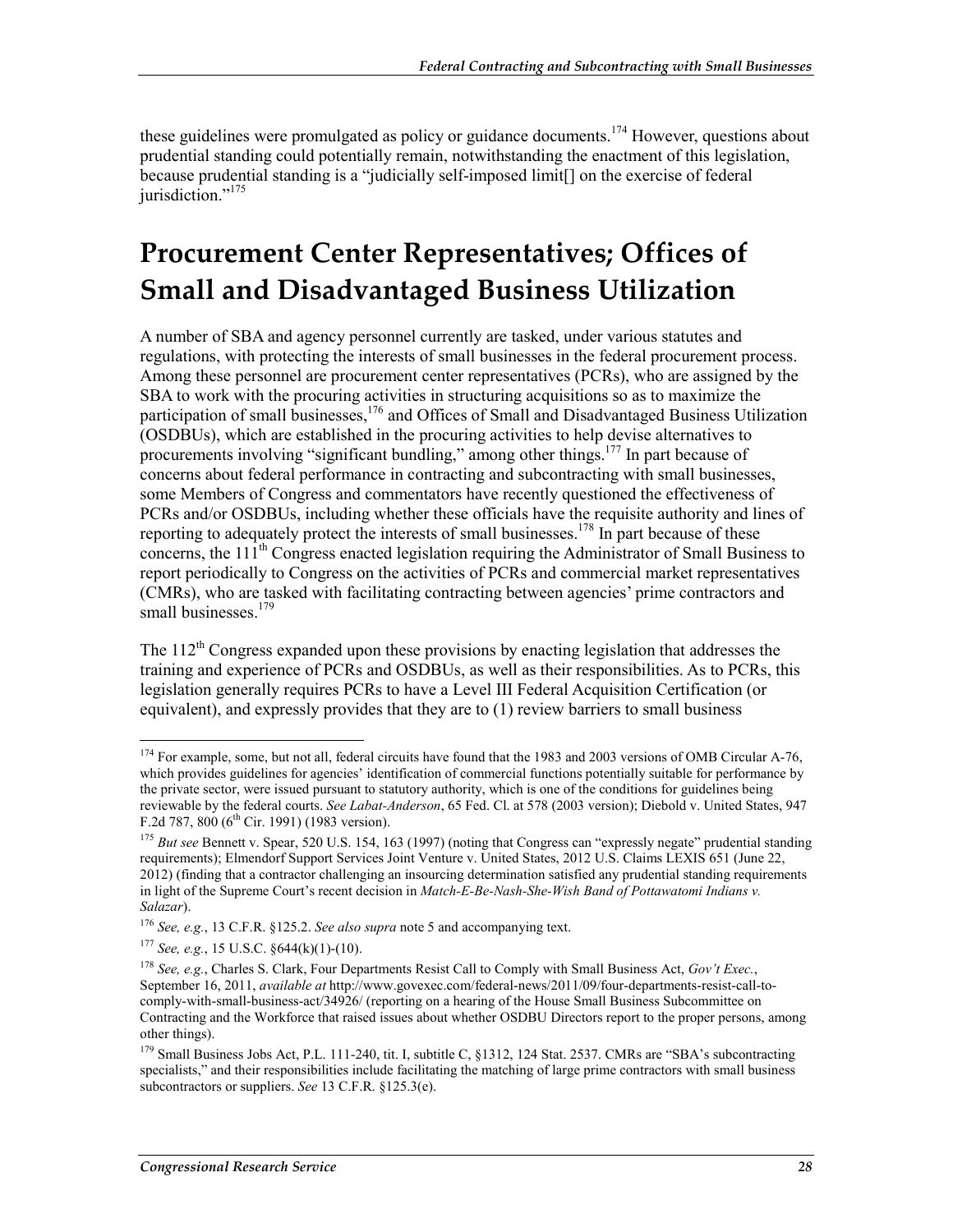contracting; (2) review bundled and consolidated contracts; (3) have access to procurement records and data; (4) receive unsolicited proposals; (5) consult regarding insourcing; and (6) advocate for the "maximum practicable utilization of small businesses."<sup>180</sup> As to OSDBUs, this legislation requires that OBSBUs generally have experience relevant to federal contracting (e.g., program manager, contracting officer, attorney specializing in procurement), and expressly provides that OSDBUs are to (1) review and advise on insourcing determinations; (2) advise on acquisition strategies and market research; (3) provide training; and (4) receive unsolicited research proposals.<sup>181</sup> This legislation also clarifies to whom OSDBU Directors must report, <sup>182</sup> in response to recent findings by GAO that the OSDBU Directors of several federal agencies do not report to the agency head.<sup>183</sup>

The legislation enacted by the  $112<sup>th</sup>$  Congress also requires the Federal Acquisition Institute (FAI) and Defense Acquisition University (DAU) to establish courses on small business contracting, which are to be required for Federal Acquisition Certification (or equivalent).<sup>184</sup> In addition, it requires agency small business opportunity specialists to have Level I certification, <sup>185</sup> and directs the Small Business Procurement Advisory Council, established pursuant to Section 7104(b) of the Federal Acquisition Streamlining Act, to conduct reviews of each OSDBU to determine compliance with reporting and other requirements, and to identify best practices for "maximizing small business utilization."<sup>186</sup>

# **Restricted Competitions and Non-Competitive Awards**

Competition is generally valued in federal contracting because it can result in the government paying lower prices, ensure some level of transparency and accountability, and help prevent  $\int$ fraud.<sup>187</sup> However, Congress has authorized agencies to use other than full-and-open competition in certain circumstances in order to promote other policy objectives, including contracting with small businesses.<sup>188</sup> The Competition in Contracting Act (CICA) of 1984 currently provides that agencies may use "other than full and open competition" when making awards to small

<sup>&</sup>lt;sup>180</sup> P.L. 112-239, §1621,—Stat.—. Many of these provisions originated with the Small Business Opportunity Act of 2012, H.R. 3980, and the Small Business Advocate Act of 2012, H.R. 3851.

<sup>181</sup> P.L. 112-239, §1691,—Stat.—.

<sup>&</sup>lt;sup>182</sup> *Id.* It also prohibits OSDBU Directors from holding "any other title, position, or responsibility except as necessary to carry out responsibilities under this subsection." *Id*.

<sup>183</sup> *See* Gov't Accountability Office, Small Business Contracting: Actions Needed by Those Agencies Whose Advocates Do Not Report to Agency Heads as Required, GAO-11-418 (June 16, 2011).

<sup>184</sup> P.L. 112-239, §1622,—Stat.—.

<sup>&</sup>lt;sup>185</sup> *Id.* Small business opportunity specialists are tasked with advising small business owners on individual procurement opportunities and how to do business with particular procuring activities.

 $186$  Id., at  $$1692$ .

<sup>187</sup> *See generally* CRS Report R40516, *Competition in Federal Contracting: A Legal Overview*, by Kate M. Manuel.

<sup>&</sup>lt;sup>188</sup> *Cf.* 48 C.F.R. §1.102(b) ("The Federal Acquisition System will—(1) [s]atisfy the customer in terms of cost, quality, and timeliness of the delivered product or service by, for example—(i) [m]aximizing the use of commercial products and services; (ii) [u]sing contractors who have a track record of successful past performance or who demonstrate a current superior ability to perform; and (iii) [p]romoting competition; (2) [m]inimize administrative operating costs; (3) [c]onduct business with integrity, fairness, and openness; and (4) [f]ulfill public policy objectives.").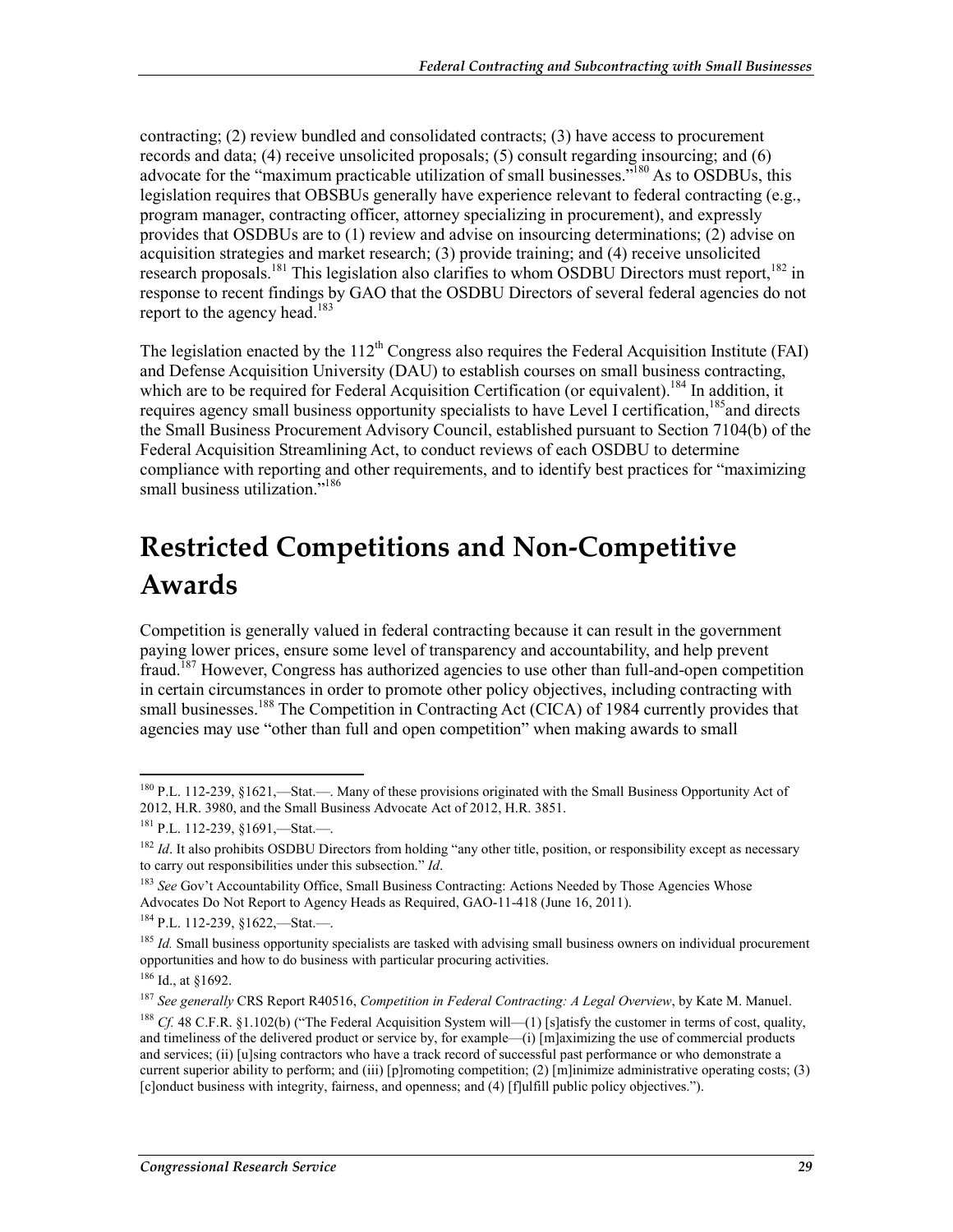businesses.<sup>189</sup> Such awards may be made on a set-aside or sole-source basis, pursuant to the Small Business Act.<sup>190</sup> Congress amended the Small Business Act in 2010 to expressly authorize agencies to set-aside all or part of multiple-award contracts for small businesses,<sup>191</sup> something which GAO had previously found was required in certain circumstances.<sup>192</sup>

The  $112^{th}$  Congress enacted legislation that similarly expands agencies' authority to conduct competitions restricted to small businesses in the hopes of increasing the extent of contracting with such firms. Specifically, this legislation authorizes agencies to set aside contracts of any value for women-owned small businesses (WOSBs).<sup>193</sup> Previously, only contracts whose value is below \$4 million (\$6.5 million for manufacturing contracts) could be set aside for such firms.<sup>194</sup> This legislation also requires SBA to periodically identify industries in which WOSBs are underrepresented.<sup>195</sup> Set-asides for WOSBs may only be used in industries where such firms are underrepresented or substantially underrepresented.

Other legislation introduced in the  $112<sup>th</sup>$  Congress would have authorized agencies to "award a sole source contract under [Section 8(m) of the Small Business Act] to a small business concern owned and controlled by women under the same conditions as a sole source contract may be awarded to a qualified HUBZone small business concern under section  $31(b)(2)(A)$ .<sup>"196</sup> The Small Business Act presently does not authorize sole-source awards to women-owned small businesses, although it does authorize such awards to HUBZone small businesses, among others, whenever

 $189$  10 U.S.C. §2304(b)(2) (procurements of defense agencies) & 41 U.S.C. §3303(b) (procurements of civilian agencies).

<sup>&</sup>lt;sup>190</sup> *See* 15 U.S.C. §637(a) (small disadvantaged businesses participating in the 8(a) Business Development Program); 15 U.S.C. §637(m) (women-owned small businesses); 15 U.S.C. §644 (small businesses generally); 15 U.S.C. §657a (HUBZone small businesses); 15 U.S.C. §657f (service-disabled veteran-owned small businesses).

<sup>&</sup>lt;sup>191</sup> Small Business Jobs Act, P.L. 111-240, tit. I, subtitle C, §1331, 124 Stat. 2541 (codified at 15 U.S.C. §644(r)) (requiring the promulgation of regulations authorizing agencies to (1) "set aside part or parts of a multiple award contract" for small businesses; (2) place orders against multiple-award contracts without giving all contractors a fair opportunity to be considered for such awards; and (3) "reserve 1 or more contract awards for small business concerns under full and open multiple award procurements"). *See also* Consolidated Appropriations Act, P.L. 112-74, §7057(h), 125 Stat. 1245 (December 23, 2011) (authorizing the U.S. Agency for International Development to provide an exception to the fair opportunity process for placing task orders under multiple-award indefinite-delivery/indefinite quantity (ID/IQ) contracts when the order is placed with "any category of small or small disadvantaged business"); Department of State, Foreign Operations, and Related Programs Appropriations Act, 2013, H.R. 5857, §5057(h) (same).

<sup>192</sup> *See* Delex Systems, Inc., B-400403, 2008 U.S. Comp. Gen. LEXIS 170 (October 8, 2008) (determining that task and delivery orders issued under multiple-award ID/IQ contracts are subject to set-asides for small businesses). However, the General Services Administration responded to the *Delex* decision, in part, by asserting that contracts under the Federal Supply Schedules are not subject to set-asides for small businesses because they are governed by a different section of the FAR than other multiple-award ID/IQ contracts. *See* GSA Memorandum from David A. Drabkin, Senior Procurement Executive, to All GSA Contracting Activities, October 28, 2008), quoted in Arnold & Porter LLP, GAO's *Delex* Decision and GSA's Response: The Clash of Titans, *available at* http://www.arnoldporter.com/resources/ documents/CA\_GAOsDelexDecision&GSAsResponse\_012609.pdf.

<sup>193</sup> P.L. 112-239, §1697,—Stat.—.

<sup>194</sup> *See* 15 U.S.C. §637(m)(2)(D) (2010).

<sup>195</sup> P.L. 112-239, §1697,—Stat.—.

<sup>&</sup>lt;sup>196</sup> Fairness in Women-Owned Small Business Contracting Act of 2012, S. 2172, §2. The Women's Procurement Program Improvement Act of 2012, H.R. 4203, would similarly have amended Section 8(m) to authorize sole-source awards to women-owned small businesses, although it would have done so without explicit reference to sole-source awards to HUBZone firms.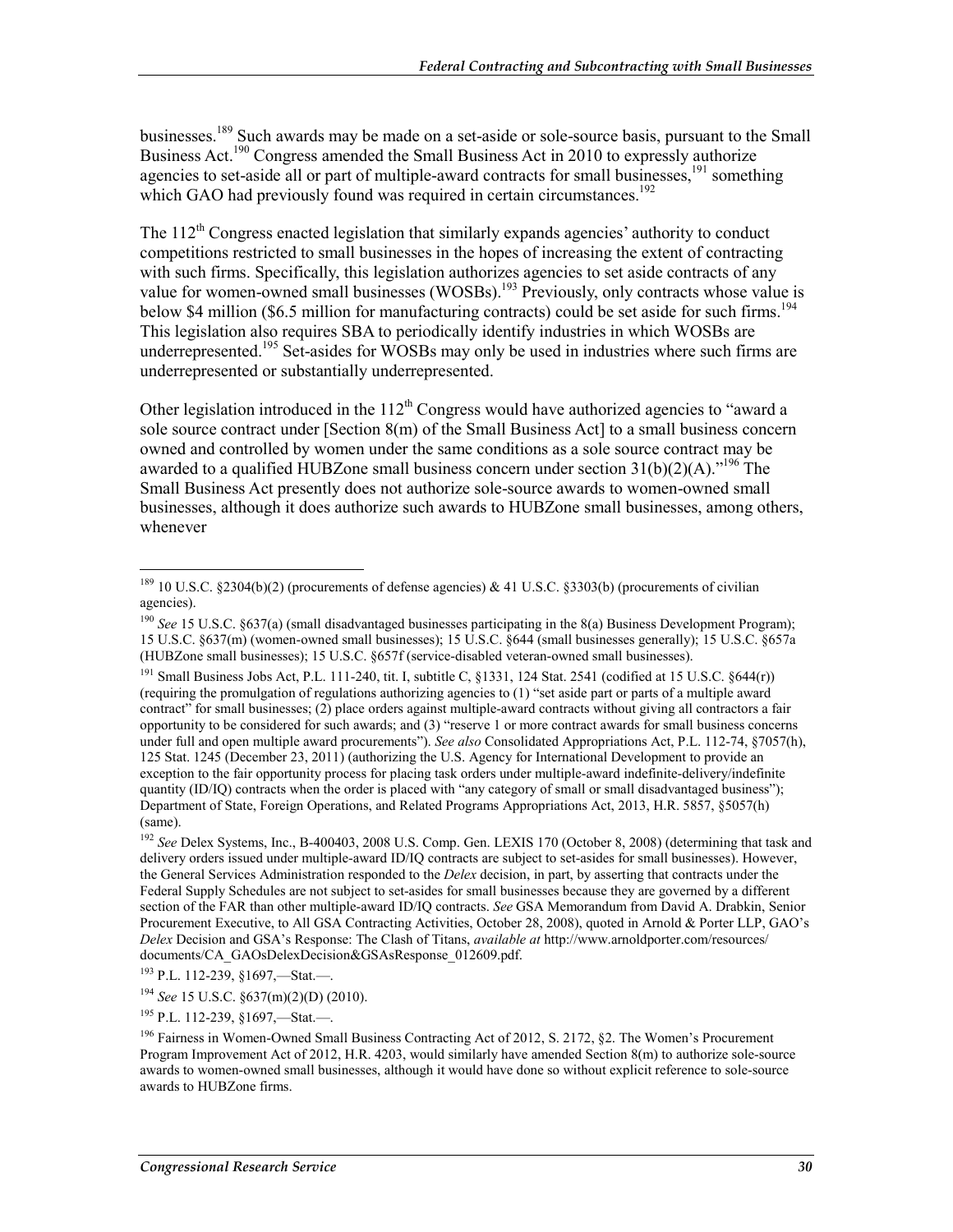- 1. the business is determined to be responsible with respect to the performance of the contract, and the contracting officer does not reasonably expect that two or more such businesses will submit offers;
- 2. the anticipated award will not exceed \$4 million (\$6.5 million for manufacturing contracts); and
- 3. the award can be made at a fair and reasonable price.<sup>197</sup>

Another measure introduced in the  $112<sup>th</sup>$  Congress would have amended the Veterans Benefits Act to require that VA make sole-source awards to veteran-owned small businesses whenever (1) the business is determined to be a responsible source with respect to the performance of the contract opportunity; (2) the anticipated award price of the contract (including options) exceeds the simplified acquisition threshold (generally  $$150,000^{198}$ ), but is less than \$5 million; and (3) in the estimation of the contracting officer, the contract award can be made at a fair and reasonable price that offers best value to the United States).199 VA currently has authority to make sole-source awards when these circumstances exist, but is not required to do so.<sup>200</sup>

Yet other measures would have exempted contracts "authorized" under the Small Business Act from certain limitations imposed upon agency's use of noncompetitive procedures when entering contracts to procure property or services "in connection with natural disaster reconstruction efforts,"<sup>201</sup> as well as amended the Small Business Act to require, rather than just authorize, setasides of or under multiple-award contracts.<sup>202</sup> The latter measure would also generally have required agencies to conduct an outreach program designed to increase the participation of small businesses in multiple-award contracts, as well as required the President to establish annual goals for the "total dollar value of all task and delivery orders placed against multiple award contracts, blanket purchase agreements, and basic ordering agreements awarded to small business[es]."<sup>203</sup>

 $^{203}$  *Id.*, §§2(b) & 4.

<u>.</u>

<sup>&</sup>lt;sup>197</sup> 15 U.S.C. §657a(b)(2)(A)(i)-(iii) (statutory requirements); 48 C.F.R. §19.1306(a)(1)-(6) (increasing the price thresholds, among other things).

<sup>&</sup>lt;sup>198</sup> In the case of supplies or services to be used in support of a contingency operation or to facilitate defense against or recovery from nuclear, biological, chemical, or radiological attack, the simplified acquisition threshold increases to \$300,000 for contracts to be awarded and performed inside the United States, and \$1 million for contracts to be awarded and performed outside the United States. 48 C.F.R. §2.101.

<sup>&</sup>lt;sup>199</sup> An Act to Amend Title 38, United States Code, to Promote Jobs for Veterans through the Use of Sole Source Contracts by Department of Veterans Affairs for Purposes of Meeting the Contracting Goals and Preferences of the Department of Veterans Affairs for Small Business Concerns Owned and Controlled by Veterans, H.R. 240, §1.  $200$  38 U.S.C.  $8127(c)$ .

<sup>&</sup>lt;sup>201</sup> Natural Disaster Fairness in Contracting Act of 2011, S. 129,  $\S4(c)(3)$ .

<sup>&</sup>lt;sup>202</sup> Small Business Procurement Improvement Act of 2012, H.R. 4118, §2 (amending Section 15(r) of the act by replacing language indicating that "agencies may, at their discretion, set aside part or parts of a multiple award contract for small business[es]," among other things, with language indicating that agencies "shall, to the maximum extent practicable, include small business concerns in multiple award contracts").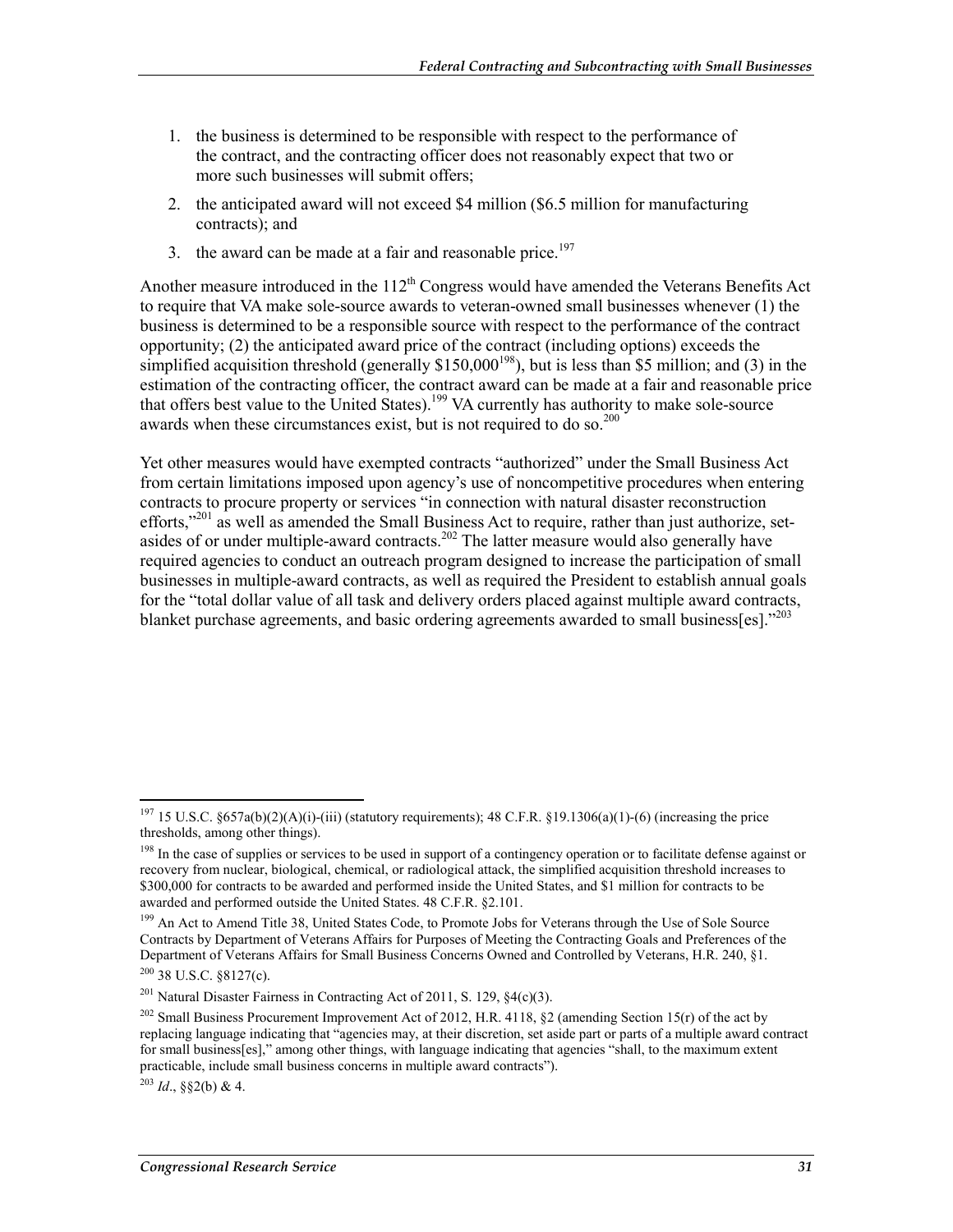# **Use of Small Businesses When Making "Small Purchases"**

Federal law currently distinguishes between (1) purchases whose value is below the micropurchase threshold (generally \$3,000<sup>204</sup>); (2) those whose value is above the micro-purchase threshold, but below the simplified acquisition threshold (generally  $$150,000^{205}$ ); and (3) other purchases. Those acquisitions whose value falls between the micro-purchase threshold and the simplified acquisition threshold have long been "exclusively reserved" for small businesses,<sup>206</sup> although agencies are also encouraged to use small businesses for purchases outside this range.<sup>207</sup> The 111<sup>th</sup> Congress enacted legislation intended to foster increased use of small businesses for micro-purchases by requiring the Office of Management and Budget (OMB), in consultation with the General Services Administration, to issue

guidelines regarding the analysis of purchase card expenditures to identify opportunities for achieving and accurately measuring fair participation of small business concerns in purchases in an amount not in excess of the micro-purchase threshold … and dissemination of best practices for participation of small business concerns in micro-purchases.<sup>208</sup>

OMB issued this guidance on December 19, 2011, reminding agencies that those holding government-wide commercial purchase cards should consider small businesses "to the maximum extent practicable" when making micro-purchases.<sup>209</sup> However, prior to the issuance of this guidance, one Member of the  $112<sup>th</sup>$  Congress introduced legislation that would have expanded the value of the "small purchases" in which small businesses could be preferred. Among other things, this legislation would generally have required agencies "to the extent practicable" to award contracts whose value exceeds \$3,000, but is below \$500,000, to small businesses.<sup>210</sup> The legislation would also have given contracting officers additional authority to award contracts valued within this range to small businesses on a sole-source basis.<sup>211</sup> Specifically, this legislation

<sup>1</sup>  $204$  The micropurchase threshold can be lower or higher than \$3,000, depending on the goods or services acquired and the circumstances of the acquisition. Micropurchases for construction services subject to the Davis-Bacon Act or other services subject to the Service Contract Act have lower limits: \$2,000 and \$2,500, respectively. Those for goods or services that the agency head has determined will be used to support a contingency operation or facilitate defense against or recovery from nuclear, biological, chemical, or radiological attack have higher limits: \$15,000 in the case of contracts to be awarded or performed, or purchases to be made, inside the United States and \$30,000 in the case of contracts to be awarded or performed, or purchases to be made, outside the United States.  $48 \text{ C.F.R.}$   $(13.201(g)(1)(i)-$ (ii).

<sup>&</sup>lt;sup>205</sup> See supra note 198 for a discussion of when the simplified acquisition threshold may exceed \$150,000.

<sup>&</sup>lt;sup>206</sup> 15 U.S.C. §644(j)(1). Such purchases are made using "simplified acquisition procedures," such as government-wide commercial purchase cards, purchase orders, blanket purchase agreements, imprest funds, third-party drafts, and certain standard forms (e.g., SF44). *See* 48 C.F.R. Subpart 13.3.

<sup>207</sup> *See, e.g.*, 48 C.F.R. §19.201 ("It is the policy of the Government to provide maximum practicable opportunities in its acquisitions to small business[es].").

<sup>208</sup> Small Business Jobs Act, P.L. 111-240, tit. I, subtitle C, §1332, 124 Stat. 2541.

<sup>&</sup>lt;sup>209</sup> Exec. Office of the President, Office of Mgmt. & Budget, Increasing Opportunities for Small Businesses in Purchase Card Micro-Purchases, December 19, 2011, *available at* http://www.whitehouse.gov/sites/default/files/omb/ procurement/memo/increasing-opportunities-for-small-businesses-in-purchase-card-micro-purchases.pdf. For more on government-wide commercial purchase cards, see generally CRS Report RL34602, *Misuse of Government Purchase Cards*, by Garrett Hatch.

<sup>&</sup>lt;sup>210</sup> Expanding Opportunities for Main Street Act of 2011, H.R. 2424; S. 1334, §101.

 $^{211}$  *Id*. This legislation would also have given SBA additional control over the procuring activities by requiring agencies (continued...)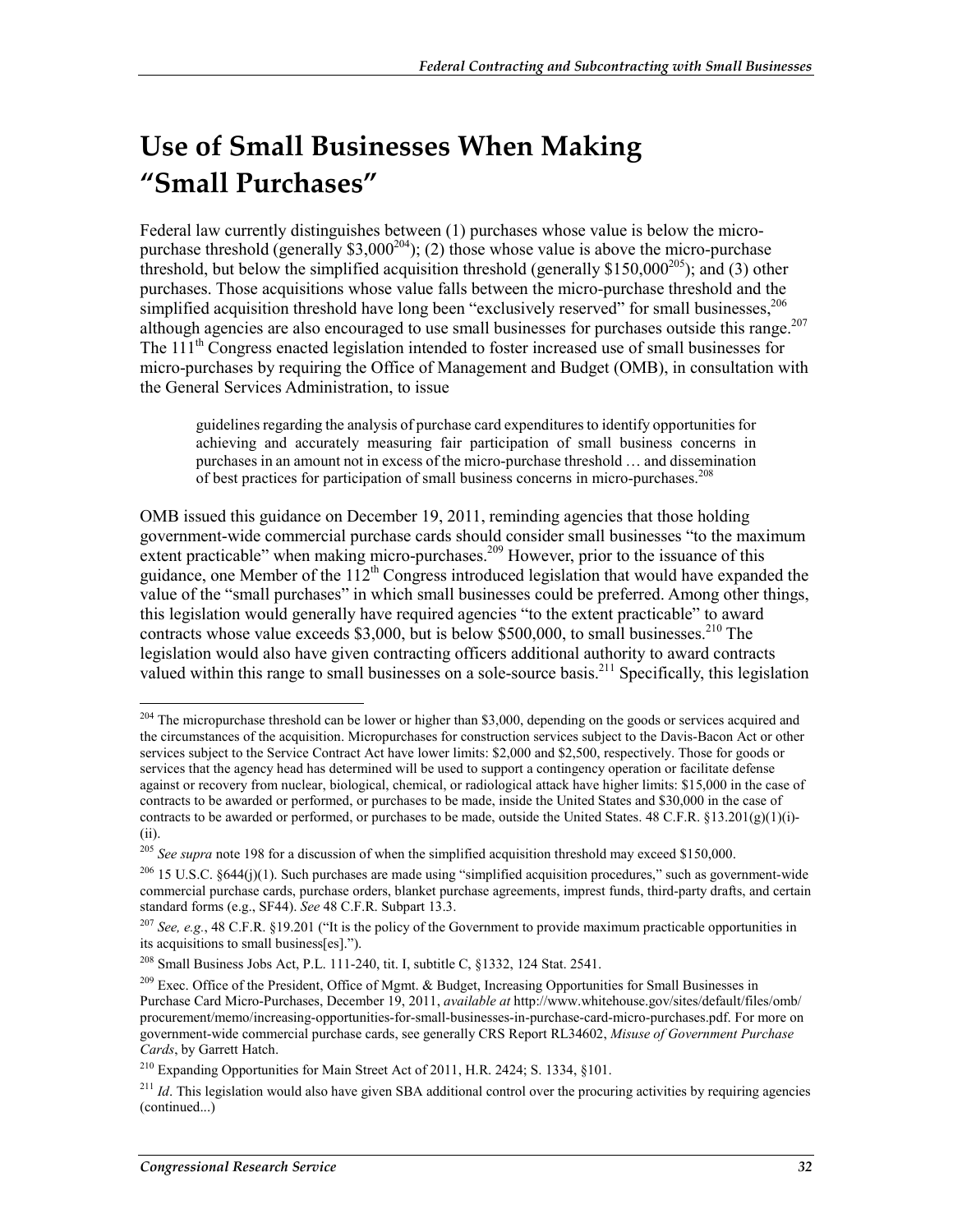would have authorized agencies to make sole-source awards of contracts valued at between \$150,000 and \$500,000 to women-owned small businesses, or other small businesses that are not 8(a), HUBZone, or service-disabled veteran-owned small businesses. The Small Business Act currently does not authorize sole-source awards to such businesses.<sup>212</sup> Rather, it only authorizes agencies to set aside contracts for them.

#### **Mentor-Protégé Programs**

Mentor-protégé programs are intended to promote contracting and/or subcontracting with small businesses by pairing new businesses with more experienced businesses in mutually beneficial relationships.<sup>213</sup> Congress established the first mentor-protégé program for small businesses in 1990, when it authorized the Department of Defense (DOD) Mentor-Protégé Pilot program.214 Eight years later, in 1998, SBA promulgated regulations establishing a mentor-protégé program for small disadvantaged businesses participating in the  $8(a)$  Program.<sup>215</sup> DOD's Mentor-Protégé Pilot Program differs from SBA's 8(a) Mentor-Protégé program in that it focuses upon promoting the use of small businesses as subcontractors and suppliers on federal contracts, and not upon use of small businesses as prime contractors.<sup>216</sup> Specifically, under DOD's program, prime contractors may be reimbursed for advance payments made to small business subcontractors or suppliers,<sup>217</sup> while under SBA's program, mentors and protégés may form joint ventures that qualify as small for purposes of certain federal prime contracts.<sup>218</sup> More recently, a number of other agencies have implemented their own mentor-protégé programs, by regulation or otherwise.<sup>219</sup> These programs differ, among themselves and as compared to the DOD and SBA programs, in their eligibility

<sup>(...</sup>continued)

to notify SBA of any determinations that award to a small business is not practicable, and authorizing SBA to open the opportunity for the submission of additional offers, if it determines that doing so is appropriate.

<sup>212</sup> *See* CRS Report R42391, *Legal Authorities Governing Federal Contracting and Subcontracting with Small Businesses*, by Kate M. Manuel and Erika K. Lunder, at **Table 1**.

<sup>213</sup> For more on small business mentor-protégé programs, see generally CRS Report R41722, *Small Business Mentor-Protégé Programs*, by Robert Jay Dilger and Kate M. Manuel.

<sup>&</sup>lt;sup>214</sup> An Act to Authorize Appropriations for Fiscal Year 1991 for Military Activities of the Department of Defense, for Military Construction, and for Defense Activities of the Department of Energy, to Prescribe Personnel Strengths for the Armed Forces and for Other Purposes, P.L. 101-510, §831, 104 Stat. 1607-08 (November 5, 1990) (codified, as amended, at 10 U.S.C. §2302 note).

<sup>215</sup> Small Bus. Admin., Small Business Size Regulations; 8(a) Business Development/Small Disadvantaged Business Status Determinations; Rules of Procedure Governing Cases Before the Office of Hearings and Appeals: Final Rule, 63 *Federal Register* 35739 (June 30, 1998).

<sup>216</sup> *Compare* 10 U.S.C. §2302 note (DOD mentor-protégé program) *with* 13 C.F.R. §124.520(a) (SBA's mentor-protégé program for 8(a) firms).

<sup>217 48</sup> C.F.R. §219.7102(d)(1)-(2); 48 C.F.R. §19.702(d). In addition, mentors may receive credit toward their subcontracting goals because of developmental assistance provided to protégés.

<sup>218 13</sup> C.F.R. §124.520(a). Mentors in the 8(a) mentor-protégé program may also receive credit toward their subcontracting goals. 13 C.F.R.  $\S$ 125.3(b)(3)(ix).

<sup>&</sup>lt;sup>219</sup> 48 C.F.R. Subpart 919.70 (Department of Energy); 48 C.F.R. §352.219-70 (Department of Health and Human Services); 48 C.F.R. §3052.219-71 (Department of Homeland Security); 48 C.F.R. §619.202-70 (Department of State); 48 C.F.R. Subpart 1019.202-70 (Department of the Treasury); 48 C.F.R. Subpart 819.71 (Department of Veterans Affairs); 48 C.F.R. §§1552.219-70 to 1552.219-71 (Environmental Protection Agency); FAA Mentor-Protégé Program, *available a*t http://www.sbo.faa.gov/MentorProtege.cfm (Federal Aviation Administration); 48 C.F.R. Subpart 519.70 (General Services Administration); 48 C.F.R. Subpart 1819.72 (NASA); 48 C.F.R. Subpart 719.273 (U.S. Agency for International Development).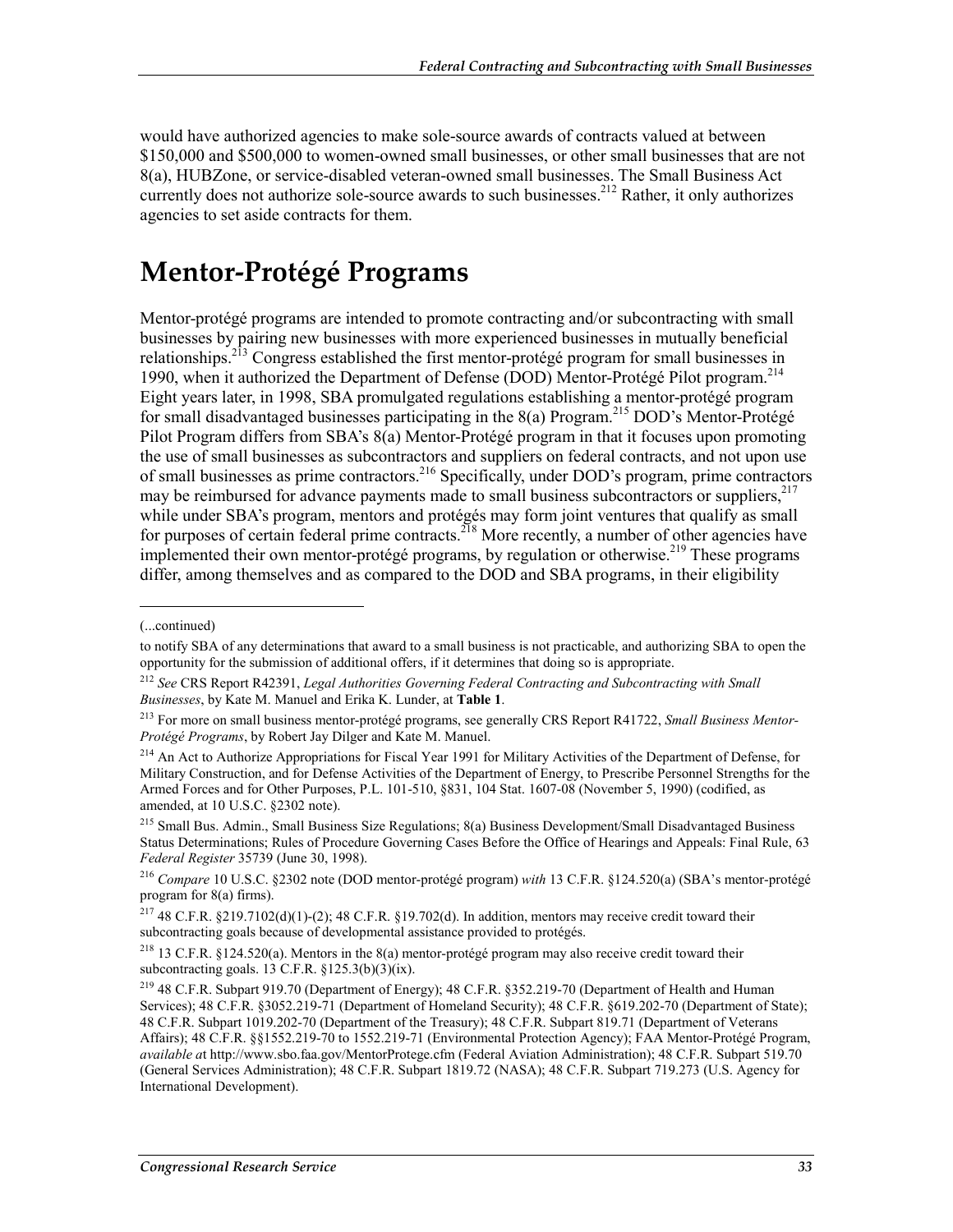requirements and the types of assistance that mentors provide to protégés.<sup>220</sup> Such differences have raised concerns among some Members of Congress and commentators that the programs lack "parity," are duplicative, and/or are confusing for small businesses.<sup>221</sup>

The 111<sup>th</sup> Congress responded to the concerns about parity by enacting legislation that authorizes SBA to establish mentor-protégé programs for HUBZone, women-owned, and service-disabled veteran-owned small businesses modeled on its  $8(a)$  mentor-protégé program.<sup>222</sup> However, partly in response to the concerns about duplication, this legislation also directs GAO to study existing mentor-protégé programs and "other relationships and strategic alliances" pairing larger and small businesses to determine whether they are "effectively supporting the goal of increasing the participation of small business concerns in Government contracting.<sup> $22$ 3</sup>

The  $112<sup>th</sup>$  Congress also enacted legislation addressing similar concerns. This legislation authorizes SBA to establish a mentor-protégé program open to all small businesses.<sup>224</sup> By comparison, the legislation enacted by the  $\tilde{111}$ <sup>th</sup> Congress addressed only HUBZone, womenowned, and service-disabled veteran-owned small businesses. The legislation enacted by the 112<sup>th</sup> Congress also prohibits federal agencies, with certain exceptions, from carrying out a mentorprotégé program for small businesses unless the plan for this program has been submitted to and approved by  $SBA$ <sup>225</sup> Depending upon its implementation, this provision could help ensure that there are not significant disparities among the various agency programs, and that these programs do not unnecessarily duplicate one another.<sup>226</sup>

<sup>1</sup> <sup>220</sup> *See* CRS Report R41722, *Small Business Mentor-Protégé Programs*, by Robert Jay Dilger and Kate M. Manuel, at **Table A-1**, for a comparison of the eligibility criteria for, and types of assistance provided under, various agencies' mentor-protégé programs.

<sup>&</sup>lt;sup>221</sup> See, e.g., Gov't Accountability Office, Opportunities to Improve the Effectiveness of Agency and SBA Advocates and Mentor-Protege Programs, GAO-11-844T (September 15, 2011).

<sup>&</sup>lt;sup>222</sup> Small Business Jobs Act, P.L. 111-240, tit. I, subtitle C,  $\S$ 1347(b), 124 Stat. 2547.

<sup>&</sup>lt;sup>223</sup> *Id.*, §1345, 124 Stat. 2546. GAO issued this report on June 15, 2011, finding that most agencies do not collect information on protégés after the conclusion of their mentor- protégé agreements, which makes it difficult to assess the efficacy of these programs. *See* Gov't Accountability Office, Mentor-Protégé Programs Have Policies That Aim to Benefit Participants But Do Not Require Postagreement Tracking, GAO-11-548R (June 15, 2011).

<sup>&</sup>lt;sup>224</sup> P.L. 112-239, §1641,—Stat.—. This provision originated with the Building Better Business Partnerships Act of 2012, H.R. 3985, §2. SBA would appear to have discretion as to whether to establish such a mentor-protégé program under the legislation enacted by the 112<sup>th</sup> Congress. *Id.* ("The Administrator is authorized to establish a mentor-protege program for all small business concerns."). However, if such a program is established, it would have to be "identical to the mentor-protégé program of the Administration for small business concerns that participate in the program under section  $8(a)$  of this act." Because of legislation enacted by the  $111<sup>th</sup>$  Congress, any SBA mentor-protégé program for HUBZone, woman-owned, and service-disabled veteran-owned small businesses must also be "modeled" on that for 8(a) firms. *See supra* note 222 and accompanying text.

<sup>225</sup> P.L. 112-239, §1641,—Stat.—.. Certain mentor-protégé programs are, however, exempt from this requirement, including "[a]ny mentor-protégé program of the Department of Defense," and "mentoring assistance" provided under the Small Business Innovation Research and Small Business Technology Transfer programs. Existing mentor-protégé programs are also exempt from these requirements for one year after the measure's enactment.

<sup>&</sup>lt;sup>226</sup> Other legislation introduced in the  $112^{th}$  Congress would have required GAO to conduct a study within two years of its enactment to examine whether potential affiliation issues between mentors and protégés under prior programs have been "resolved," and whether SBA's regulations have increased opportunities for mentor-protégé pairs. *See* National Defense Authorization Act for FY2013, H.R. 4310, as passed by the House, at §1641.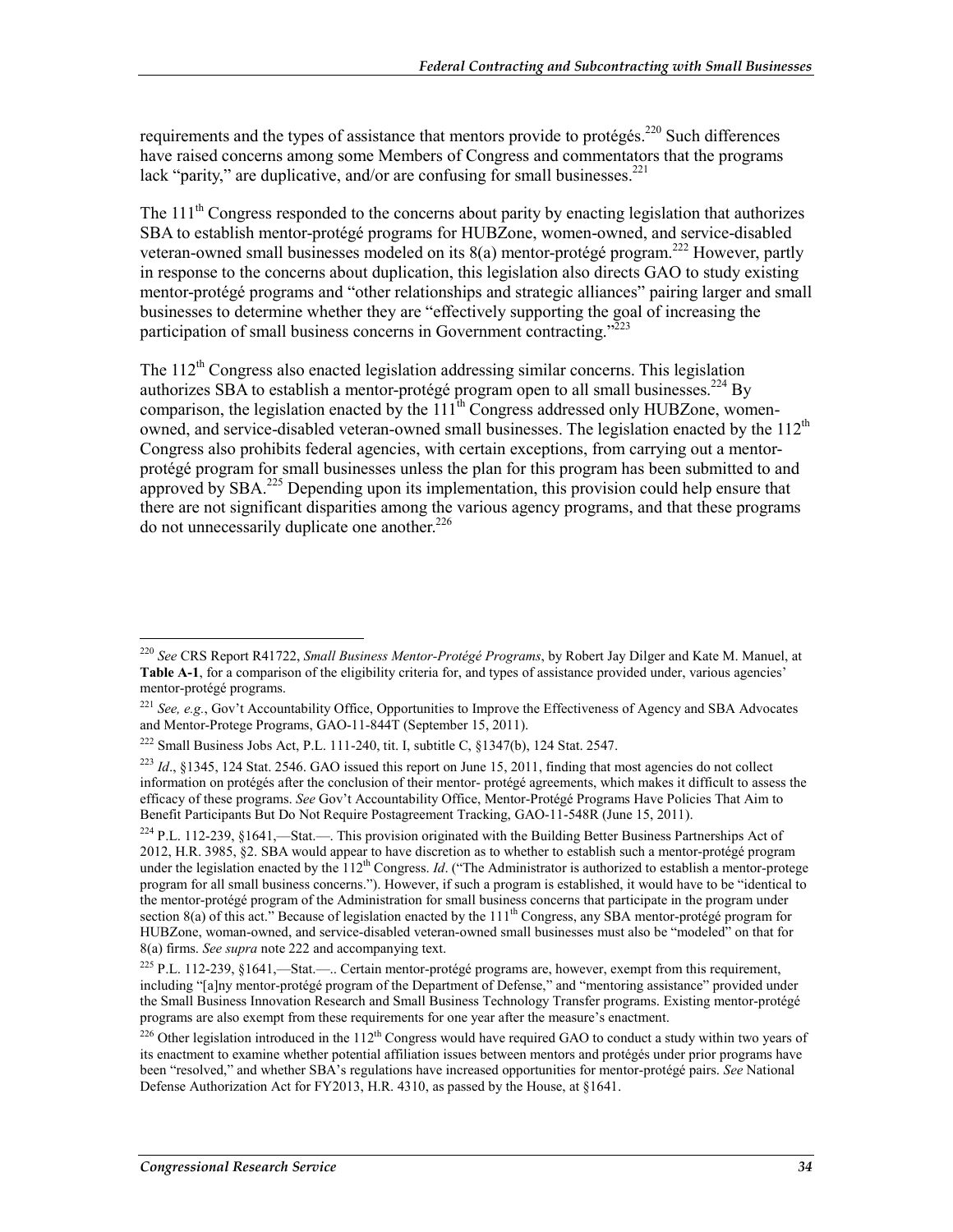### **Deterrence of and Penalties for Fraud**

Fraud in small business contracting programs has been a perennial concern for Congress and commentators because the advantages that firms can obtain by misrepresenting their size and status are apparently so great that reports of fraud emerge with some regularity.<sup>227</sup> Firms that fraudulently misrepresent their size or status have long been subject to civil and/or criminal penalties under Section 16 of the Small Business Act; SBA regulations implementing Section 16; and other provisions of law, such as the False Claims Act, Fraud and False Statements Act, Program Fraud Civil Remedies Act, and Contract Disputes Act.<sup>228</sup> In addition, various entities, including contracting officers, SBA officials, and certain other firms, have been authorized to "protest" firms' size or status with the SBA's Office of Hearings and Appeals.<sup>229</sup> However, recent, high-profile reports of fraud in the small business programs have heightened concerns about whether the existing penalties and/or protest provisions are adequate to deter fraud and ensure that ineligible firms do not take improper advantage of small business contracting and subcontracting programs. $^{230}$ 

Partly in response to concerns about fraud in the small business contracting programs, the  $111<sup>th</sup>$ Congress enacted legislation which provides that ineligible small businesses may not receive an "offset" or "credit" for the value of the goods or services they supplied to the government when the amount of "loss to the United States" is calculated for purposes of the civil False Claims Act or the U.S. Sentencing Guidelines, among other purposes.<sup>231</sup> This legislation also provides that

This change potentially overturns a series of court decisions finding that the value of any goods or services that the government obtains as a result of the contractor's misrepresentations must be deducted from the amount of loss or damage incurred by the United States when calculating the contractor's ultimate liability for its misrepresentations. *See, e.g.*, United States v. Bornstein, 423 U.S. 303, 317 (1976). In contrast, courts have found that, when persons receive grants due to misrepresentations of their size or status, their liability should equal the total amount that the government paid them because the government received no tangible benefit, and any intangible benefit that it received is impossible to calculate. *See, e.g.*, Longhi v. Lithium Power Techs., Inc., 575 F.3d 458, 473 (5<sup>th</sup> Cir. 2009).

<sup>1</sup> <sup>227</sup> *See, e.g.*, Gov't Accountability Office, Small Business Administration: Undercover Tests Show HUBZone Program Remains Vulnerable to Fraud and Abuse, GAO-10-920T (July 28, 2010); Gov't Accountability Office, 8(a) Program: Fourteen Ineligible Firms Received \$325 Million in Sole-Source and Set-Aside Contracts, GAO-10-425 (March 30, 2010); Gov't Accountability Office, Service-Disabled Veteran-Owned Small Business Program: Case Studies Show Fraud and Abuse Allowed Ineligible Firms to Obtain Millions of Dollars in Contracts, GAO-10-108 (October 23, 2009).

<sup>228</sup> *See* 15 U.S.C. §645; 13 C.F.R. §125.29.

<sup>229</sup> *See* 13 C.F.R. §121.1001(a)(i)-(iv) (permitting protests of firms' size by any offeror who has not been eliminated for reasons unrelated to size, the contracting officer, certain SBA officials, and "other interested parties," potentially including large businesses).

<sup>230</sup> *See, e.g.*, Del Quentin Wilber & Robert O'Harrow, "Brazen" Contracting Scam: Records Provide a Window into Audacious Swindle, *Wash. Post*, December 24, 2011, *available at* http://www.washingtonpost.com/local/brazencontracting-scam-detailed-in-federal-allegations/2011/12/20/gIQA8hw5FP\_story.html (reporting that government personnel and employees of ANC-owned firm participating in the 8(a) Program inflated invoices by \$20 million for personal gain).

 $^{231}$  Small Business Jobs Act, P.L. 111-240, tit. I, subtitle C, §1341, 124 Stat. 2543-44 (codified at 15 U.S.C.  $§632(w)(1)$ ). Specifically, this legislation amended the Small Business Act to provide that

In every contract, subcontract, cooperative agreement, cooperative research and development agreement, or grant which is set aside, reserved, or otherwise classified as intended for award to small business concerns, there shall be a presumption of loss to the United States based on the total amount expended on the contract, subcontract, cooperative agreement, cooperative research and development agreement, or grant whenever it is established that a business concern other than a small business willfully sought and received the award by misrepresentation.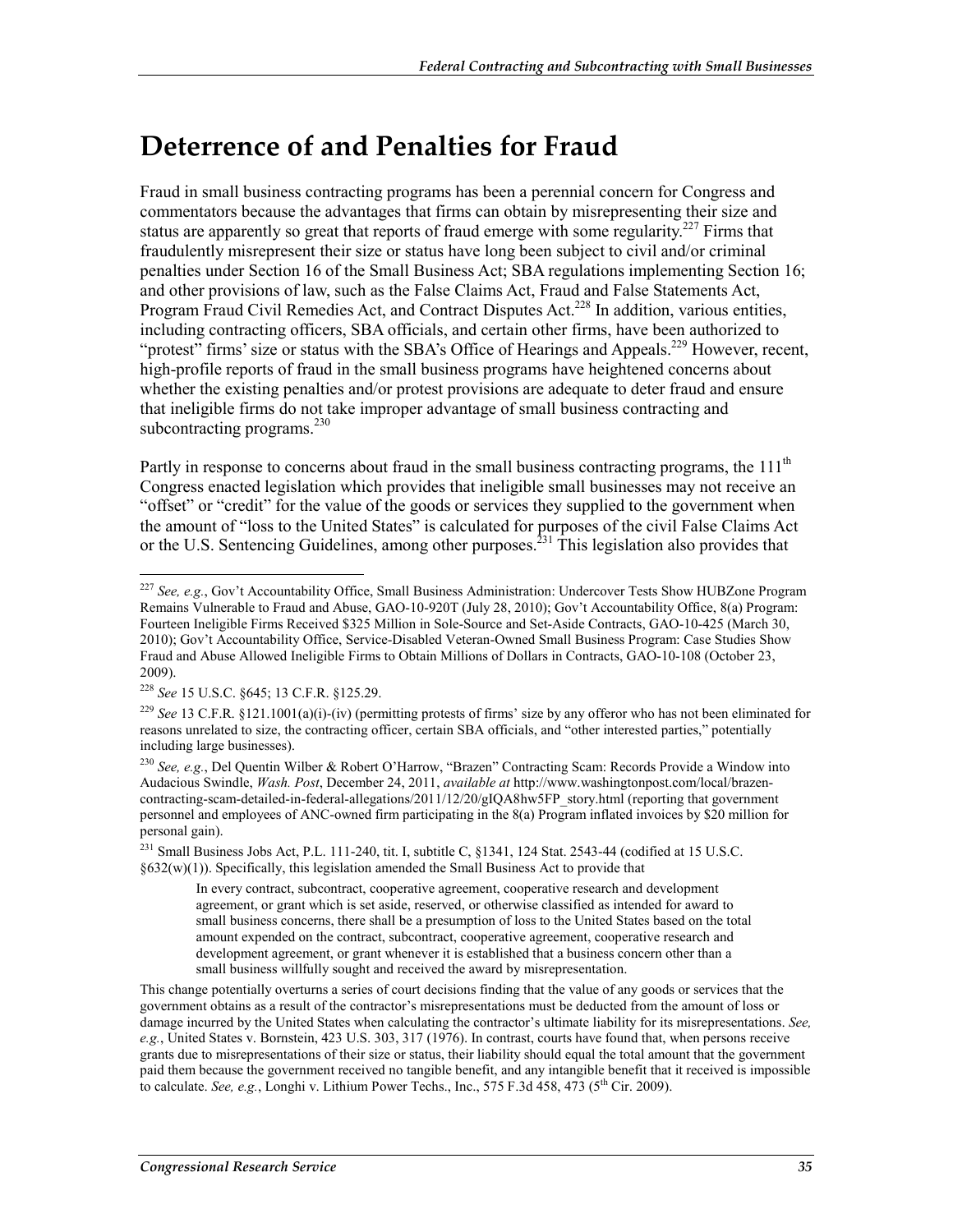when a company (1) submits a bid or offer for a contract or subcontract set aside for, or otherwise classified as intended for, award to small businesses; (2) encourages the government to award it a contract based on its size or status; or (3) registers in any federal database for purposes of being considered for a federal contract or subcontract, it shall be deemed to have "affirmatively, willfully, and intentionally" certified its size and status.<sup>232</sup> In addition, the legislation requires the development of a government-wide policy on the prosecution of size and status fraud, and that each business certified as small annually re-certify its size in the Online Representations and Certifications (ORCA) database, or any successor database.<sup>233</sup>

The 112<sup>th</sup> Congress similarly enacted legislation which subjects persons who misrepresent their size or status to debarment or suspension<sup>234</sup> under the procedures of the Federal Acquisition Regulation (FAR) on this ground (instead of on the ground that the misrepresentation indicates a lack of business integrity that seriously and directly affects their present responsibility, as had previously been the case).<sup>235</sup> This legislation also requires SBA to report annually to Congress on the number of persons debarred or suspended from government contracting, or considered for debarment or suspension from government contracting, for violations of the act.<sup>236</sup> Other legislation enacted by the  $112<sup>th</sup>$  Congress amended the Veterans Benefits Act to require that firms be debarred for five years if they misrepresent their status as veteran-owned for purposes of programs under the act.<sup>237</sup> The latter provisions, in particular, arguably depart significantly from previous law, which granted VA broad discretion as to the duration of any debarment. The Veterans Benefits Act had previously stated that firms which misrepresent their size or status "shall" be debarred for a "reasonable period of time, as determined by the Secretary" of Veterans Affairs.<sup>238</sup> However, the act did not specify the period of debarment for such misrepresentations.

<sup>&</sup>lt;sup>232</sup> Small Business Jobs Act, P.L. 111-240, tit. I, subtitle C, §1341, 124 Stat. 2543-44.

<sup>233</sup> *Id*., §§1342-1343, 124 Stat. 2544-45. In addition, such certifications would have to be made by an "authorized official" of the company. *Id*., §1341, 124 Stat. 2543-44. Previously, firms registered in ORCA were supposed to update their certifications and representations on an annual basis. 48 C.F.R. §4.1201(b)(1). However, P.L. 111-240 expanded upon this requirement by imposing a penalty on businesses that fail to file their annual registrations in ORCA.

<sup>&</sup>lt;sup>234</sup> Debarment refers to firms' exclusion from contracting and, potentially, subcontracting with the government for a fixed period of time. It does not refer to firms' eligibility to participate in programs for specific types of small businesses under the Small Business Act. Firms that are debarred would generally be ineligible for such programs by virtue of the facts that gave rise to their debarment (i.e., their being other than small, their being other than veteranowned). However, remedying the grounds for their ineligibly (e.g., ensuring that a veteran owns at least 51% of the business) would not necessarily result in their debarment being lifted. *See also* Contracting Oversight for Small Business Jobs Act of 2012, H.R. 4206, §6 (requiring similar annual reports from SBA).

 $235$  P.L. 112-239, §1682,—Stat.—. This legislation also establishes a safe harbor for certain defendants who act in good faith reliance upon a written advisory letter from a Small Business Development Center or a Procurement Technical Assistance Center (PTAC). *Id*., at §1681. A similar safe harbor would have been created by the Contracting Oversight for Small Business Jobs Act of 2012, H.R. 4206, which would have amended Section 16(d) of the Small Business Act to establish a safe harbor for certain defendants who misrepresented their status "in reliance on a written advisory opinion from a licensed attorney who is not an employee of the defendant." H.R. 4206, §3.

<sup>236</sup> P.L. 112-239, §1683(a)-(b),—Stat.—.

<sup>&</sup>lt;sup>237</sup> Honoring America's Veterans and Caring for Camp Lejeune Families Act of 2012, P.L. 112-154, §706, 126 Stat. 1206 (August 6, 2012). This legislation also requires that that any debarment action be commenced no later than 30 days after determining that the firm misrepresented its status, and completed no less than 90 days after this determination, as well as clarifies that only firms that deliberately misrepresent their status shall be debarred.

<sup>&</sup>lt;sup>238</sup> 38 U.S.C. §8127(g). Although Section 8127(g) uses "shall" when describing when persons are to be debarred, such debarments are punishments, and an argument could, thus, be made that the determination as to whether to debar a particular person remains within the agency's prosecutorial discretion. *See, e.g.*, United States v. Nixon, 418 U.S. 683, 693 (1974) (citing the *Confiscation Cases*, 7 Wall. 454 (1869) ("[T]he Executive Branch has exclusive authority and absolute discretion to decide whether to prosecute a case.")); Heckler v. Cheney, 470 U.S. 821, 832 (1985) (noting that (continued...)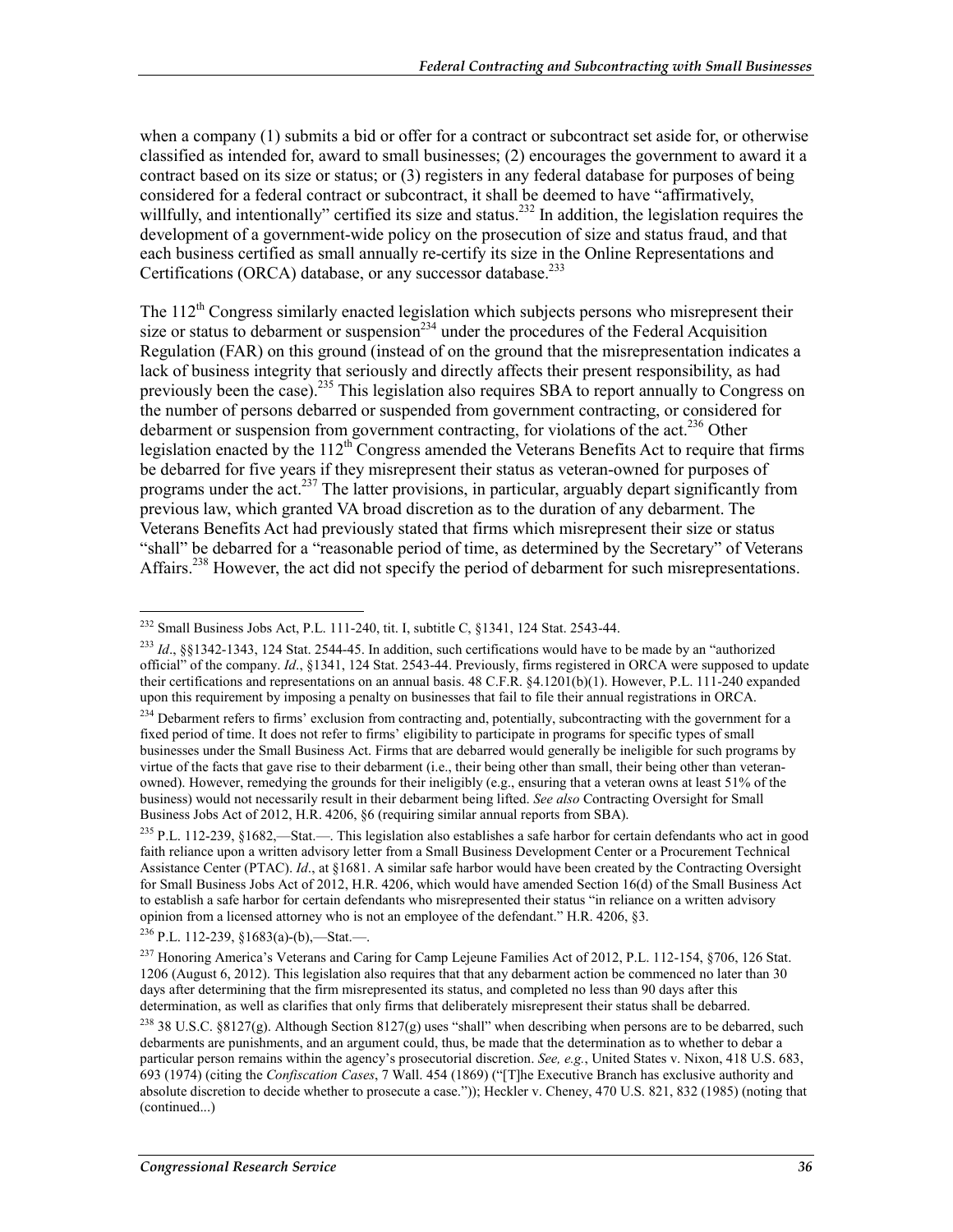Other legislation introduced in the  $112<sup>th</sup>$  Congress would have addressed fraud in small business contracting programs in various ways, including by

- amending Title 18 of the United States Code to provide that persons who knowingly make certain misrepresentations regarding their small business status in order to obtain, retain, or complete a federal contract are subject to imprisonment for up to five years and/or a fine of \$1 million, or an amount equal to twice the value of the goods or services involved, whichever is greater;<sup>239</sup>
- amending Section 16 of the Small Business Act to expressly include servicedisabled veteran-owned small businesses among the types of small businesses subject to penalties for fraud under Section  $16$ :  $240$
- requiring that service-disabled veteran-owned small businesses register in the Department of Veterans Affairs' (VA's) VetBiz database, or any successor database, and have their status verified by VA in order to be eligible for contracting preferences for service-disabled veteran-owned small businesses under the Small Business  $Act:^{241}$
- requiring GAO to report periodically to Congress on the effectiveness of the  $8(a)$ Program, including the percentage of businesses that continue to operate during the three-year period after successfully completing the program; $^{242}$
- requiring that "contracting rules and regulations" be amended to ensure that businesses are debarred from government contracting for no less than five years if they fraudulently represent that they are small as part of a bid or proposal for a small business contract awarded under the Small Business Act or other authority;<sup>243</sup>

<sup>(...</sup>continued)

an agency decision to initiate an enforcement action in the administrative context "shares to some extent the characteristics of the decision of a prosecutor in the executive branch"); Matter of E-R-M & L-R-M, 25 I. & N. Dec. 520, 523 (2011) (finding that determinations as to whether to pursue expedited removal proceedings (as opposed to removal proceedings under Section 240 of the Immigration and Nationality Act (INA)) are within the executive branch's discretion, even though the INA uses "shall" in describing who is subject to expedited removal).

<sup>&</sup>lt;sup>239</sup> Contracting Oversight for Small Business Jobs Act of 2012, H.R. 4206, §2. This measure would also have amended Section 5 of the Small Business Act to create express statutory authority for SBA's Office of Hearings and Appeals (OHA). *Id*., at §4.

<sup>&</sup>lt;sup>240</sup> Small Business Contracting Fraud Prevention Act of 2011, S. 633, §3; SUCCESS Act of 2012, S. 3442, §523. Currently, Section 36 of the Small Business Act, which governs set-asides and sole-source awards for service-disabled veteran-owned small businesses, provides that "[r]ules similar to the rules of paragraphs (5) and (6) of section 637(m) of this title shall apply for purposes of this section." Section 8(m) governs set-asides for women-owned small businesses, and itself provides that such businesses are subject to penalties for fraud under Section 16. Thus, an argument could potentially be made that service-disabled veteran-owned small businesses are currently subject to penalties under Section 16 even if they are not expressly included there.

 $^{241}$  Small Business Contracting Fraud Prevention Act of 2011, S. 633, §4. This section would also expressly authorize SBA to debar or suspend any firm that knowingly and willfully misrepresented itself as a service-disabled veteranowned small business for purposes of programs under the Small Business Act.

<sup>&</sup>lt;sup>242</sup> *Id.*, §5. The Administrator of Small Business would also be required to "begin to" make unannounced site-visits to 8(a) firms, and to use fraud detection tools. *Id*.

<sup>&</sup>lt;sup>243</sup> Fairness and Transparency in Contracting Act of 2011, H.R. 3184, §9(b); Act for the 99%, H.R. 3639, §1309(b).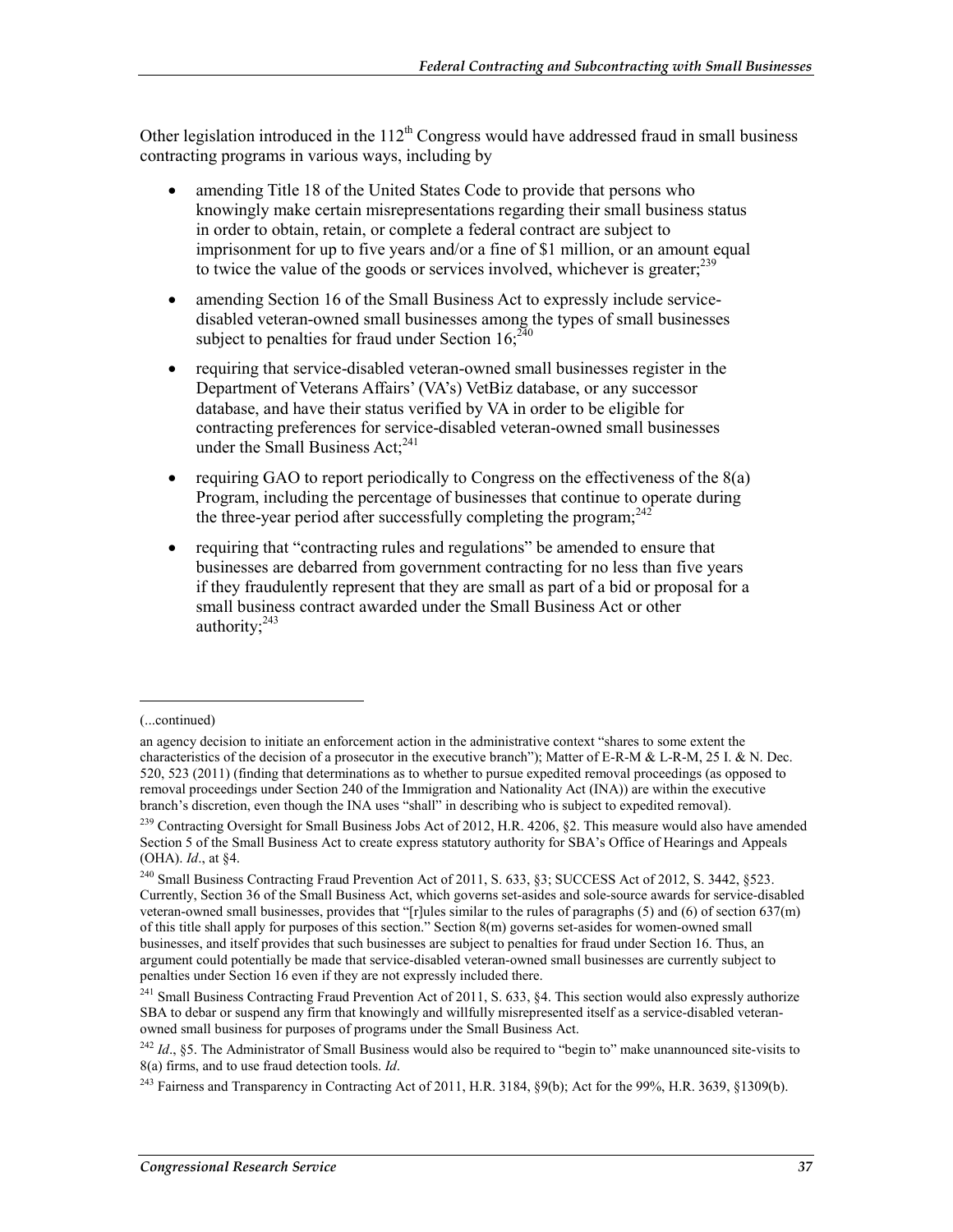- authorizing "any person" to file a "complaint" with the SBA and/or the procuring agency regarding firms' status, and requiring that complaints be resolved in a timely manner: $2\frac{4}{4}$  and
- requiring the Contractor Central Registration (CCR), or any successor database, include "adequate warning" of the criminal penalties under Section 16(d) of the Small Business Act for misrepresenting firm size or status.<sup>245</sup>

Requiring service-disabled veteran-owned small businesses to register in the VetBiz database for contracts awarded under the authority of the Small Business Act (as opposed to the Veterans Benefits Act) would also have been a departure from current law, which permits such firms to self-certify their status.<sup>246</sup> However, the effectiveness of any such change could depend upon how it is implemented by SBA and VA. $247$ 

# **Agency-Specific Programs**

Members of the  $112<sup>th</sup>$  Congress have also enacted or proposed several measures addressing contracting and subcontracting with small businesses by particular agencies. Among the measures enacted was one appropriating \$15 million to the Department of Defense (DOD) for use in making "incentive payments" under Section 504 of the Indian Financing Act (IFA) of 1974 to contractors or subcontractors that use certain Indian-owned small businesses as subcontractors or suppliers.<sup>248</sup> The FAR authorizes agencies to pay similar "monetary incentives" to prime contractors that subcontract with small disadvantaged businesses.<sup>249</sup> However, Congress has historically not appropriated funds specifically for the payment of such incentives, unlike with incentive payments made by DOD under the IFA. The  $112<sup>th</sup>$  Congress has also enacted legislation extending the Comprehensive Small Business Subcontracting Program for three years.<sup>250</sup> This temporary program was established in 1989 to determine if comprehensive subcontracting plans on a corporate, division, or plant-wide basis (as opposed to a per-contract basis) would lead to increased opportunities for small businesses.<sup>251</sup> In addition, the  $112<sup>th</sup>$  Congress enacted legislation

<sup>1</sup> <sup>244</sup> Fairness and Transparency in Contracting Act of 2011, H.R. 3184, §9(a); Act for the 99%, H.R. 3639, §1309(a). In contrast, under current law, only certain persons—namely, contracting officers, certain SBA officials, and certain other firms—may file "protests" challenging a firm's status. *See supra* note 229 and accompanying text.

<sup>&</sup>lt;sup>245</sup> Fairness and Transparency in Contracting Act of 2011, H.R. 3184, §8; Act for the 99%, H.R. 3638, §1308. <sup>246</sup> *See* 13 C.F.R. §§125.9-125.13.

<sup>&</sup>lt;sup>247</sup> For example, if VA is not thorough in conducting reviews of owners' status as service-disabled veterans, the enactment of such a measure might be of limited effectiveness in preventing fraud in the service-disabled veteranowned small business program.

<sup>248</sup> Consolidated Appropriations Act, P.L. 112-74, §8019, 125 Stat. 808-09 (December 23, 2011). Subcontracting bonuses under this authority can be paid on any contract or subcontract valued in excess of \$500,000. *See also*  Department of Defense Appropriations Act, 2013, §8019 (authorizing certain such bonuses for FY2013).

<sup>&</sup>lt;sup>249</sup> See 48 C.F.R. §19.1203 (authorizing agencies to pay prime contractors up to 10% of the amount by which their performance in subcontracting with small disadvantaged businesses (SDBs) exceeds their targets for subcontracting with SDBs).

<sup>&</sup>lt;sup>250</sup> National Defense Authorization Act for FY2012, P.L. 112-81, §866, 125 Stat. 1526 (December 31, 2011).

<sup>&</sup>lt;sup>251</sup> An Act to Authorize Appropriations for Fiscal Years 1990 and 1991 for Military Activities of the Department of Defense, for Military Construction, and for Defense Activities of the Department of Energy, to Prescribe Personnel Strengths for Such Fiscal Years for the Armed Forces, and for other Purposes, P.L. 101-189, §834, 103 Stat. 1509-10 (codified, as amended, at 15 U.S.C. §637 note). The program has been expanded and/or extended several times since then. For more on the program, see generally http://www.acq.osd.mil/osbp/programs/csp/background.html.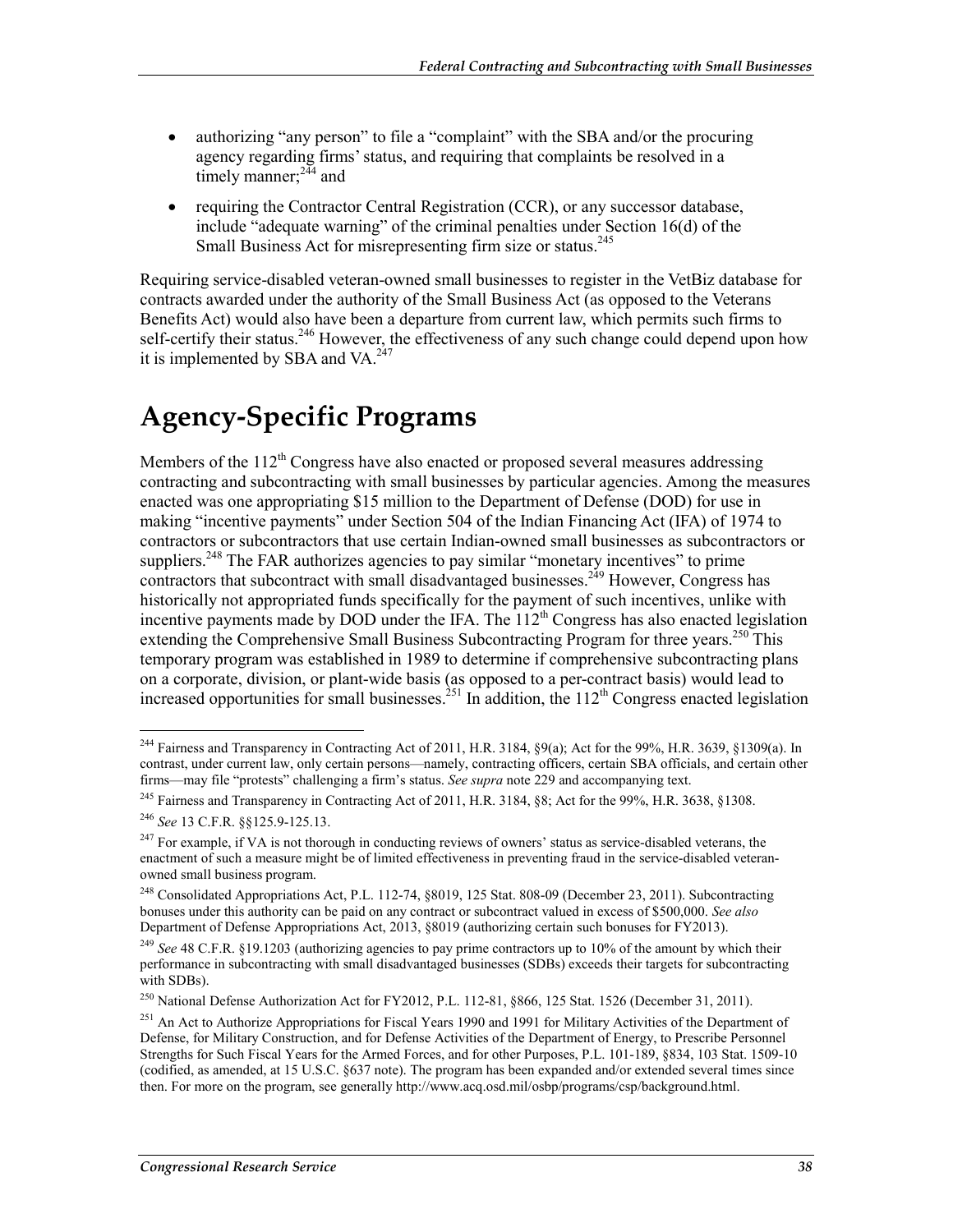that seeks to improve DOD's performance in contracting and subcontracting with small businesses by (1) requiring that officials within the Defense Contract Audit Agency (DCAA) and Defense Contract Management Agency (DCMA) be designated as "Small Business Ombudsmen" and tasked with monitoring the timeliness of audit closeouts for small businesses, among other things; and (2) requiring an independent assessment of DOD's performance in contracting with small businesses, including the quality and reliability of data on small business contracting and subcontracting by the Department and the degree to which DOD bundles, consolidates, or otherwise groups requirements into contracts that are unsuitable for award to small businesses.<sup>252</sup>

In addition, Members of the  $112<sup>th</sup>$  Congress introduced legislation that would have directed the Department of Homeland Security's (DHS's) Under Secretary for Management to "ensure" that DHS's website includes information on programs, policies, and initiatives designed to encourage small businesses to participate in agency acquisitions.<sup>253</sup> Members also introduced legislation that would have

- required that certain contracts and subcontracts which are financed with federal funds, but to which the federal government is not a party, "comply with provisions for small business assistance and protection that would have been applicable to the contract had the [government] been a party to the contract": $^{2.254}$
- established a preference for "local contractors"—or contractors that have their principal offices or locations within a 60-mile radius of the facility covered by the contract—in the award of contracts to veteran-owned small businesses under the Veterans Benefits, Health Care, and Information Technology Act;<sup>255</sup>
- allowed surviving spouses or dependants who acquire the ownership rights of a member of the Armed Forces who owned at least 51% of a small business and was killed in the line of duty to be treated as if they were veterans with serviceconnected disabilities for purposes of contracting goals and preferences under the Veterans Benefits, Health Care, and Information Technology Act;<sup>256</sup>
- prohibited DOD from outsourcing certain functions until it assesses whether DOD has carried out "sufficient outreach programs" to assist women-and minority-owned small businesses located in the geographic area "near" the military base where the function is performed; $^{25}$
- made small businesses 100%, but conditionally, owned by veterans eligible for contracting preferences under the Veterans Benefits Act;<sup>258</sup> and
- required the General Services Administration to "adhere to the requirements of the Small Business Act" when using commercial leasing services. $<sup>2</sup>$ </sup>

<sup>252</sup> P.L. 112-239, §§1612-1613,—Stat.—.

<sup>253</sup> Department of Homeland Security Authorization Act of 2011, S. 1546, §111.

<sup>&</sup>lt;sup>254</sup> Depleting Risk from Insect Infestation, Soil Erosion, and Catastrophic Fire Act of 2012, H.R. 5960, §141.

<sup>&</sup>lt;sup>255</sup> A Bill to Amend Title 38, United States Code, to Direct the Secretary of Veterans Affairs to Give Preference to Local Contractors, and For Other Purposes, H.R. 6004, §1.

<sup>256</sup> *See, e.g.*, Veterans Small Business Protection Act of 2012, S. 3405, §2; Careers for Veterans Act of 2012, S. 3555, §7.

<sup>&</sup>lt;sup>257</sup> National Defense Authorization Act for FY2013, H.R. 4310, as passed by the House, at §1696.

 $^{258}$  Careers for Veterans Act of 2012, S. 3555, §5 (defining the term "unconditionally owned" to include conditional ownership if a firm is 100% owned by one or more veterans).